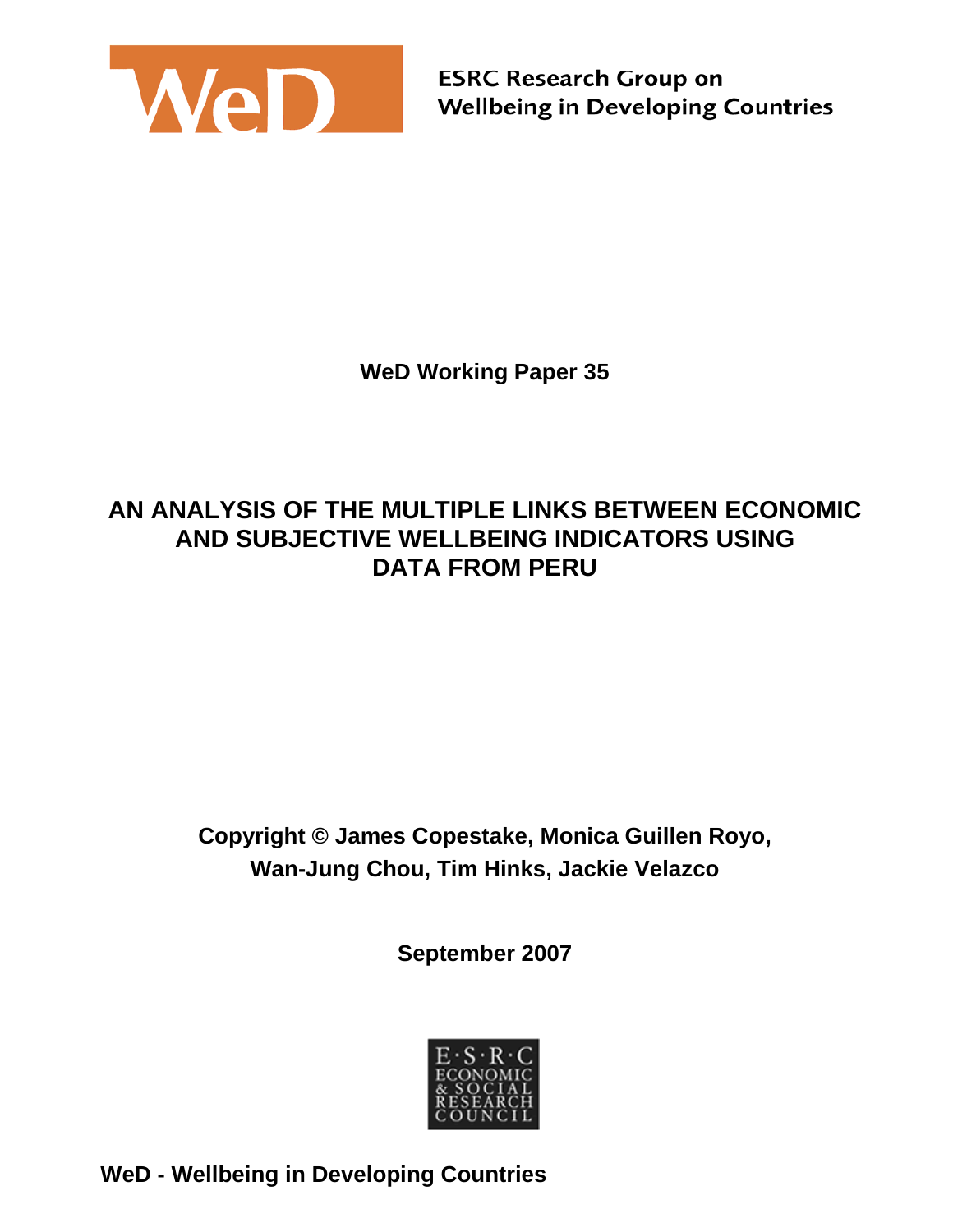## **ESRC Research Group**

WeD is a multidisciplinary research group funded by the ESRC, dedicated to the study of poverty, inequality and the quality of life in poor countries. The research group is based at the University of Bath and draws on the knowledge and expertise from three different departments (Economics and International Development, Social and Policy Sciences and Psychology) as well as an extensive network of overseas contacts and specific partnerships with institutes in Bangladesh, Ethiopia, Peru and Thailand. The purpose of the research programme is to develop conceptual and methodological tools for investigating and understanding the social and cultural construction of well-being in specific countries.

#### **Correspondence**

The Secretary Wellbeing in Developing Countries ESRC Research Group (WeD) 3 East 2.10 University of Bath Bath BA2 7AY, UK

E-mail wed@bath.ac.uk www.welldev.org.uk

Tel +44 (0) 1225 384514 Fax +44 (0) 1225 384848

A large print size version of this paper is available on request.

#### **Working Paper Submission**

For enquiries concerning the submission of working papers please contact Ian Gough by email: i.r.gough@bath.ac.uk or by writing to the above address.

#### **Acknowledgements**

The support of the Economic and Social Research Council (ESRC) is gratefully acknowledged. The work was part of the programme of the ESRC Research Group on Wellbeing in Developing Countries.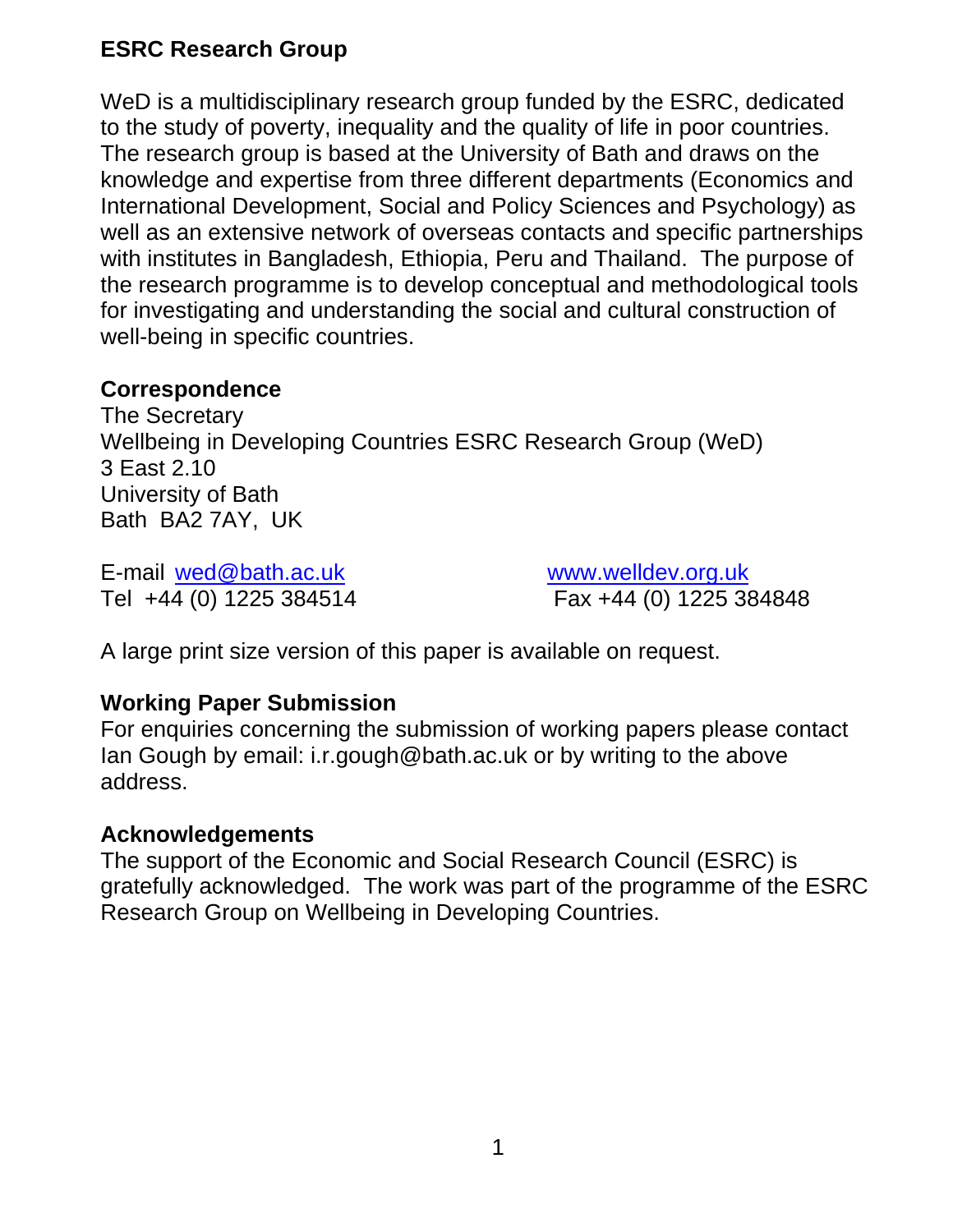#### **An analysis of the multiple links between economic and subjective wellbeing indicators using data from Peru**

### **Abstract**

Previous studies in Peru have identified apparent mismatches between people's perceptions of their wellbeing and indicators of their material welfare. This paper draws on primary data from relatively poor localities in Central Peru to investigate these further. We first present estimates of respondents' household income, expenditure and poverty status. This data is then compared with individual responses to a standard happiness question. We find people are generally happier in rural areas even though poverty in incidence there is greater. Additional data on different distinct aspects of subjective wellbeing is then used to explain the apparent paradox. We find rural respondents are more satisfied with the place where they live and progress in raising a family, while those in urban areas have higher material and related aspirations which they find hard to fulfil.

### **Key words**

Well-being, poverty, household income, happiness, life satisfaction, Peru, migration.

### **Key reading**

Copestake, J. (2007), *Reconnecting wellbeing and development: a view from Peru. Introduction and overview.* Bath: Wellbeing in Developing Countries Research Group. www.welldev.org.uk/conference2007/perubook.htm.

Guillen-Royo, M. (2007), *Consumption and wellbeing: Motives for consumption and needs satisfiers in Peru*, Bath: University of Bath.

Kingdon, G. G. and Knight, J. (2006), 'Subjective well-being poverty vs. income poverty and capabilities poverty?', *Journal of Development Studies* 42 (7), 1199-1224.

### **Acknowledgements**

This paper is a product of the Wellbeing in Developing Countries (WeD) research group, prepared for its final conference at Bath University in June 2007. We are grateful for help from many WeD colleagues both in the UK and Peru, as well as to the UK Economic and Social Research Council (ESRC) for supporting WeD under grant M5692255001.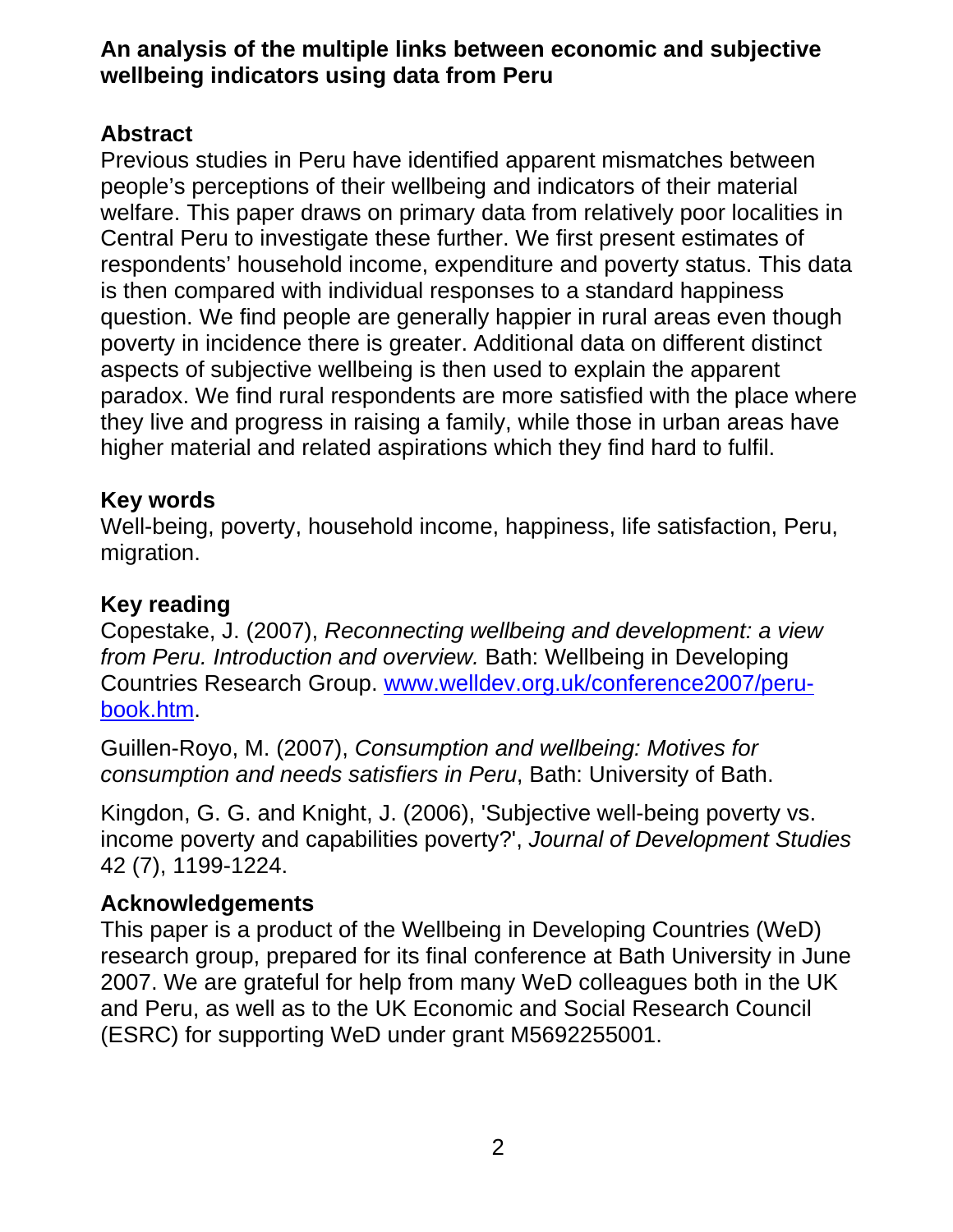### **INTRODUCTION**

The paper explores empirically the relationship between indicators of economic wellbeing (principally household income) and subjective wellbeing (SWB). Past research indicates that at low levels of income the relationship between economic and subjective indicators of wellbeing is positive and strong (e.g. Veenhoven, 1991; Diener et al. 1999; Hirata, 2001). However economic indicators, such as income, can usually explain only quite a low proportion of the inter-personal variation in SWB: a correlation coefficient of 0.45 being the highest encountered in the literature by Biswas-Diener and Diener (2001) in their study of slum dwellers in Calcutta. Moreover, the SWB indicators traditionally used have been standard measures of global happiness or satisfaction with life (Frey and Stutzer 2002; Kingdon & Knight, 2006). This paper goes beyond these approaches by initiating an exploration of the relationship between economic measures of wellbeing and a eudaimonic view of wellbeing based on satisfaction with achievement of locally defined goals.

The paper starts with a brief review of existing literature linking economic indicators and SWB in Peru. Section 2 then describes the level of household income and expenditure in each of seven relatively poor localities across a transect of Central Peru, and provides estimates of head count poverty rates in each comparable with official data. Section 3 analyses the relationship between household economic indicators and reported happiness of a sub-sample of adults belonging to the same households. Lastly, section 4 explores the relationship between material poverty and satisfaction with achievement of locally identified wellbeing goals.

The source of data used in this paper, unless otherwise stated, is the WeD Peru income and expenditure survey. This was based on three rounds of interviews with heads and one other adult (usually the spouse) of a sample of households using a standard closed questionnaire. As far as possible the questionnaire was consistent with that used by official household surveys in Peru, subject to modifications arising from piloting and from the use of the same instrument by the WeD team in Bangladesh. Households were selected at random from among the 1,004 households living in the seven localities interviewed by the same research team a year earlier, subject to the willingness of members to participate. Interviews were conducted by four researchers, all of whom had already been part of the WeD research team for more than a year and who knew the selected sites well. The first interview took place in June 2004, with recall being required of respondents for a period of one to four months depending on the question. The second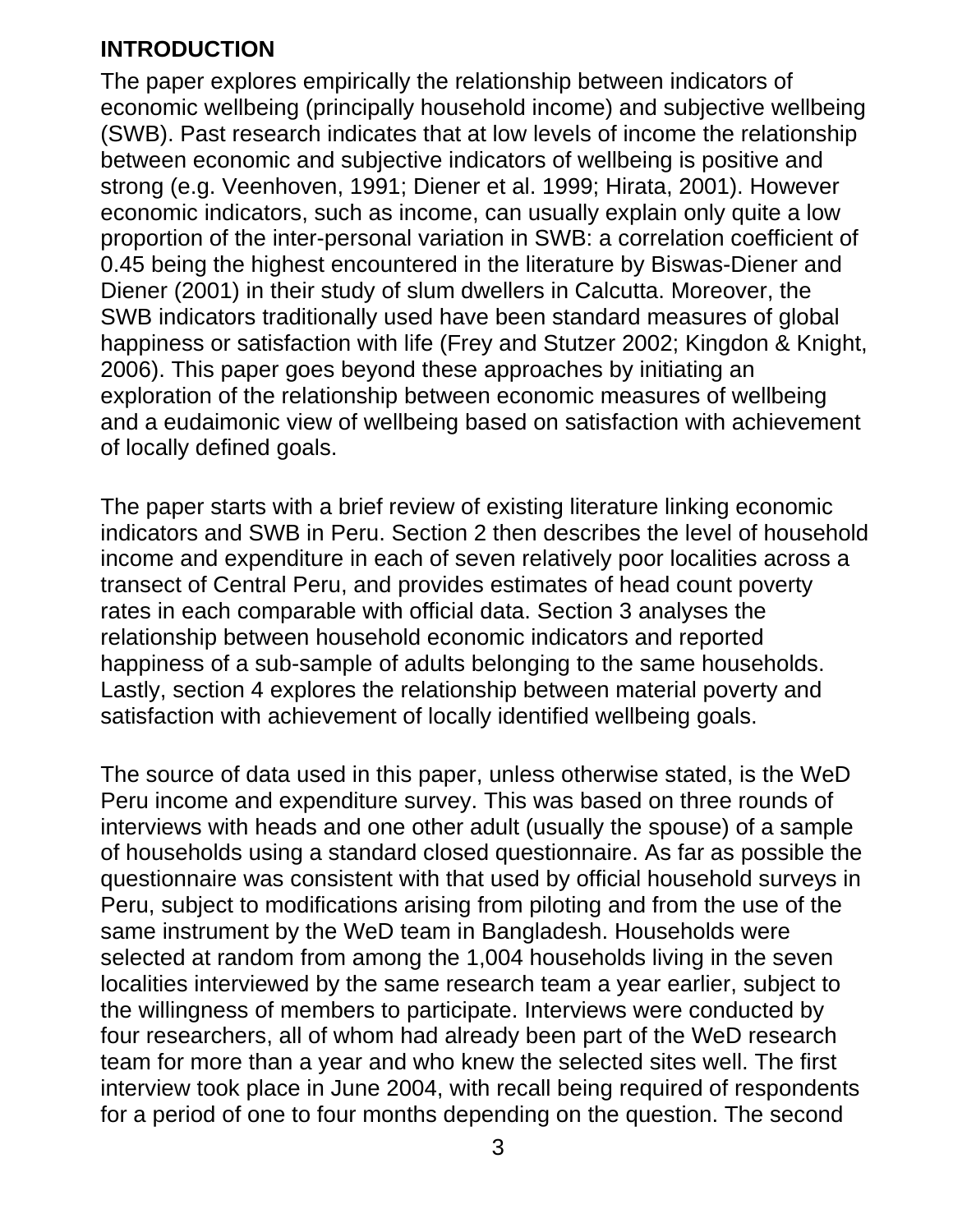and third rounds took place in October 2004 and January 2005 and covered the previous three months.<sup>1</sup>

### **2. What we know about subjective and objective wellbeing in Peru**

The link between economic variables and subjective wellbeing in Peru has already been investigated by a number of researchers. The most comprehensive exploration of the link between the two is Shuldt (2004). As an indicator of SWB he relies largely on periodic opinion surveys of inhabitants of Metropolitan Lima conducted by the market research company *Apoyo*. Between 1988 and 2003, these included the question "how would you describe your current family economic situation: good, satisfactory or bad?" The answer "good" was offered by between 2 and 8% of respondents. The answer "bad" was far more common: the highest response being 58% during the period of economic crisis in 1989. It then declined to a low of 22% in 2000 before rebounding sharply again to reach 54% at the end of 2003. Shuldt provides a detailed interpretation of these shifts by comparing the data with statistics over the same time period for GDP, employment and responses to additional attitude questions also collected by *Apoyo*, including general frustration and trust in the government.

In the official report on the 2001 national poverty survey, Herrera explores subjective perceptions of income by analysing data on what respondents perceived to be the minimum income necessary to live (INEI, 2002). This person-specific "subjective poverty line" (SPL) was strongly positively correlated with monetary estimates of the respondent's own household per capita income and expenditure: being typically slightly higher than this for poorer people, and lower (but still significant) for people above a threshold of 225 *Nuevos Soles*<sup>2</sup> per capita per month. Table 4.1 compares the official estimates of per capita household expenditure against this SPL. It shows how perceptions of one's economic level (whether this is below or above the perceived minimum) are not always linked to the objective indicator. 58% (=32/55%) of 'officially poor' people did not see themselves as below their own estimate of the minimum income necessary to live, whereas 27% (=12.1/45%) of officially non-poor people did.

 1 See Copestake (2007) for a more comprehensive description of data collection.  $2$  At 30 June 2001 225 Peruvian Nuevo Sol equalled 64.16 US Dollar rising to 74.43 in September 2007. (Banco Central de Reserva del Perú, 2007).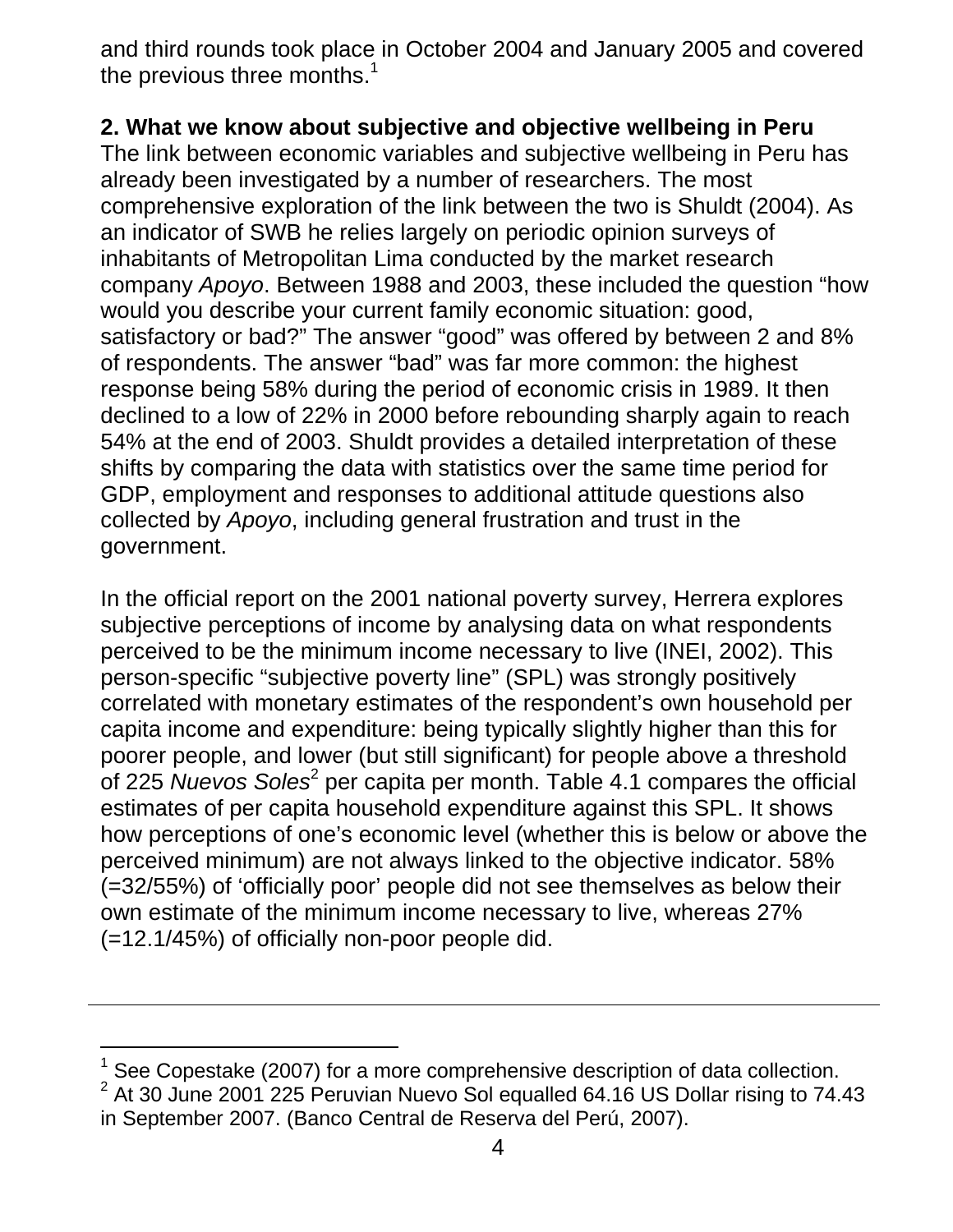| lines         |                    |             |       |  |
|---------------|--------------------|-------------|-------|--|
| % of total    | <b>Official PL</b> |             |       |  |
| sample        |                    |             |       |  |
| Subjective PL | Poor               | Non-poor    | Total |  |
| Poor          | 23.0               | 12.1        | 35.1  |  |
| Non-poor      | 32.0               | <u>32.9</u> | 65.9  |  |
| <b>Total</b>  | 55.0               | 45.0        | 100   |  |

**Table 1. Poverty head count based on official and subjective poverty lines**

Source: INEI 2002:101).

The mismatch between subjective and survey based estimates of income is also clear in Table 2. $3$  Herrera's (2006) study, drawing on an urban panel for Peru comprising 2.500 household heads reveals that only 30% of the 10% of respondents allocated to a high per capita income category described their economic situation as fine or fairly good. Correspondingly only 26% of the 13% of respondents allocated to a low per capita income category described their economic situation as very difficult. That such mismatches occur even when questions refer specifically to income alerts us to the likelihood of even greater differences when income estimates are compared to broader indicators of SWB, such as responses to global happiness questions.

| Table 2. Single and income comparisons for an urban sample in Peru |      |                             |            |       |
|--------------------------------------------------------------------|------|-----------------------------|------------|-------|
| % of total sample                                                  |      | Estimated per capita income |            |       |
| Response to SWB question                                           | High | <b>Middle</b>               | Low        | Total |
| 1. Things are fine or fairly                                       | 3.0  | 6.2                         | 0.4        | 10.0  |
| good                                                               |      |                             |            |       |
| 2. Have to be careful                                              | 6.6  | 60.1                        | 9.1        | 76.0  |
| 3. Very difficult situation                                        | 0.4  | 10.8                        | <u>3.4</u> | 14.0  |
| Total                                                              | 10.0 | 77.0                        | 13.0       | 100.0 |

**Table 2. SWB and income comparisons for an urban sample in Peru**

Source: Herrera et al (2006:18).

Graham and Pettinato (2002) were able to draw on a separate panel data set comprising income data for 500 nationally representative households for the period 1991 to 2000 as well as data on *perceived* past income mobility in 2000. Income mobility during these ten years was found to be quite high: 55% of those in the bottom quintile in 1991 moved to a higher quintile by

 3 The question was "in view of your household's income, do you consider that: 1 you live well; 2 – things are fairly good; 3 – things are alright, but you have to be careful;  $4 - \text{you live with difficulty.}$ "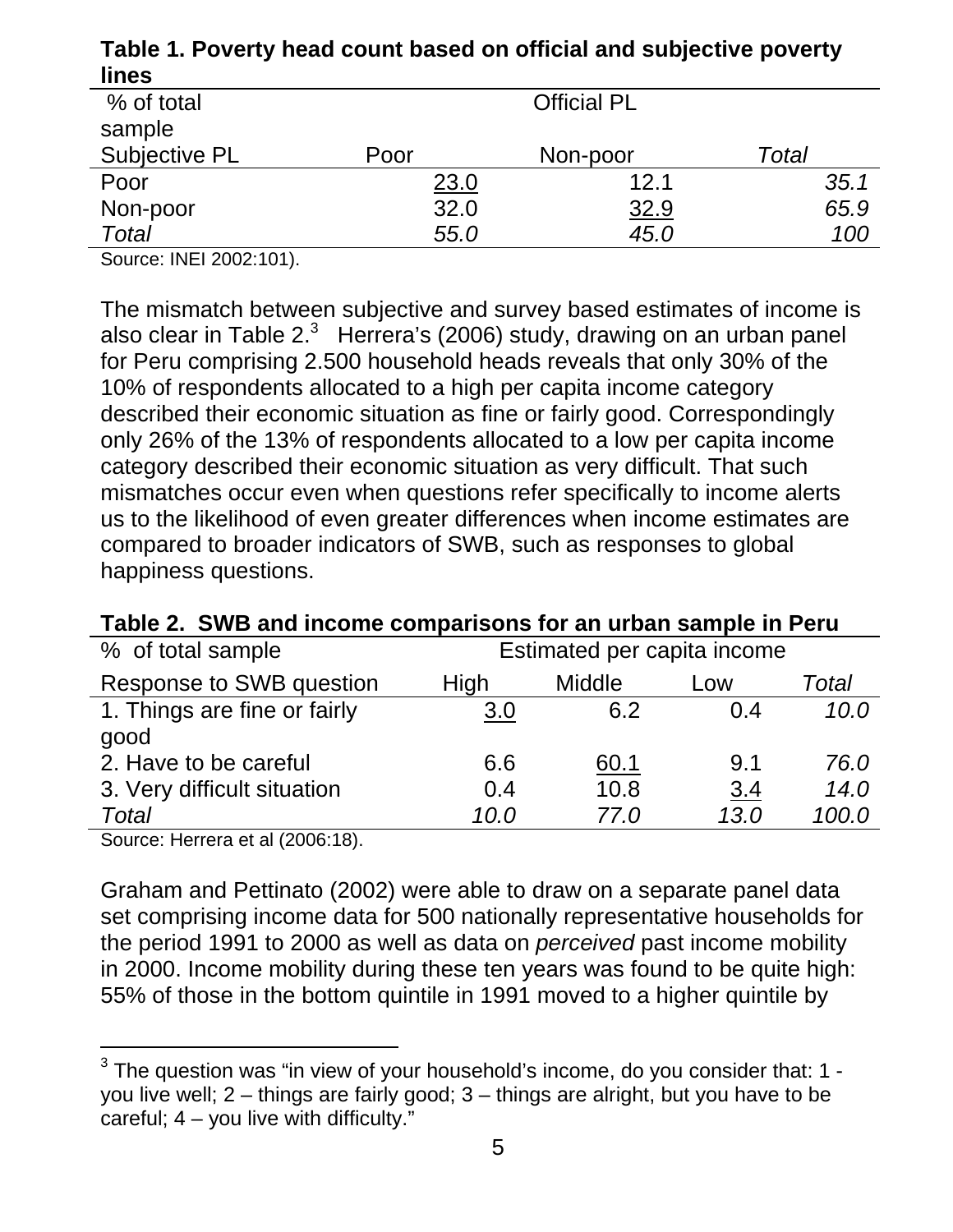2000; 48% of those in the top quintile slipped downwards, and those in the middle quintile were more likely to slip down (42%) or go up (36%) than to stay where they were (22%). Table 4.3 goes one step further by showing how survey based estimates of income mobility compared with perceived income mobility. What is striking here is the number of households (25.5% of the whole sample) whose income was recorded as having clearly risen, but whose retrospective perception was the contrary: a group the authors call "frustrated achievers". One explanation they advance for this is that these respondents had higher aspirations. For example, they were far more likely than "non-frustrated achievers" to describe their "personal situation" as worse than others in both their local community and the country as a whole (Graham & Pettinato, 2002).

| Table 3. Measured and perceived income mobility, 1991-2000 of a |                                      |  |  |  |  |
|-----------------------------------------------------------------|--------------------------------------|--|--|--|--|
| representative sample of 500 households in Peru                 |                                      |  |  |  |  |
| % of total sample                                               | Measured per capita household income |  |  |  |  |

| % of total sample         | Measured per capita household income |            |             |       |
|---------------------------|--------------------------------------|------------|-------------|-------|
|                           | mobility                             |            |             |       |
|                           | Rose by                              | Inter-     | Fell by     | Total |
|                           | more                                 | mediate    | more        |       |
| Perceived income mobility | than 30%                             |            | than $30\%$ |       |
| Positive or very positive | 17.4                                 | 9.7        | 2.8         | 29.9  |
| Indifferent               | 15.1                                 | <u>6.9</u> | 2.5         | 24.5  |
| Negative or very negative | 25.5                                 | 13.5       | 6.6         | 45.6  |
| <b>Total</b>              | 58.0                                 | 30.1       | 11.9        | 100.0 |

Source: Graham and Pettinato (2002), adapted from Table 4.

These examples together suggest that while estimated monetary income is positively associated with positive feelings about respondents' economic situation, this relationship is far from perfect with many mismatches. This is even more evident when economic measures are compared with more general measures of subjective wellbeing including satisfaction with life as a whole and overall happiness. One explanation for this is the effect of social comparisons (Graham and Felton, 2006; Herrera, 2006; Guillen-Royo, 2007). This paper adds to this literature by focusing on relatively poor Peruvians and including in the analysis a broader range of subjective wellbeing indicators.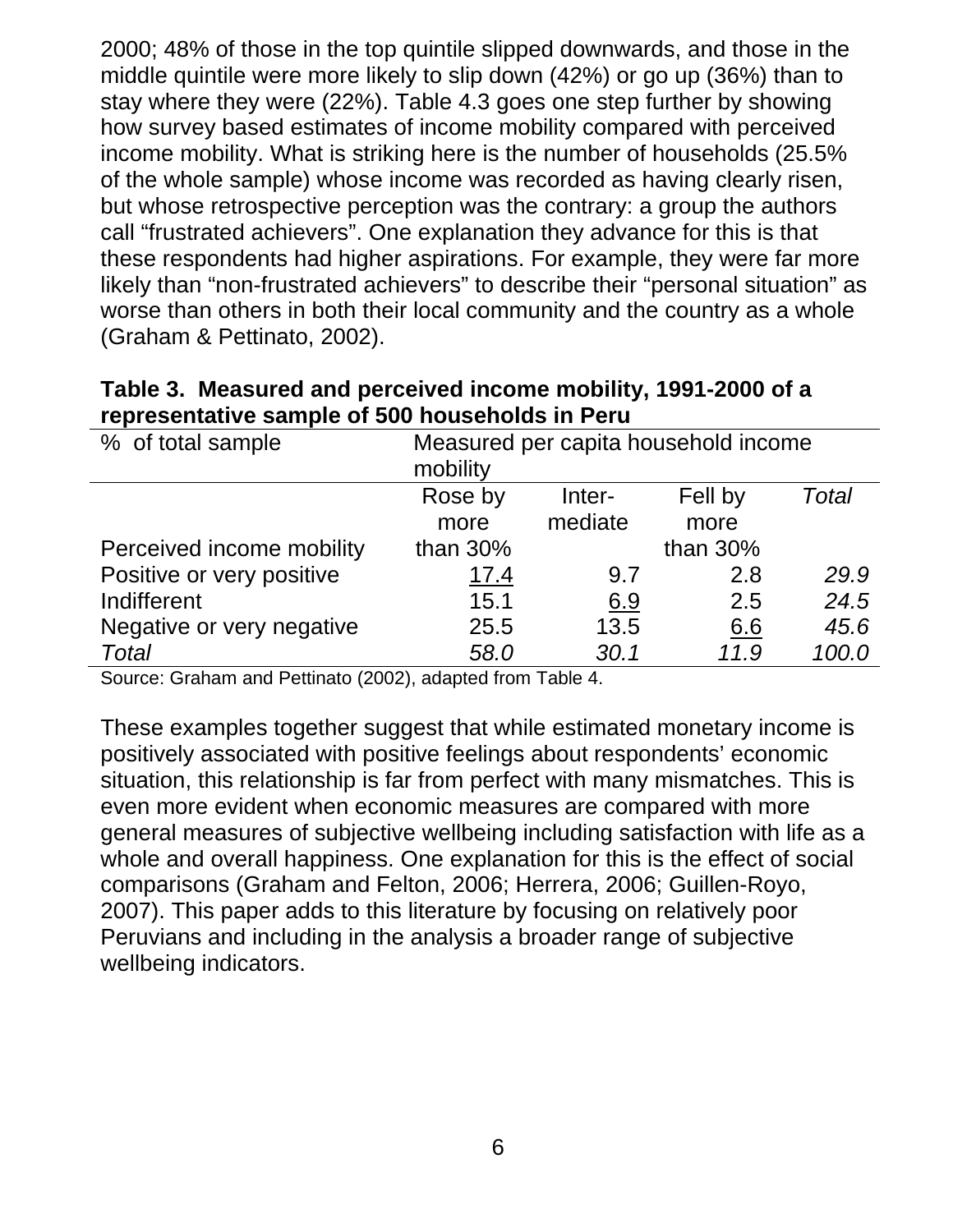## **3. Household expenditure and poverty by research site**

This section describes the economic level of respondents in the seven WeD research sites using estimates of household income and expenditure based on data collected through the three rounds of the WeD income and expenditure (I&E) survey. The research sites themselves are described in Table A8 of the Appendix. Both income and expenditure are commonly used to approximate economic wellbeing and to define household poverty. The main estimates of household income were derived from detailed questions about different types of activity and transfers. Expenditures on productive inputs directly associated with particular sources of income were deducted, but no attempt was made to include estimates of the value of family labour, nor of labour services provided on a reciprocal basis by and for neighbours. Household expenditure estimates were based on questions about (a) food consumption in the last week, broken down into 25 categories; (b) non-food consumables in the last month, divided into 13 categories; and (c) household durables and ceremonial expenses over the full recall period.

Table 4 presents mean monthly equivalent household income by research site. Surprisingly, the highest average per capita income and expenditure was reported for the remote rural site of Llajta Jock. However, the small sample size (11) and its abnormally low average household size cast doubt on whether this figure is representative of the whole community. The next highest figure is for Nuevo Lugar, where income was more even between rounds and substantially higher than reported expenditure: features consistent with its status as a migration destination. The other urban site, by contrast is much poorer, though still richer in per capita incomes and expenditure terms than the other highland sites. Per capita income and expenditure was third highest in the jungle site of Selva Manta, but also fluctuated most sharply between rounds. The remaining three sites reported much lower per capita incomes as expected in rural Andean communities. Table 4 also shows the result of an ANOVA test of the significance of variation between rounds: "seasonality" indicating that at least one mean differs from the others at a 5% or higher level of significance.

As expected, income seasonality is directly related to the harvest cycle in the rural areas. The latter is decreasing from the first to the third round (October to December) in the Andean communities and follows the opposite trend in Selva Manta in the cloud forest. This is consistent with the common practice of seasonal migration between the two zones. Other sources of income such as business are more relevant in the urban communities,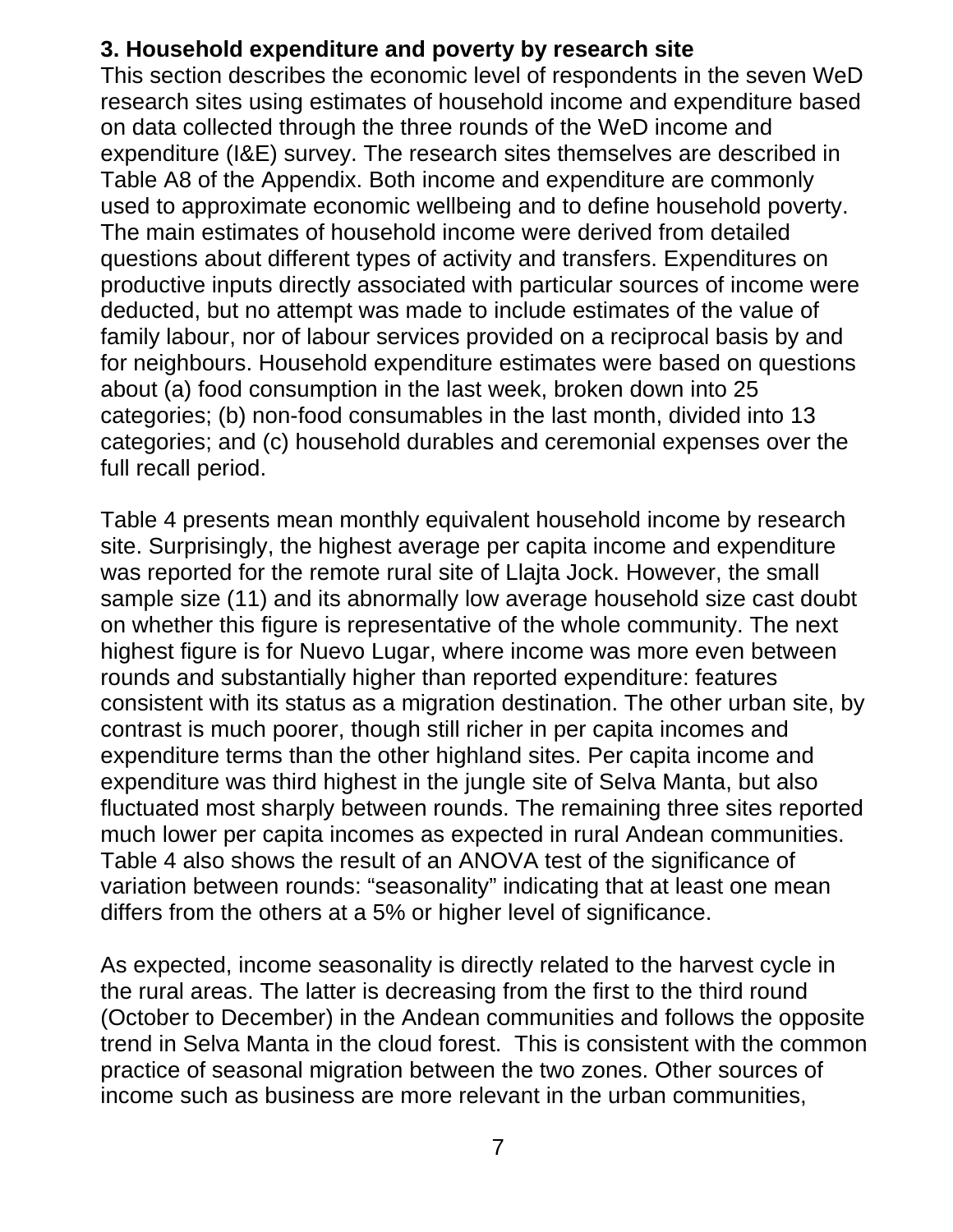particularly during the first part of the year (from March to June). Wage income is strikingly important even in rural areas where people are employed as labourers in privately owned plots and in coffee and sugarcane plantations in the jungle. Regarding expenditure, seasonality was largely due to variations in non-food expenditure: mainly on education, which concentrates in the first period (March to June). It is also interesting to note that patterns of consumption follow Engel's law: when income increases the proportion spent on food decreases. Around two thirds of expenditure is on food with the exception of Nuevo Lugar where it accounts for less than 50% (Guillen-Royo, 2007).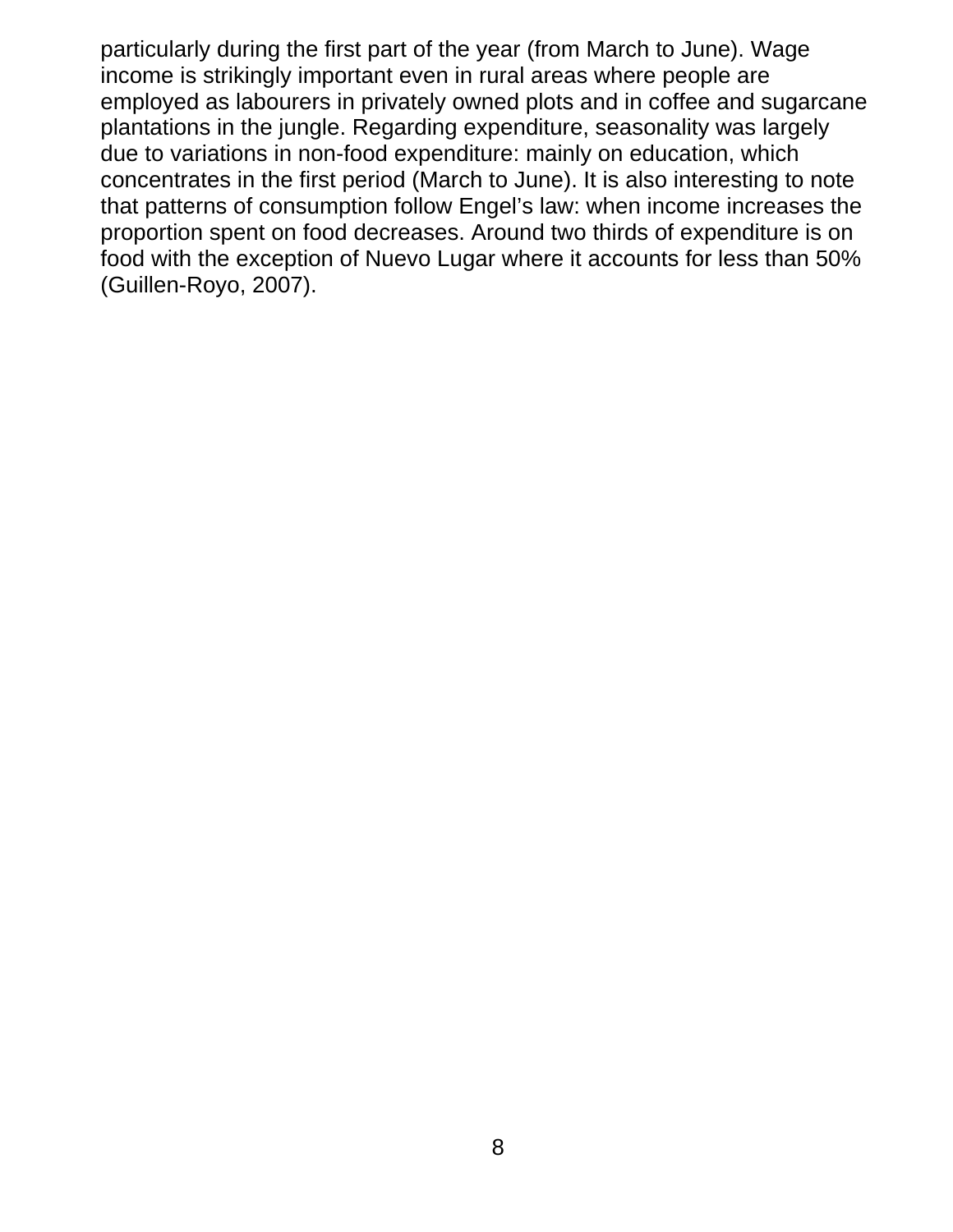|                                                                        |                 |                | $\sim$ neasonoid moonic and oxponditure by |              |               |               |                       |  |
|------------------------------------------------------------------------|-----------------|----------------|--------------------------------------------|--------------|---------------|---------------|-----------------------|--|
| Soles                                                                  | Llajta<br>Iskay | Llajta<br>Jock | Selva<br>Manta                             | Aleg-<br>ria | Des-<br>canso | Prog-<br>reso | <b>Nuevo</b><br>Lugar |  |
| Per capita figures (monthly mean household figure over the ten months) |                 |                |                                            |              |               |               |                       |  |
| Income                                                                 | 53              | 211            | 140                                        | 80           | 53            | 114           | 157                   |  |
| <b>Expenditure</b>                                                     | 72              | 140            | 105                                        | 101          | 105           | 97            | 111                   |  |
| Mean income per round (monthly equivalent) = $A$                       |                 |                |                                            |              |               |               |                       |  |
| Round 1                                                                | 427             | 342            | 216                                        | 287          | 553           | 502           | 762                   |  |
| Round 2                                                                | 308             | 349            | 793                                        | 421          | 563           | 441           | 697                   |  |
| Round 3                                                                | $-43$           | 217            | 1157                                       | 109          | 447           | 466           | 735                   |  |
| Seasonality?                                                           | Yes             | no             | yes                                        | yes          | no            | no            | No                    |  |
| Mean expenditure per round (monthly equivalent) = $B$                  |                 |                |                                            |              |               |               |                       |  |
| Round 1                                                                | 359             | 263            | 629                                        | 419          | 507           | 444           | 584                   |  |
| Round 2                                                                | 290             | 275            | 495                                        | 365          | 486           | 418           | 432                   |  |
| Round 3                                                                | 324             | 291            | 371                                        | 325          | 385           | 395           | 504                   |  |
| Seasonalilty?                                                          | No              | no             | <b>ves</b>                                 | <b>yes</b>   | <b>ves</b>    | no            | Yes                   |  |
| Income less expenditure (A-B)                                          |                 |                |                                            |              |               |               |                       |  |
| Round 1                                                                | 68              | 79             | $-413$                                     | $-132$       | 46            | 58            | 179                   |  |
| Round 2                                                                | 18              | 74             | 298                                        | 56           | 77            | 24            | 265                   |  |
| Round 3                                                                | $-367$          | $-75$          | 786                                        | $-216$       | 63            | 71            | 231                   |  |
| No. of hhs.                                                            | 14              | 11             | 10                                         | 50           | 49            | 50            | 63                    |  |
| Av. hh size                                                            | 5.2             | 3.0            | 5.2                                        | 4.1          | 5.4           | 4.7           | 5.3                   |  |

| Table 4. Average household income and expenditure by research site. |  |
|---------------------------------------------------------------------|--|
|                                                                     |  |

Notes: Recall periods: Round 1 - March to June 2004; Round 2 – July to Sep 2004; Round 3 – Oct to Dec 2004. The exchange rate fell steadily during the period (from 3.5 to 3.3 averaging S/.3.4=\$1).

The data collected on household income and expenditure is useful for relating the economic level of the WeD research sites to the country as a whole. Official estimates of the extreme poverty line (EPL) are based on the money needed in each region to purchase food for a month with a daily calorific value of 2,200 calories per person.<sup>4</sup> The poverty line (PL) is adjusted upward to reflect typical non-food expenditure of households whose expenditure on food is just sufficient to meet this calorific minimum (see Table 5). Poverty estimates for each site were then calculated by

l

 $4$  The precise calorific value is slightly higher in urban areas than in rural areas (INEI, 2002:35).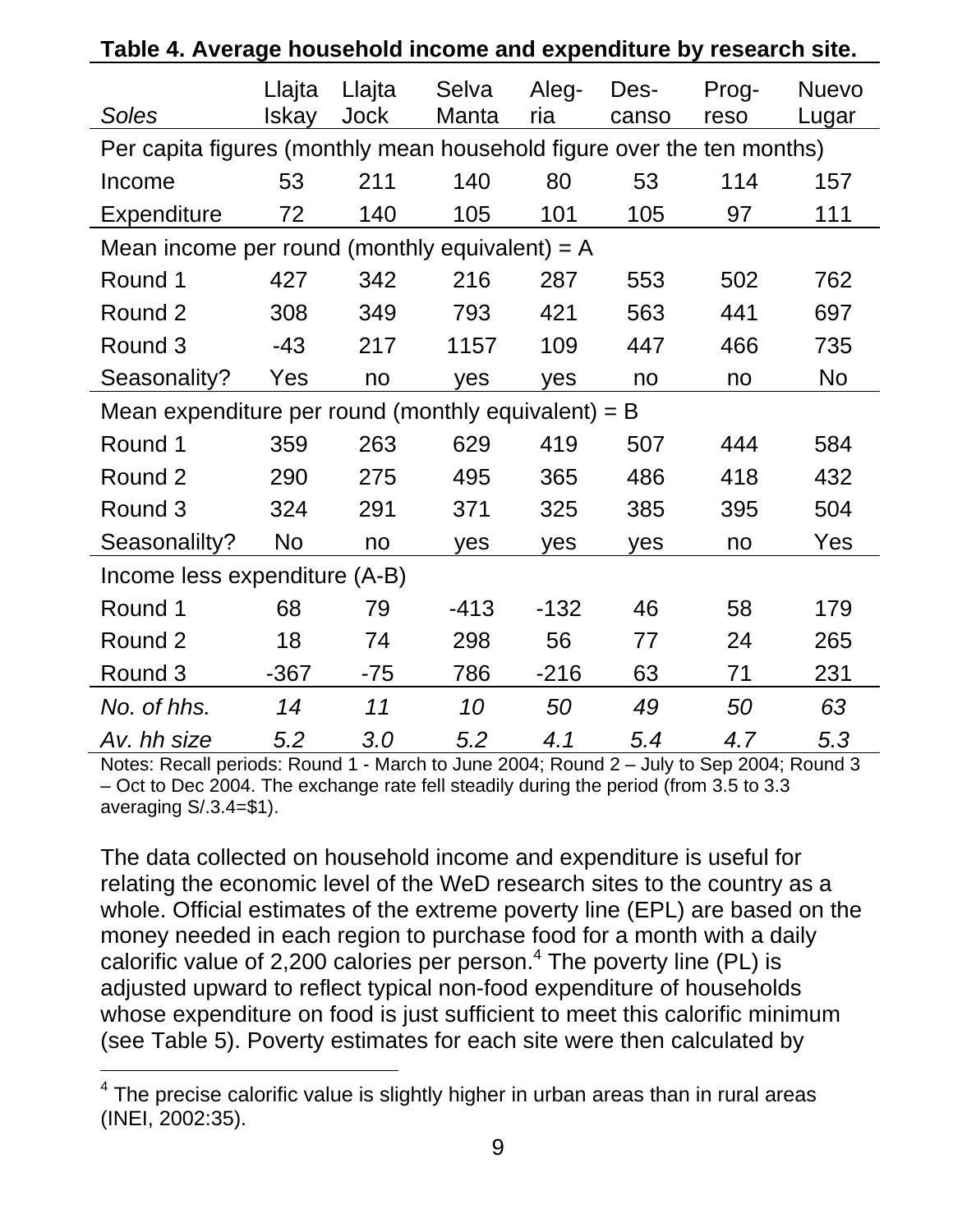comparing these lines with estimated monthly equivalent income and expenditure for each household after making adjustments to reflect household size.

| Table 5. Official poverty lines for 2005 (Soles per person per month) $\degree$ |                                      |     |            |  |  |  |
|---------------------------------------------------------------------------------|--------------------------------------|-----|------------|--|--|--|
| Region                                                                          | <b>Sites</b>                         |     | <b>FPI</b> |  |  |  |
| Lima metropolitan                                                               | Nuevo Lugar                          | 275 | 122        |  |  |  |
| Junin urban                                                                     | Progreso                             | 218 | 117        |  |  |  |
| Junin rural                                                                     | Descanso, Selva Manta                | 199 | 116        |  |  |  |
| Huancavelica rural                                                              | Alegria, Llajcta Jock, Llajcta Iskay | 186 | 114        |  |  |  |
| Source: Adapted from INIF (2004)                                                |                                      |     |            |  |  |  |

| Table 5. Official poverty lines for 2005 (Soles per person per month) <sup>5</sup> |  |  |
|------------------------------------------------------------------------------------|--|--|
|------------------------------------------------------------------------------------|--|--|

Source: Adapted from INIE (2004)

l

Table 6 presents estimates of poverty incidence, based on mean monthly equivalent income and expenditure over the ten month period, using both unweighted and weighted (or 'adult equivalent') estimates. The most striking finding is that the overall incidence of poverty in the sample is very high. The most comparable figure of 90.7% (unweighted and income based) is well above official estimates, for the country as a whole (51.6%), for Lima (37.1%), Junin (29.2%) and even Huancavelica (84.4%) which was the highest average figure for any department in the country (INEI, 2004 website). This difference may reflect in part methodological differences, but it also reflects the deliberate strategy of selecting poorer research sites for this study. All measures indicate that Llajcta Iskay is the poorest community, although the sample is small. Selva Manta has the lowest level of extreme poverty (though again on the basis of a small sample), followed by Nuevo Lugar. Alegria in the Mantaro Valley does not have markedly less extreme poverty than other highland sites, but does appear to have a higher proportion of non-poor households.

| Percent of              |    |      |           | In extreme poverty  |      | In poverty                     |       |            |       |
|-------------------------|----|------|-----------|---------------------|------|--------------------------------|-------|------------|-------|
| households              |    |      |           |                     |      | Weighted Unweighted   Weighted |       | Unweighted |       |
|                         | n. | Inc. | Exp.      | Inc.                | Exp. | Inc.                           | Exp.  | Inc.       | Exp.  |
| Llajcta<br><b>Iskay</b> | 14 | 92.9 | 78.6 92.9 |                     | 85.7 | 100.0                          | 100.0 | 100.0      | 100.0 |
| Llajcta<br><b>Jock</b>  | 11 |      |           | 72.7 63.6 72.7 72.7 |      | 90.9                           | 90.9  | 90.9       | 90.9  |

**Table 6. Household poverty estimates (mean over ten months)** 

 $5$  The official figures were adjusted upward to reflect small regional price changes up to the middle of the survey period using inflation indices from Banco Central de Reserva del Perú (2007).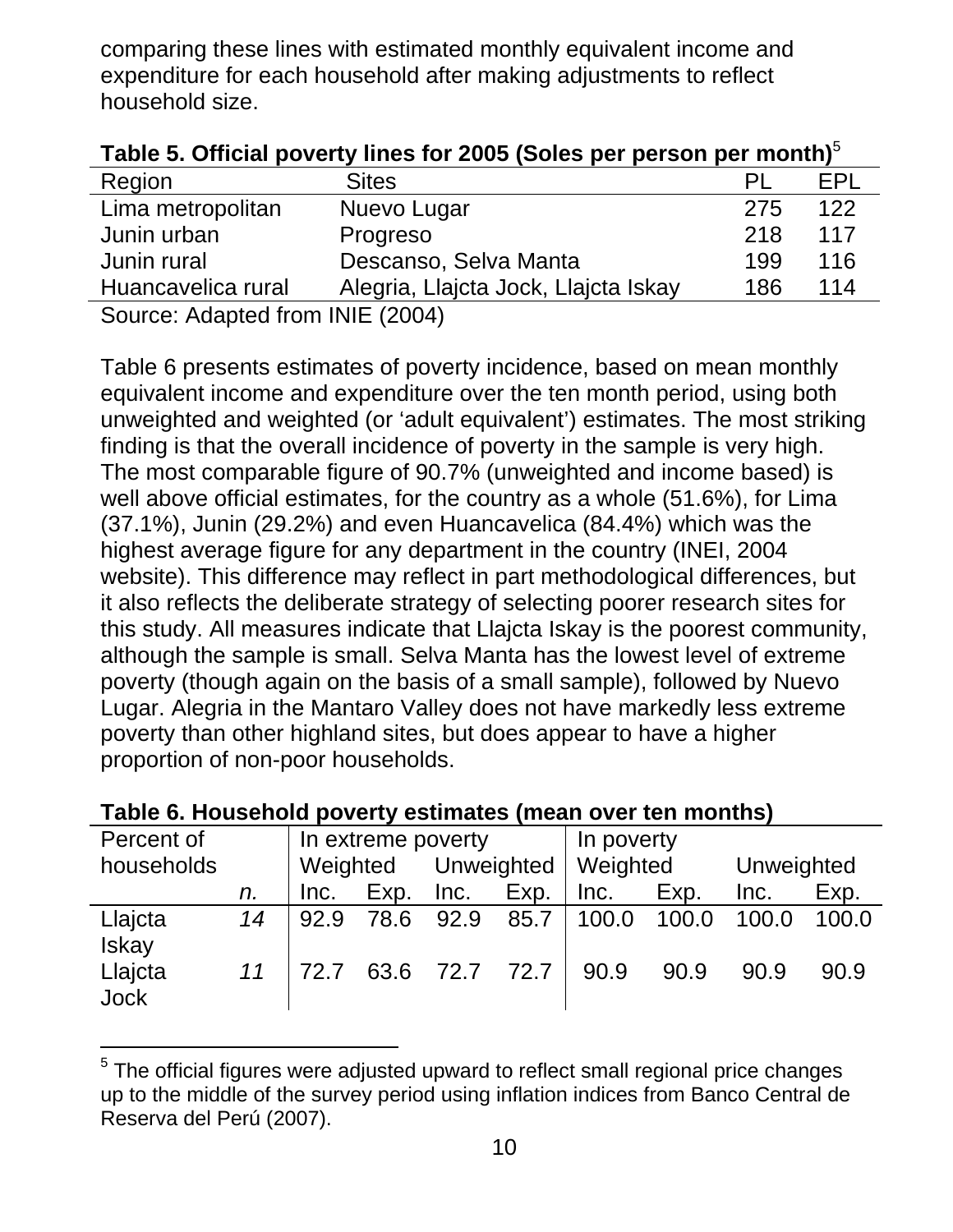| Selva        | 10  | 40.0 | 50.0 | 40.0 | 50.0 | 60.0 | 100.0 | 70.0 | 100.0 |
|--------------|-----|------|------|------|------|------|-------|------|-------|
| <b>Manta</b> |     |      |      |      |      |      |       |      |       |
| Alegria      | 50  | 76.0 | 66.0 | 78.0 | 74.0 | 88.0 | 96.0  | 92.0 | 96.0  |
| Descanso     | 49  | 59.2 | 73.5 | 67.3 | 77.6 | 85.7 | 89.8  | 89.8 | 89.8  |
| Progreso     | 50  | 58.0 | 68.0 | 64.0 | 78.0 | 92.0 | 96.0  | 92.0 | 96.0  |
| <b>Nuevo</b> | 63  | 42.9 | 63.5 | 49.2 | 69.8 | 84.1 | 85.2  | 90.5 | 96.8  |
| Lugar        |     |      |      |      |      |      |       |      |       |
| Total        | 247 | 59.9 | 67.2 | 64.8 | 74.1 | 87.0 | 94.7  | 90.7 | 95.1  |

Notes: "Inc." and "Exp." refer to estimates based on monthly household income and expenditure respectively; "Weighted" refers to income per person in the household, "unweighted" gives an adult equivalent weight of 0.5 and 0.8 to 0-4 and 5-14 year olds respectively.

Seasonality also affects poverty estimates, although the match between overall and round-specific data is still high (between 80.2 and 86.2%), being slightly higher for expenditure-based estimates (see table A.4.1. in the appendix). This illustrates the extent of error that arises from relying on only a single visit interview as the basis for poverty classification. It is also interesting to note that income and expenditure based poverty classifications diverged more widely than those between rounds, with only 66.2% of all observations being the same. Table 4.7 shows that of the remainder, income estimates placed 10.5% in a 'more poor' category and 23.3% in a 'less poor' category than expenditure estimates.

#### **Table 7. Comparison of income and expenditure based poverty classifications**

|                                           |              | Income based<br>classification |            |      |
|-------------------------------------------|--------------|--------------------------------|------------|------|
|                                           |              | Extr                           |            |      |
| Percentage share (for 247 households over | eme          |                                | <b>Non</b> |      |
| three rounds)                             |              | poor                           | Poor       | poor |
| <b>Expenditure based</b>                  | Extreme poor | 55.3                           | 15.5       | 2.6  |
| classification                            | Poor         | 8.5                            | 8.2        | 5.2  |
|                                           | Not poor     | $\Omega$                       | 1.3        | 27   |

To sum up, this section has revealed a high rate of absolute poverty among households living in the seven selected research sites: markedly higher indeed than official statistics for the Departments where they are located and Peru as a whole. It has also shown the effect of seasonality and of different methods of estimation. The following sections use expenditure data as an indicator of household economic wellbeing. Expenditure (including consumption of own-produced goods) is preferred because the reliability of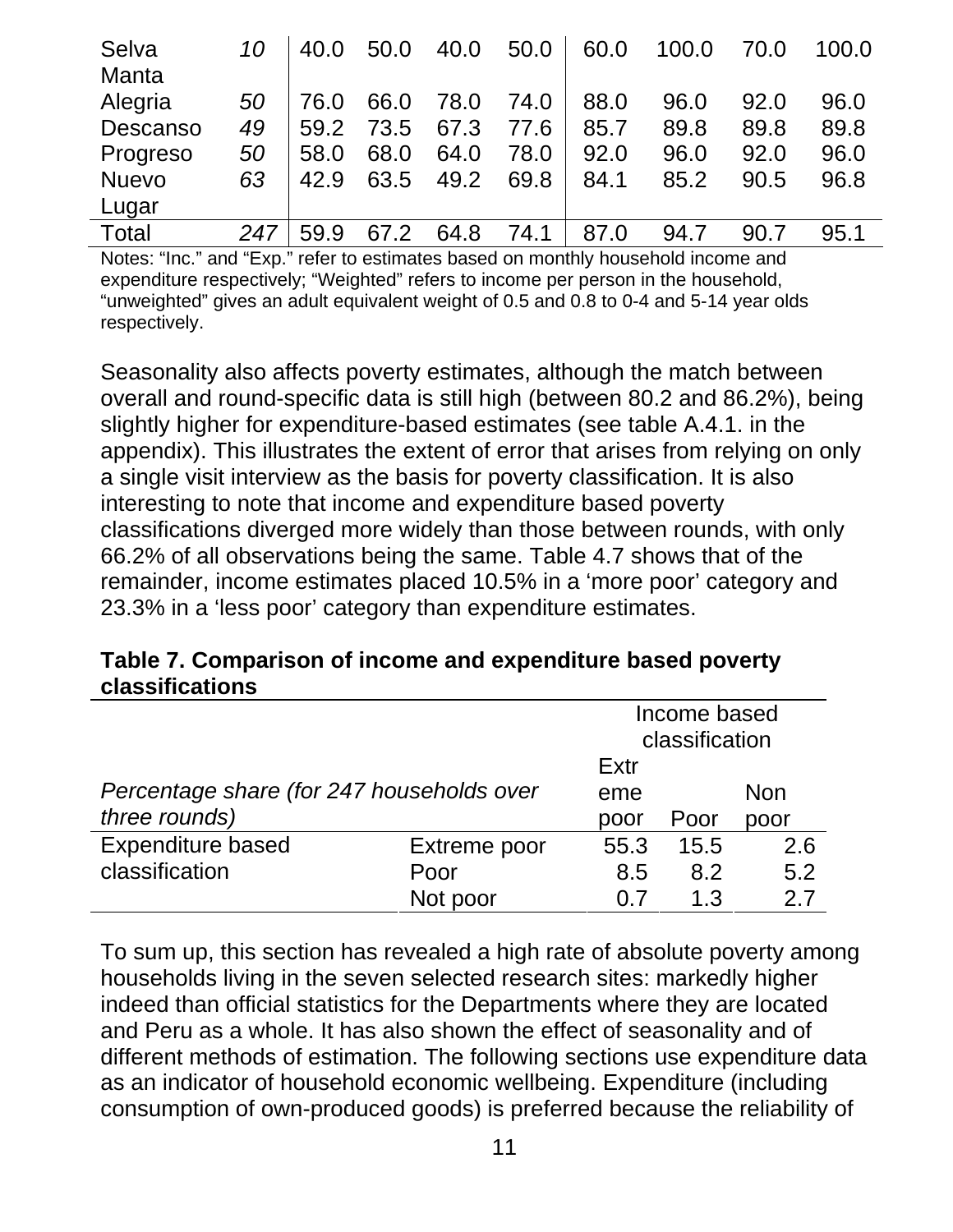income estimates is lower where livelihoods are highly diversified and changeable over time (INEI, 2001).

### **4. Household economic level and happiness**

Returning to the relationship between economic indicators and SWB measures in Peru, this section explores the association between expenditure and happiness in the corridor. Following the economics of happiness literature (see overviews by Frey and Stutzer, 2002, and Layard, 2005) it is to be expected that expenditure and happiness are highly correlated in the research sites as most people are below the poverty line, and for poor people additional income can be used to satisfy basic needs. However, as emphasised in the introduction, this argument does not hold for everyone as there are happy people among the poorest and unhappy among the less poor. Even in materially poor settings, other factors, such as social comparison should also be taken into account.

In the WeD research sites happiness was investigated through the following question: "taking all things together, how would you say things are these days? Would you say that you are: very happy, fairly happy or not too happy?" For purposes of analysis responses were labelled 2, 1 and 0 respectively. A key assumption associated with use of this question is that everyone understands the gradation of the responses and that there is "ordinal comparability". This implies that individuals in the same language community have a common understanding of how to translate internal feelings into a number scale (Ferrer-i-Carbonell and Frijters 2004: 644). Since the information contained comprises ranked categorical answers an ordered probit model is used. Data was gathered from 247 households, with the question mostly answered independently by both the head of the household and the spouse. Of the 459 observations, 245 were heads, 199 spouses and the remaining 15 observations were other relations' of the head of household. In line with other research that allows only three categories of response most individuals (at least 70 per cent) chose the middle category as shown in Table 4.8.

|        | Table 8. Distribution of responses to global happiness question by |
|--------|--------------------------------------------------------------------|
| round. |                                                                    |

| Survey       |                  |            | Responses (%)       |               |
|--------------|------------------|------------|---------------------|---------------|
| Round        | No. of responses | Very happy | <b>Fairly happy</b> | Not too happy |
| <b>First</b> | 454              |            |                     | 19            |
| Second       | 452              | 5          | 73                  | 21            |
| <b>Third</b> | 449              |            | フワ                  | 20            |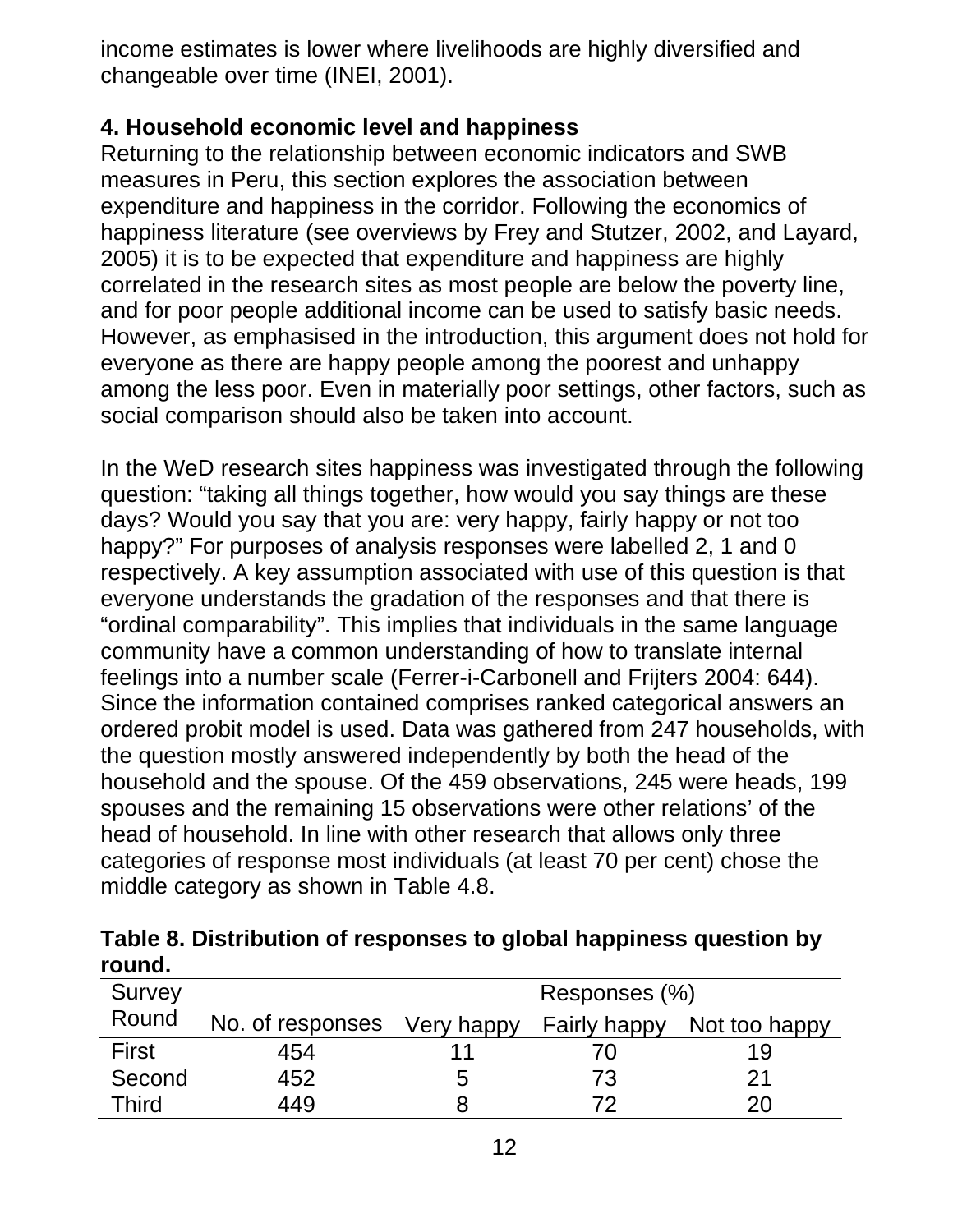l

Table 9 shows how average happiness scores varied more by site than by round. Overall the happiest people were found in Llajta Jock whilst the unhappiest were very clearly in Nuevo Lugar. Llajta Jock also had the highest level of household expenditure (see Table 4.4), but Nuevo Lugar had the second highest.<sup>6</sup> The analysis of happiness determinants presented hereafter is meant to shed light into the causes of the paradox represented by Nuevo Lugar by investigating the different ways though which expenditure affects people's happiness.

| rable 5. Average grobal happiness by research site. | Round 1 | Round 2 | Round 3 | Mean |
|-----------------------------------------------------|---------|---------|---------|------|
| Llajta Iskay                                        | 0.92    | 0.96    | 0.96    | 0.95 |
| Llajta Jock                                         | 1.06    | 1.28    | 1.24    | 1.19 |
| Selva Manta                                         | 1.00    | 0.90    | 1.00    | 0.97 |
| Alegria                                             | 1.12    | 0.93    | 1.12    | 1.06 |
| Descanso                                            | 0.93    | 0.74    | 0.88    | 0.85 |
| Progreso                                            | 1.02    | 0.98    | 0.96    | 0.99 |
| <b>Lugar Nuevo</b>                                  | 0.67    | 0.64    | 0.57    | 0.63 |

#### **Table 9. Average global happiness by research site.7**

As expected, an initial analysis (see table A.4.3 in the appendix) pooling the data from the three rounds showed that expenditure and happiness are strongly associated in the corridor controlling for the relevant demographic variables. This is also the case for each and every round and when the effect of living in different sites is accounted for. Table A4 reveals similar site specific variations using multivariate analysis to those presented above. One possible interpretation of this is that differences in income do not seem to override the subjective effect of belonging to a community and quality of natural environment, both of which are depleted in urban marginal

 $^6$  This pattern diverges significantly from that derived from the RANQ, presented in Table 1.9. In that case Alegria beat Llajta Jock to first place, and Progreso was on average less happy than Nuevo Lugar. These differences can be attributed to differences in sample composition and the time period between the two surveys.  $7$  Means are calculated by using the following scores: "very happy"=2; "fairly happy"=1; "not too happy"=0. The percentage Scale Maximum (SM) statistic was also calculated following Cummings (1995). It yielded values in the range of 35-50 SM, much lower than the *gold standard* for developed countries (75+- 2,5% SM) and the average values of selected developing countries included in his research.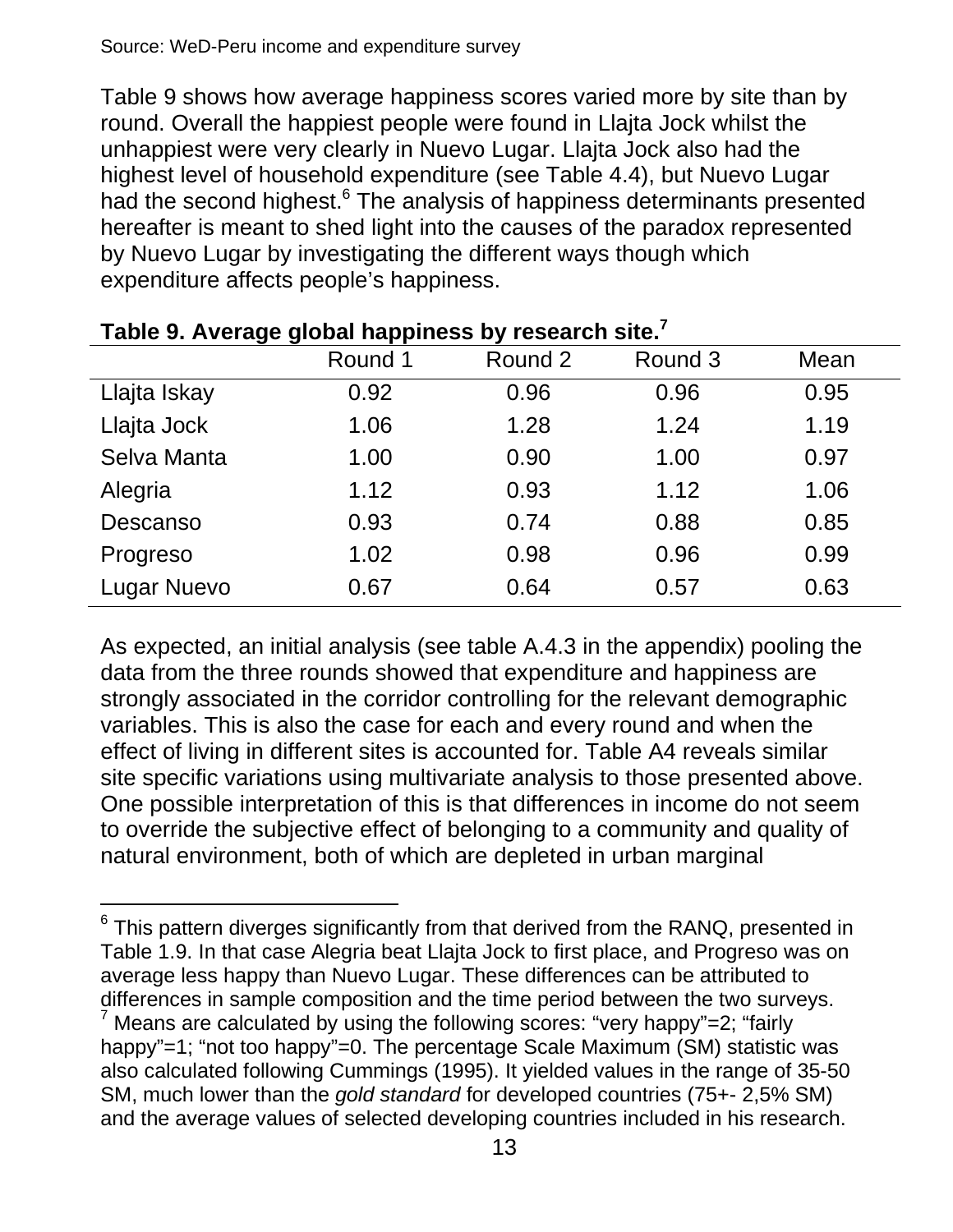communities such as Nuevo Lugar. This corroborates other findings: Herrera (2006) found that urban households have a more pessimistic view of their future prospects, while Graham and Pettinato (2006) find they are less likely to be satisfied even when their income grows. However, caution is needed here because of the possibility of reverse causation: that happier people are more successful in their economic activities and less inclined to migrate in search of prosperity (Diener et al., 2002; Staw, Sutton and Pelled, 1994).

People's economic level does not only affect SWB through the functional utility of consumption. Other aspects such as how one's level of expenditure compared to role models (neighbours, close relatives or even global elites) should be taken into account. Since Veblen (1994) many social scientists have acknowledged the effect of conspicuous consumption of reference groups on people's wellbeing. Previous studies in the Peruvian context (Graham and Felton, 2002; Herrera, 2006; Guillen-Royo, 2007) have observed that these effects are also strong in a highly stratified and unequal society such as Peru. Table 10 shows the result of an ordered probit analysis of happiness determinants for the three rounds of the I&E survey accounting for relevant demographic and perception variables. Household expenditure is introduced in the model through average (by site) and relative expenditure, thus distinguishing between the effect on happiness of the overall income of a possible reference group (average expenditure) and of the relative status of each household within that group (relative expenditure).<sup>8</sup> The analysis also includes people's satisfaction with how income is managed in the household, to try to capture how the effect of household income on individual happiness is influenced by the extent to which the former is or is not managed with the respondent's particular subjective wellbeing in mind. $^9$ 

l

 $8$  Average expenditure refers to the arithmetic mean of total household expenditure by site for each round. The relative term is calculated by taking the household expenditure relative to average expenditure for each site, for each round (Di Tella and MacCulloch, 2003).

<sup>9</sup> Using an estimate of individual rather than household income would not circumvent this problem, due to interdependence of welfare within households. Ravallion and Lokshin (2001) suggest that the use of either household income or expenditure is a better predictor of life satisfaction than individual income.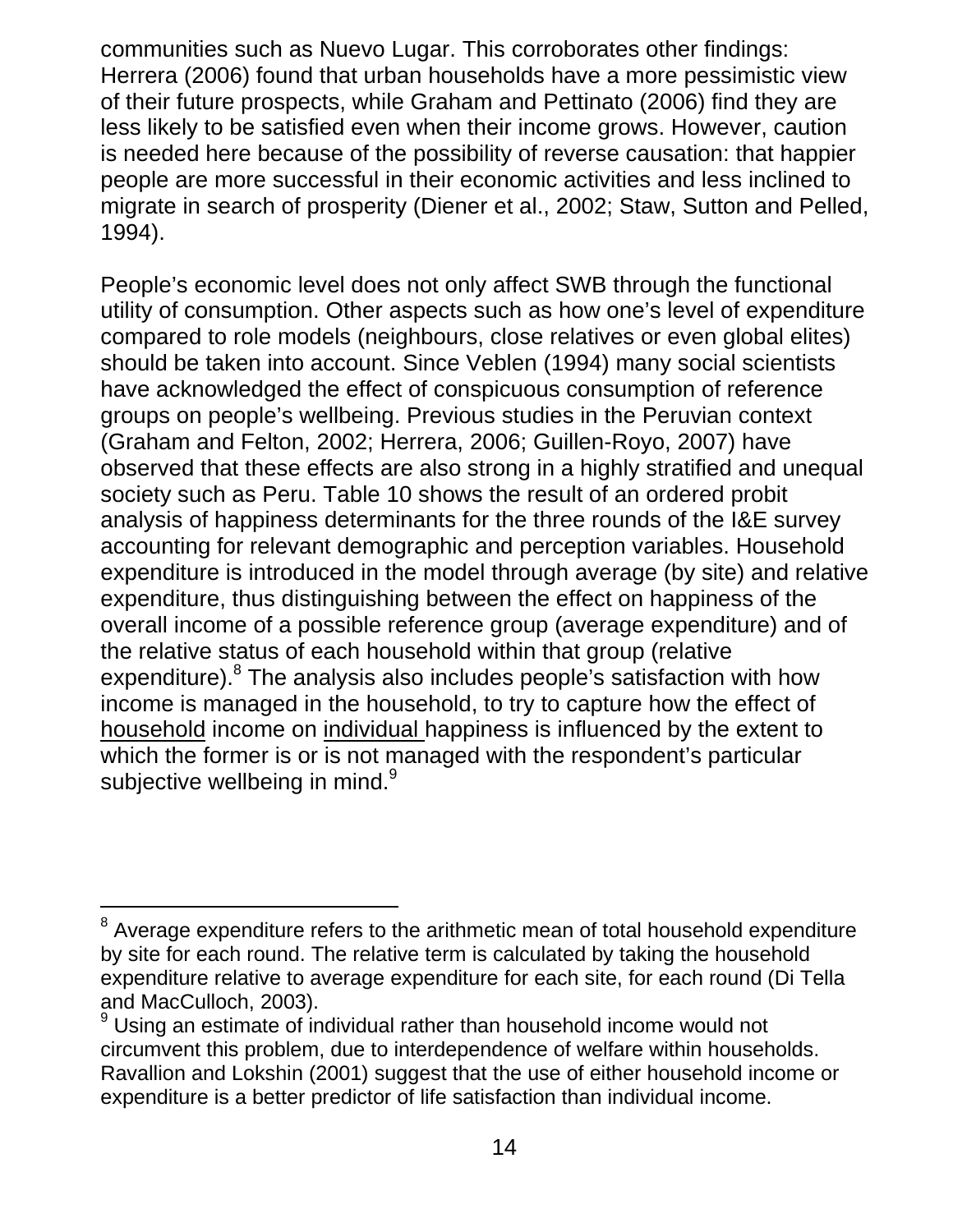| rapic TV. Ordered propit analysis or happiness determinants | Round 1 |         | Round 2 |              |       | Round 3 |
|-------------------------------------------------------------|---------|---------|---------|--------------|-------|---------|
|                                                             |         |         |         |              |       |         |
|                                                             | B       | z-test  | B       | $Z-$<br>test | B     | z-test  |
| Age                                                         | 0.111   | $-3.29$ | 0.017   | 0.45         | 0.004 | $-0.11$ |
| Age-squared                                                 | 0.001   | 3.13    | 0.000   | 0.54         | 0.000 | 0.15    |
| <b>Average Expenditure</b><br>(by site)                     | 0.003   | $-3.11$ | 0.004   | 3.18         | 0.007 | $-5.72$ |
| <b>Relative Expenditure</b><br>(within site)                | 0.205   | 2.05    | 0.510   | 3.56         | 0.235 | 1.60    |
| Not satisfied with<br>household Income<br>management        | 0.843   | $-2.98$ | 1.371   | 4.37         | 0.408 | $-1.12$ |
| Just satisfied with<br>household Income<br>management       | 0.452   | $-2.69$ | 0.155   | 0.73         | 0.032 | 0.15    |
| <b>Married</b>                                              | 0.442   | 1.36    | 0.508   | 1.61         | 0.001 | 0.00    |
| Female                                                      | 0.391   | $-1.18$ | 0.490   | 1.35         | 0.499 | $-1.46$ |
| Kids of 0-4                                                 | 0.293   | $-2.98$ | 0.045   | 0.40         | 0.163 | 1.49    |
| Kids of 5-15                                                | 0.121   | $-2.39$ | 0.035   | 0.63         | 0.025 | $-0.39$ |
| Head                                                        | 0.293   | $-0.86$ | 0.368   | 1.00         | 0.290 | $-0.80$ |
| Dependency                                                  | 0.579   | 1.74    | 0.103   | 0.28         | 0.295 | $-0.86$ |
| <b>Observations</b>                                         | 436     |         | 433     |              | 430   |         |
| Wald chi2(16)                                               | 64.09   |         | 64.17   |              | 61.85 |         |
| Pseudo R2                                                   | 0.10    |         | 0.11    |              | 0.13  |         |

**Table 10. Ordered probit analysis of happiness determinants** 

Correlations with demographic variables, including age of respondent, were not robust between rounds. This could be because the subjective effect of seasonal events such as festivals and harvests vary between people according to their age and gender. In much of the economic literature on happiness a strong finding that emerges within both high and low income countries is a U-shaped relationship between age and global happiness (Frey and Stutzer, 2002). The main explanation for this finding is that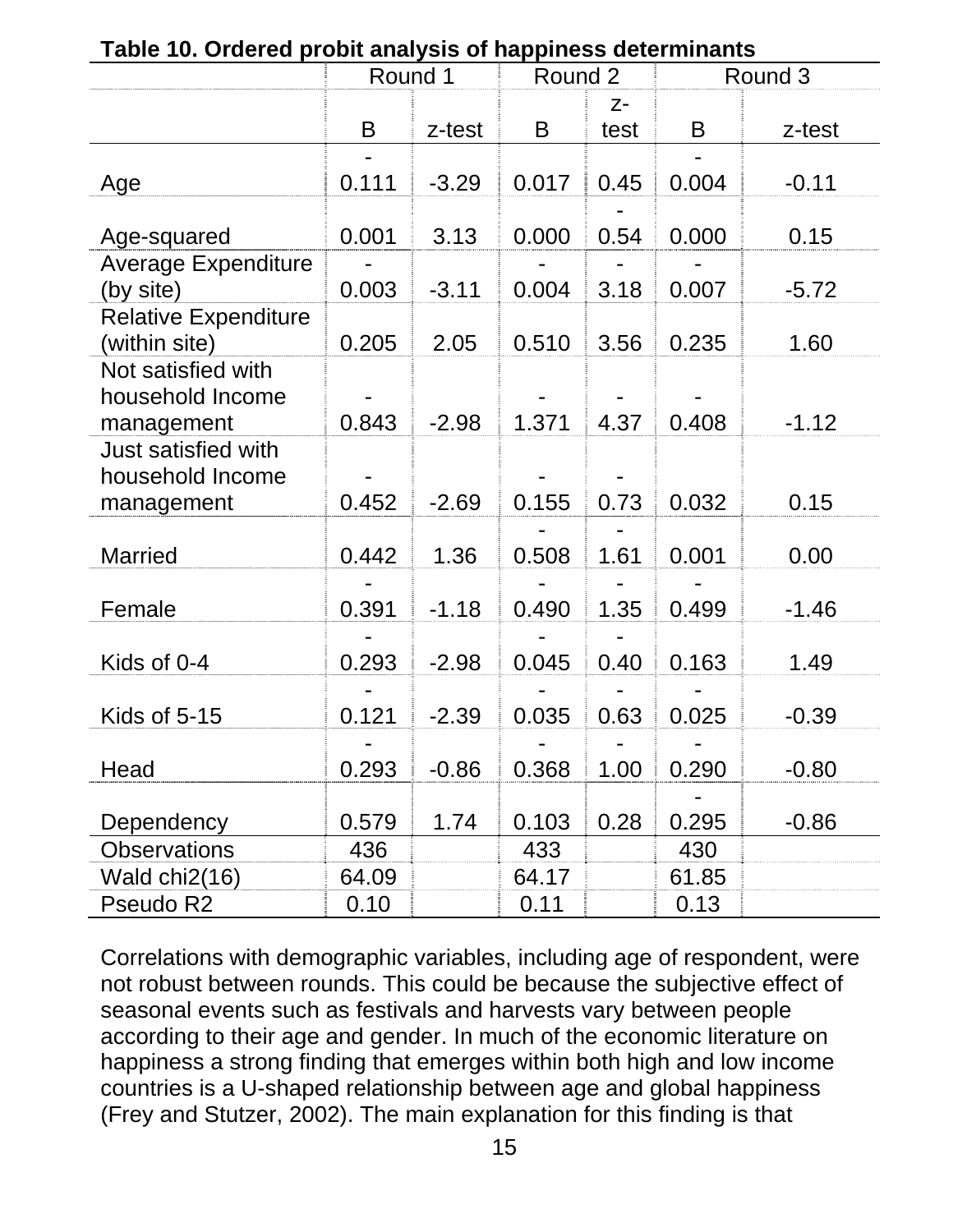expectations of people change through the life cycle, with older people either reaching aspirations or changing these aspirations to accept their 'lot in life' (Warr, 1992; Clark, Oswald and Warr, 1996). But Table 8 reveals that only in the first round was age a significant predictor of people's happiness, showing a traditional U shape with the low point of happiness at 56 years. The absence of this finding in later rounds could also be due to age-specific emotional responses to repeat interviewing.

Other demographic characteristics of the household included the number of children below the age of five, and between five and fifteen years. Dependency was also measured by the ratio of the number of non-earners in the household to the household size. These measures are significant only for the first round, when higher expenditure on education was also reported as the new school starts. Although understood as necessary for children's future prospects, this extra spending was also seen as a serious extra burden, especially in rural areas, which partially explains the negative sign of the coefficients. The effect of the dependency variable may also change with the seasons depending upon when children and the elderly provide most unpaid family labour, for example.

Marital status, gender and position as head of the household did not come up as significant in this model. However, when the data of the three rounds is pooled together (refer to table A3 in the appendix) being a woman is shown to be negatively related to happiness, which is a common finding in Latin-America. Lower education opportunities, higher morbidity and widespread experiences of gender discrimination (Schuldt, 2004) contribute to explaining this finding. A further investigation of the data shows that being head of household is highly correlated with marital status for women (r= 0.904) with the majority of non-married women being heads of their household. This also helps to explain why these two variables are not significant in any of the three rounds.

With respect to multiple effects of expenditure on wellbeing, Table 8 confirms that social comparison matters for happiness in the corridor. This is the case despite changes in significance between rounds, mainly of the relative expenditure coefficient which is lower in the third round, when the average income in the sites is also at its lowest (except in Selva Manta). Living in a relatively wealthy neighbourhood in terms of expenditure (in the sample this corresponds to Nuevo Lugar and Selva Manta) is negatively associated to happiness. This is affecting people in every round and might show how in a country with great inequalities living in wealthier areas with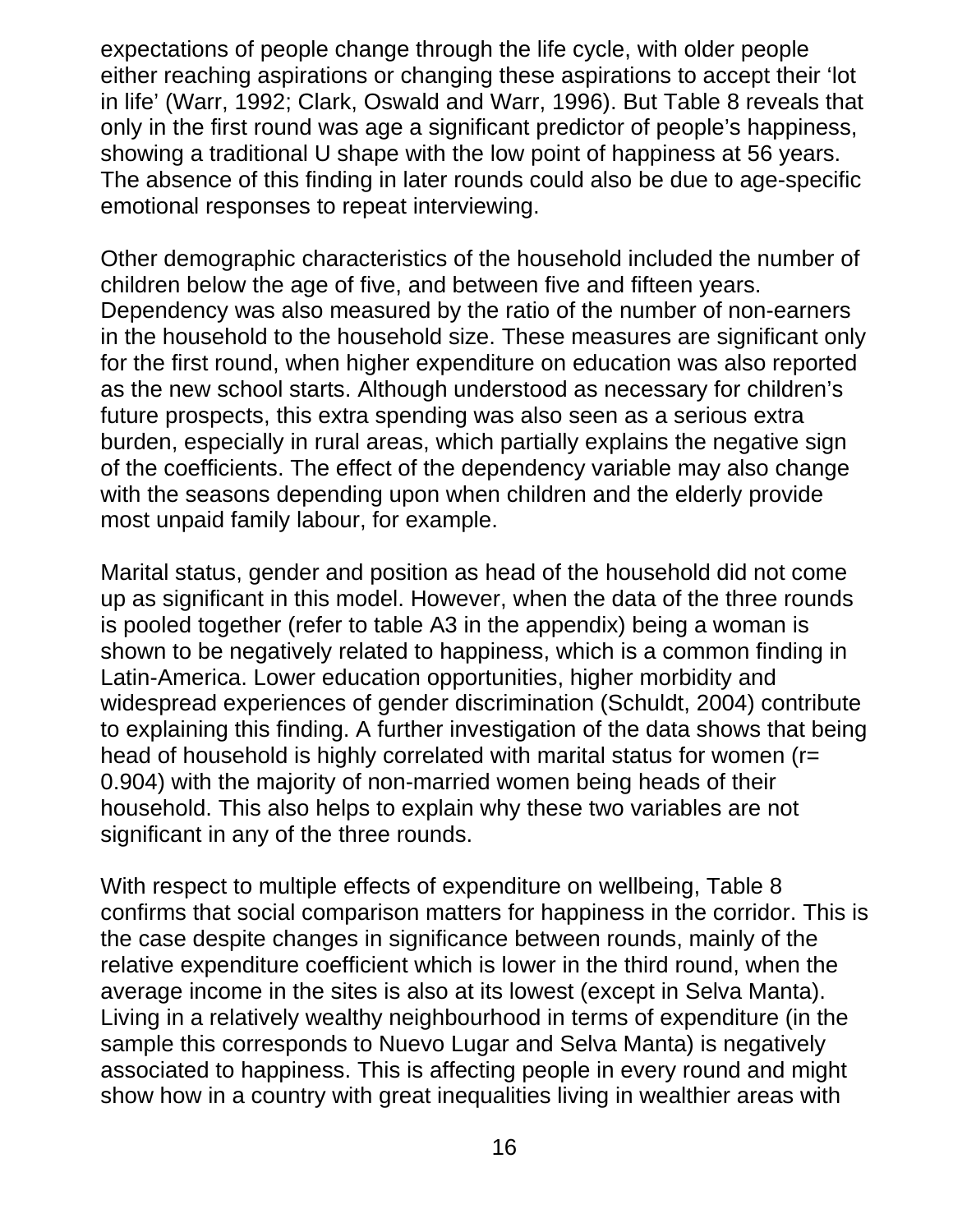higher exposure to newer and better goods reduces wellbeing as rising aspirations are not matched by opportunities for social or economic progression.

As explained earlier, it would be expected that relative income does not matter much for poor people as concerns linked to satisfaction of their physiological needs appear more urgent. Table 8 shows, in contrast, that people's distance from the average income in the community matters even for a sample of mostly very poor people. This fits with Graham and Felton's (2006) study of a representative sample in Latin America, where they found that people in the two lowest quintiles together with the richest were the most concerned about their relative economic position. Thus, participants that spend less than the average in their community are unhappier and the ones with a higher expenditure happier. Interestingly, this was not necessarily the case in round three; and one explanation for this is that the reduction in expenditure experienced in that round (linked to a drop in crop income) equalised consumption within the rural and peri-urban communities, thus diminishing concerns about their position within their peer group.

A strong correlation is found between happiness and satisfaction with household income management in the first and second round, as well as in the analysis undertaken by pooling the data from the three rounds together. This conforms with the hypothesis that happiness depends not only on variation in income and expenditure between households, but also how it is allocated within them. However, this evidence should be taken with caution, because having a negative view of household income management could well be correlating with unhappiness via unobserved personality traits, such as a generally optimistic or positive outlook. This could be tested in future by including additional variables of positive and negative affect? in the regression.

Overall the most interesting result from this analysis is that social comparison matters even in materially deprived settings such as the Peruvian corridor. This contributes to explain, for instance, why respondents in Nuevo Lugar are significantly less happy despite reporting higher overall levels of expenditure. They live in a wealthier neighbourhood, exposed to newer and more sophisticated goods than the rural and poorer communities. The next section explores this further by using satisfaction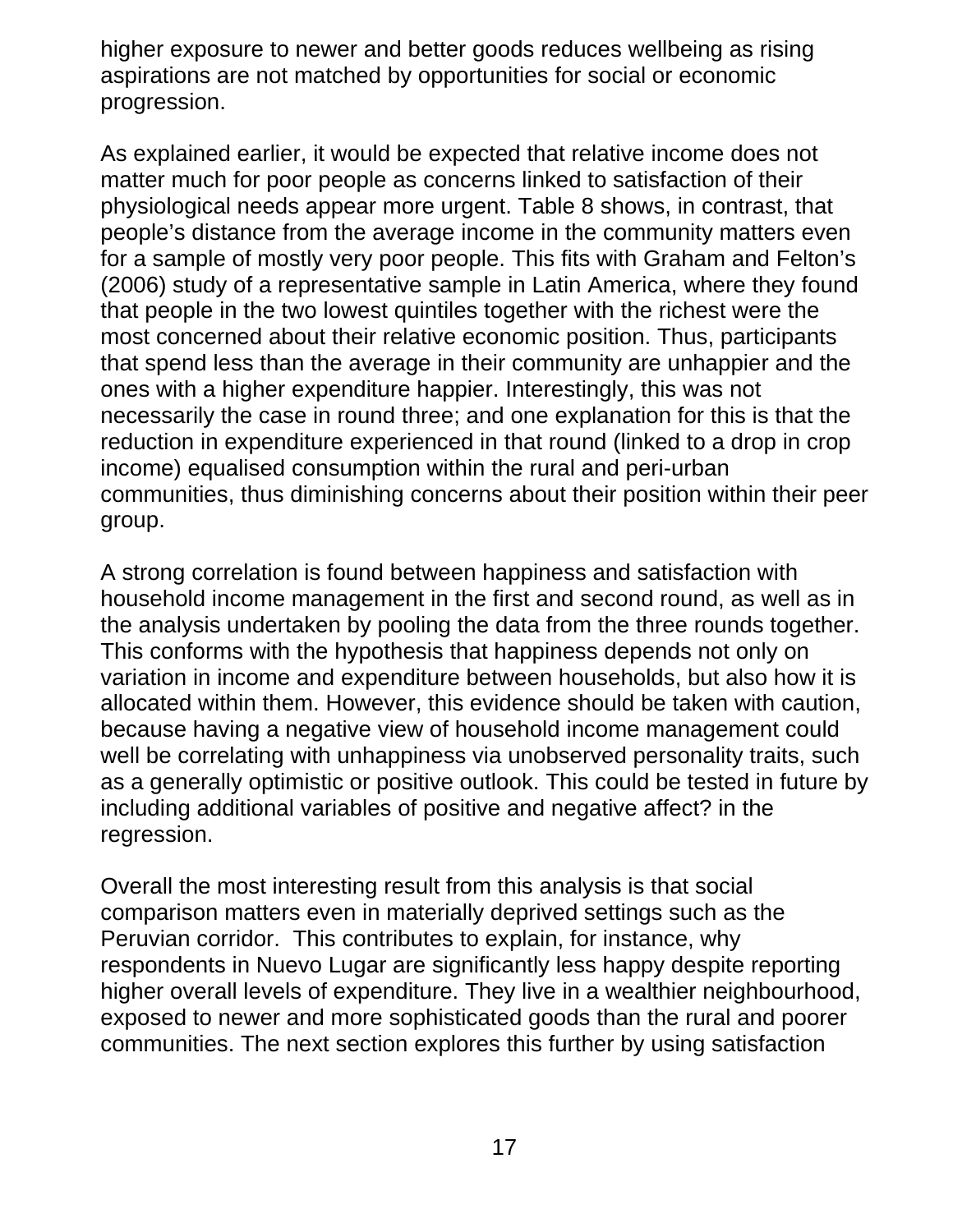with life goals from the WeDQoL<sup>10</sup> as indicators of people's SWB. Although less comparable with previous research, these offer a more detailed set of measures of what is meant in the sites by SWB. Thus, they might clarify the reasons for the paradox encountered in the corridor between objective and subjective wellbeing indicators.

#### **5 Economic wellbeing and life goal satisfaction**

l

So far the relationship between economic and subjective wellbeing has been investigated using a standard global happiness question. However, other measures capturing wider aspects of people's perceptions should also been taken into consideration as they add richer information about people's subjectivities. Since Diener and colleagues' (1985) initial work in the field of subjective wellbeing many instruments has been developed to capture this concept but most of them have been extensively validated only in Western societies. These include the Positive and Negative Affect Scale (PANAS) and the Satisfaction with Life Scale (SWLS) which have been more widely validated and which seem to significantly correlate with single item measures such as the happiness scale used in the preceding section (Frey and Stutzer, 2002).

This section goes beyond standard SWB measures by using locally defined satisfaction with life scales derived from the WeDQoL. Its purpose is to see if any correlations could be identified between economic variables and the life goal satisfaction indicators that add to our understanding of the relationship between economic and subjective wellbeing in the research sites. This analysis is somewhat heroic for two reasons. First, the initial rounds of the I&E and the WeDQoL surveys were conducted more than three months apart. Second, due to differences in sampling methodology and response rates the overlapping sample size (135 households) is significantly smaller than the sample size for either individual survey, thus reducing statistical degrees of freedom. Given these data limitations, a failure to establish statistical associations would not on its own constitute definitive evidence that they do not actually exist. Conversely, any

 $10$  The WeDQoL elicited quantitative responses to questions about (i) what people regarded as being "important to live well" in their locality, (ii) how satisfied they were with achievement of these same goals, (iii) how satisfied they were with access to additional resource necessary to achieve them. Data was analysed using exploratory and confirmatory factor analysis to identify principal components for each scale. The original lists of goals and resources were derived from textual analysis of semi-stuctured interviews in the same sites (see Yamamoto, 2006 & 2007; WeD, 2007; Copestake, 2007).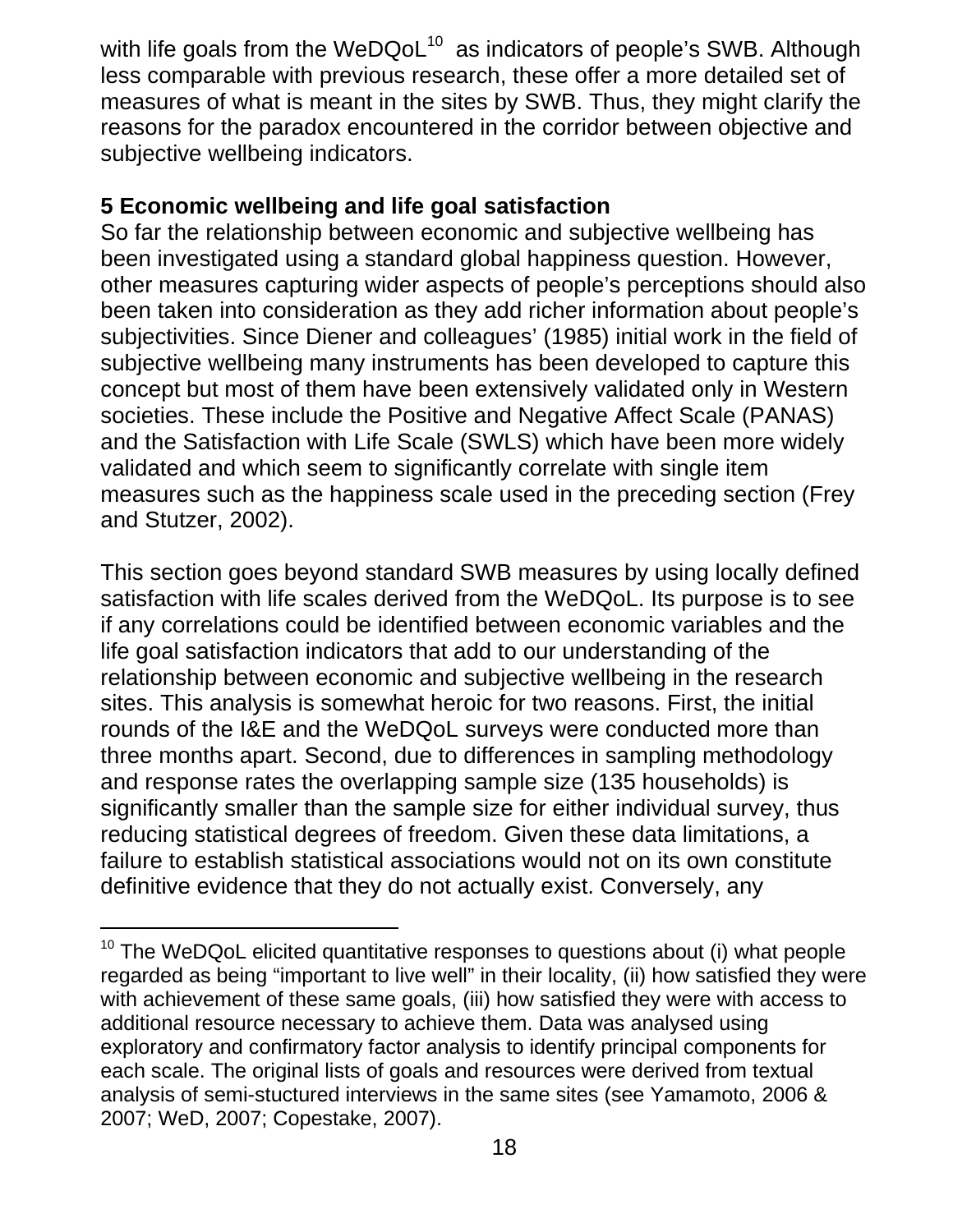correlations that are established would suggest quite a robust underlying relationship.

Prior analysis of the WeDQoL survey data from Peru derived three meta-life goals (place to live better, raise a family, progress from a secure base); three corresponding meta-life goal satisfaction indicators; and one indicator of satisfaction with availability of resources necessary to achieve these goals. It is interesting to start with the investigation of how the satisfaction variables correlate with responses to the global happiness question when asked of the same individuals when they were re-interviewed as part of the I&E survey.11 Happiness is related to positive affect, as well as to goal satisfaction, whereas the WeDQoL measures are intended to emphasise the cognitive dimension. On these grounds it could be expected that the two measures would be significantly but lowly correlated, as they capture different aspects of people's SWB.

ANOVA tests identified a statistically significant relationship at a 10 percent or better level of significance between all the satisfaction measures except progress from a secure base (see Table A5 in the appendix). The happiest people in the sample had on average higher satisfaction with resources and with raising a family than the unhappiest. These associations were stronger when the analysis was replicated for the sub-sample of women for resources and with the sub-sample of men for raising a family. For men only there was also a significant link with satisfaction in relation to the better place to live goal, this being lowest for respondents in the middle of the three happiness categories.

This suggests that happiness in the WeD research sites is associated with being satisfied with attaining the goal of living in a better place, and is linked to raising a family for men and satisfaction with resources needed to reach valued goals for women. These results link to Rojas' (2007) work where he explored the correlations between happiness and satisfaction with life domains (health, consumption, work, family, friendship, personal). He found that all domains were lowly but statistically significantly correlated with happiness: satisfaction with one's family life, health and consumption being the ones that showed the highest correlation coefficients (from  $r = .35$  to  $r =$ .30). Although he did not derive life domains through an *emic* approach his work also highlights the importance of taking into account the different areas

l

 $11$  Matching data was available for 155 individuals, including 76 women.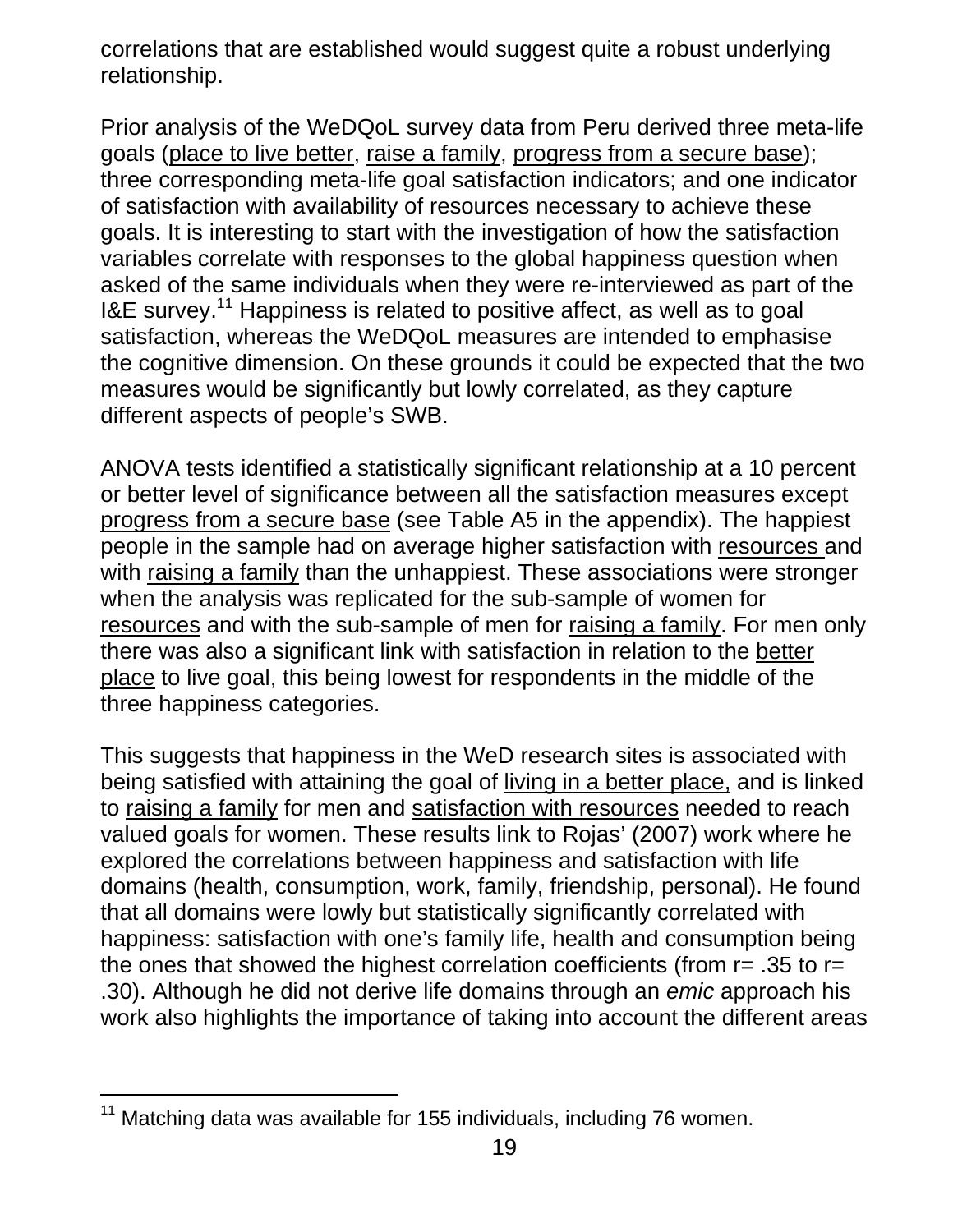that constitute people's subjective wellbeing when researching its linkages with other indicators.

As a second exercise ANOVA was used to investigate if the WeDQoL scores varied significantly according to the income poverty category of the respondents' households.12 Results are reproduced in Appendix 6. These show some unexpected links<sup>13</sup>, for example two satisfaction measures associated with higher happiness seem to be related to higher poverty. First, people who reported a higher satisfaction in terms of place to live were the ones in extreme poverty. This can be explained by the fact that extreme poverty is more rural, and people in more rural areas are more satisfied with where they live. The result was replicated (but more weakly) when analysis was repeated for rural and semi-urban respondents only, and disappeared for the sub-sample of urban households only. Second, people in extreme poverty also reported higher satisfaction against the raise a family goal, a finding confirmed by correlations between per capita household expenditure and the SWB variables (Appendix 7).This suggests a possible trade-off between achieving higher income and being satisfied with family development particularly in urban areas. A Malthusian explanation of this is that people delay having a family in the hope of achieving greater income and security beforehand. Conversely, people may achieve satisfaction in raising a family but at the expense of experiencing greater material poverty. These correlations also provide some evidence of goal formation: higher per capita expenditure being significantly and positively correlated with the importance of place to live better and negatively with raise a family.

Analysis of the urban sub-sample also identified some linkages in the expected direction, with significant differences in mean satisfaction against the goal of progress from a secure base. Mean satisfaction was lowest for respondents from households in the extreme poor category.<sup>14</sup> Furthermore, a significant positive link was established between poverty status and perception of available resources. The latter is particularly interesting as the

l

 $12$  Both sets of data were available for a total of 202 individuals belonging to 135 households. Poverty categories used were based on income data, but results using the expenditure data were very similar ANOVA of the seven SWB variables for men and women in this sample did not reveal any significant differences. For this reason cross-tabulation with poverty data was not carried out by gender.<br><sup>13</sup> Reported results are significant at the 10% level or better.<br><sup>14</sup> It was also lower for six respondents in the non poor category than for those from

only poor households. While the sample is very small, these respondents fit with the category of "frustrated achievers" identified by Graham and Felton (2002).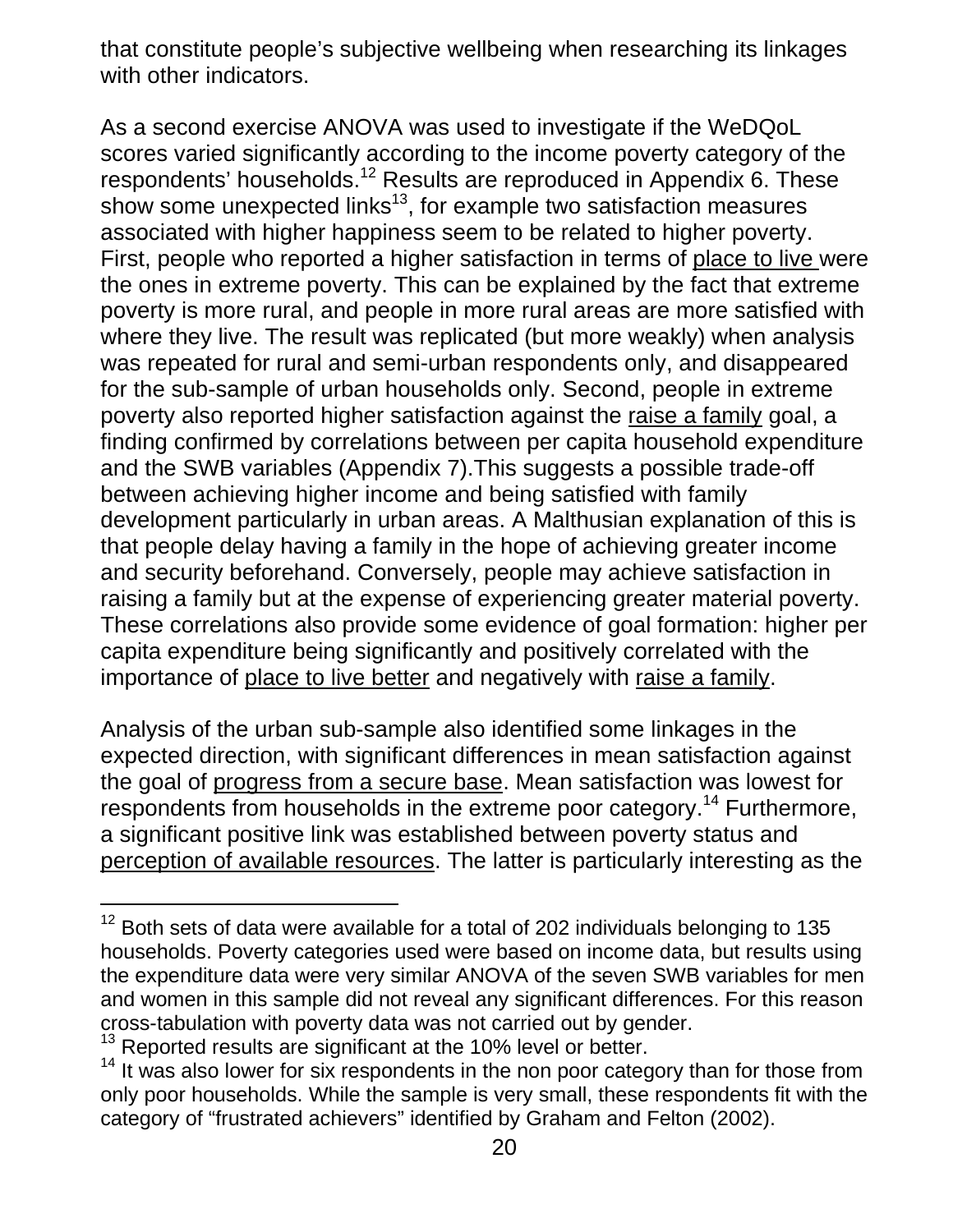regression analysis had shown how higher expenditure was linked to happiness, controlling for sites, but was negatively affected by the choice of reference group and by having a lower status. People satisfied with the amount of resources in urban areas are in the non poor category and have a higher status than their counterparts.

This analysis shows that using measures of SWB related to goals explicitly valued by the sample population reveals its relationship to economic indicators to be more complex and subtle than might otherwise be evident. Extremely poor people are better off in terms of their living environment since most of them are rural, whilst in urban shanty towns the poorer have a higher satisfaction in terms of personal progress with security. Thus, poverty is not always related to lower wellbeing. More specifically it is possible to identify people who are relatively poor but enjoy higher subjective wellbeing in relation to their environment, community and family life. Such analysis is certainly intriguing enough to warrant further investigation.

### **4.6 Conclusions**

This paper has presented a detailed account of the economic status of people living in the research sites and has linked it with two different approaches to measuring subjective wellbeing: global happiness and indicators derived from locally identified life goals. Evidence that most people in the sample are below the national poverty line suggests that there should be a strong correlation between economic and subjective measures of wellbeing, as people would be expected to use any extra money to increase the satisfaction of their basic physiological needs. However, early studies in Peru highlighted the possibility of mismatches between subjective and estimated poverty, as well as the significance of social comparisons. The findings here confirm that relative as well as absolute income and expenditure are important. For example, the move from a lower income rural area to a higher income urban area, such as the Lima shanty town, has an adverse effect on happiness because it results in lower relative income.

The study of happiness determinants was complemented by an initial exploration of the linkages between the WeDQoL measures and economic variables. This identified positive links between income variables and perceived adequacy of resources, as well as progress with security in urban sites. However, it revealed negative effects of income on satisfaction relative to the goal of living in a better place and raising a family, with people in higher material poverty experiencing significantly higher average of goal satisfaction. This illustrates the scope for more subtle empirical analysis of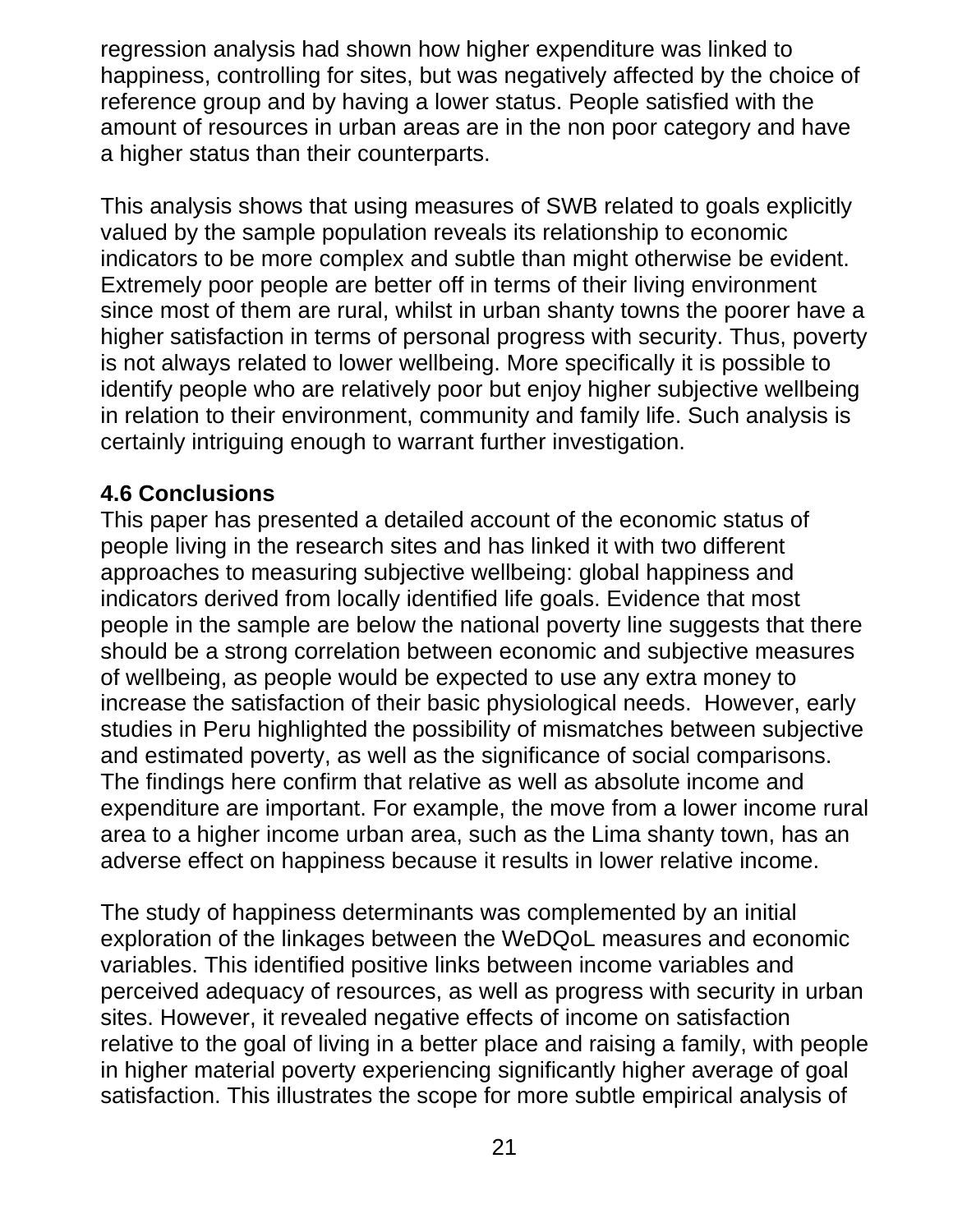how someone who is materially poor can enjoy higher SWB. The study suggests that living in a relatively poor and isolated community enables greater fulfilment of non-material life goals such as raising a family and living in a better place.

Further analysis of how economic variables relate to multiple indicators of SWB based on use of the WeDQoL would be useful both to test the preliminary findings here and also identify additional ones, particularly concerning goal formation. With a larger sample it would also be possible to investigate through regression analysis whether the strength of the relationships varied for richer and poorer households. This paper also highlights the importance of distinguishing how SWB is influenced at different social levels, each nested inside each other, with it being useful to distinguish between: localities, including differences in average income; households within localities, including differences in relative household income; and individuals within household, including differences in control over use of household resources. Finally, the subjective wellbeing data helps provides insights into the difficult trade-offs involved in migration to more urban areas.

## **References**

Banco Central de Reserva del Perú (2007), *Inflation rates*, *www.bcrp.gob.pe/* .

Biswas-Diener, R. and Diener, E. (2001), 'Making the best of a bad situation: Satisfaction in the slums of Calcutta.', *Social Indicators Research* (55), 34-43.

Clark, A. E., Oswald, A. J. and Warr, P. B. (1996), 'Is Job-Satisfaction U-Shaped in Age?', *Journal of Occupational and Organizational Psychology* 69 (1), 57-81.

Copestake, J. (2007), *Reconnecting wellbeing and development: a view from Peru. Introduction and overview.* Bath: Wellbeing in Developing Countries Research Group. www.welldev.org.uk/conference2007/perubook.htm.

Cummins, R. A. (1995), 'On the trail of the gold standard for subjective wellbeing.', *Social Indicators Research* 35, 179-200.

Di Tella, R., MacCulloch, R. J. and Oswald, A. J. (2003), 'The macroeconomics of happiness', *Review of Economics and Statistics* 85 (4), 809-827.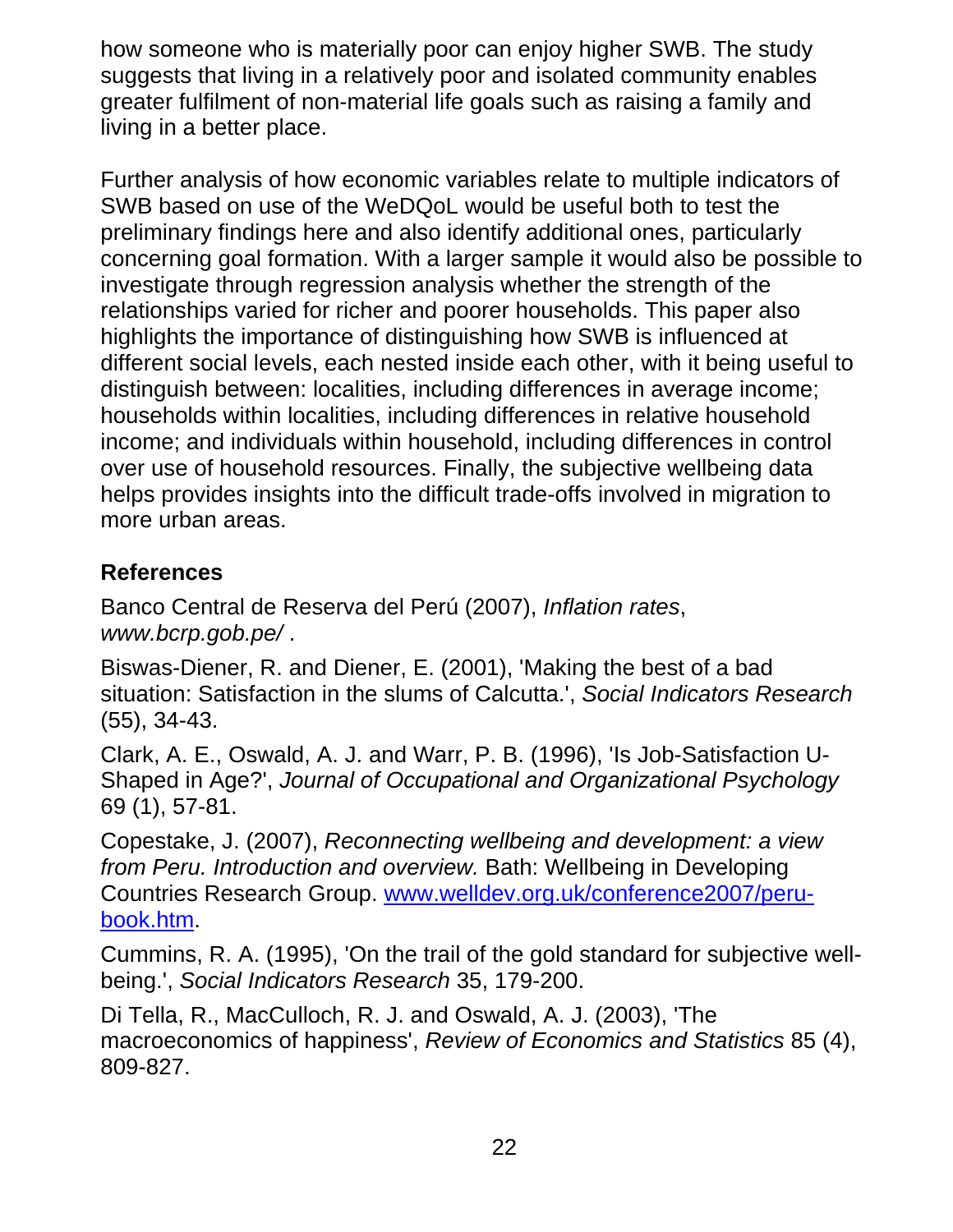Diener, E., Nickerson, C., Lucas, R. E. and Sandvik, E. (2002), 'Dispositional affect and job outcomes.', *Social Indicators Research,* 59, 229-259.

Diener, E., Suh, E. M., Lucas, R. E. and Smith, H. L. (1999), 'Subjective well-being: three decades of progress.', *Psychological Bulletin* 125 (2), 276- 302.

Ferrer-i-Carbonell, A. and Frijters, P. (2004), 'How important is methodology for the estimates of the determinants of happiness?', *The Economic Journal* 114, 641-659.

Frey, B. S. and Stutzer, A. (2002), 'What can economist learn from happiness research?', *Journal of Economic Literature* XL, 402-435.

Graham, C. and Pettinato, S. (2002), *Happiness and hardship.*, Washington: Brookings Institution Press.

Graham, C. and Felton, A. (2006), 'Inequality and Happiness: Insights from Latin America.', *Journal of Economic Inequality* 4, 107-122.

Guillen-Royo, M. (2007), *Consumption and wellbeing: Motives for consumption and needs satisfiers in Peru.*, Bath: University of Bath.

Herrera, J., Razafindrakoto, M. and Roubaud, F. (2006), *The determinants of subjective poverty: a comparative analysis between Madagascar and Peru.*, (Working Paper). DIAL (development institutions and analysis for the long-term): Paris.

Hirata, J. (2001), *Happiness and Economics.*, Maastricht University.

INEI (Instituto Nacional de Estadística e Informática) (2002), *Condiciones de vida en el Peru: evolucion 1997-2001 [Living standards in Peru: changes from 1997-2001]*, *www.inei.gob.pe/* .

INEI (Instituto Nacional de Estadística e Informática) (2001), *La pobreza en el Perú: una visión departmental [Poverty in Peru: a regional perspective].*, Lima: INEI.

INEI (Instituto Nacional de Estadística e Informática) (2002) Condiciones de vida en el Peru: evolucion 1997-2001 [Living standards in Peru: changes from 1997-2001].

INEI (Instituto Nacional de Estadística e Informática) (2006), *Poverty statistics*, *www.inei.gob.pe/* .

Kingdon, G. G. and Knight, J. (2006), 'Subjective well-being poverty vs. income poverty and capabilities poverty?', *Journal of Development Studies* 42 (7), 1199-1224.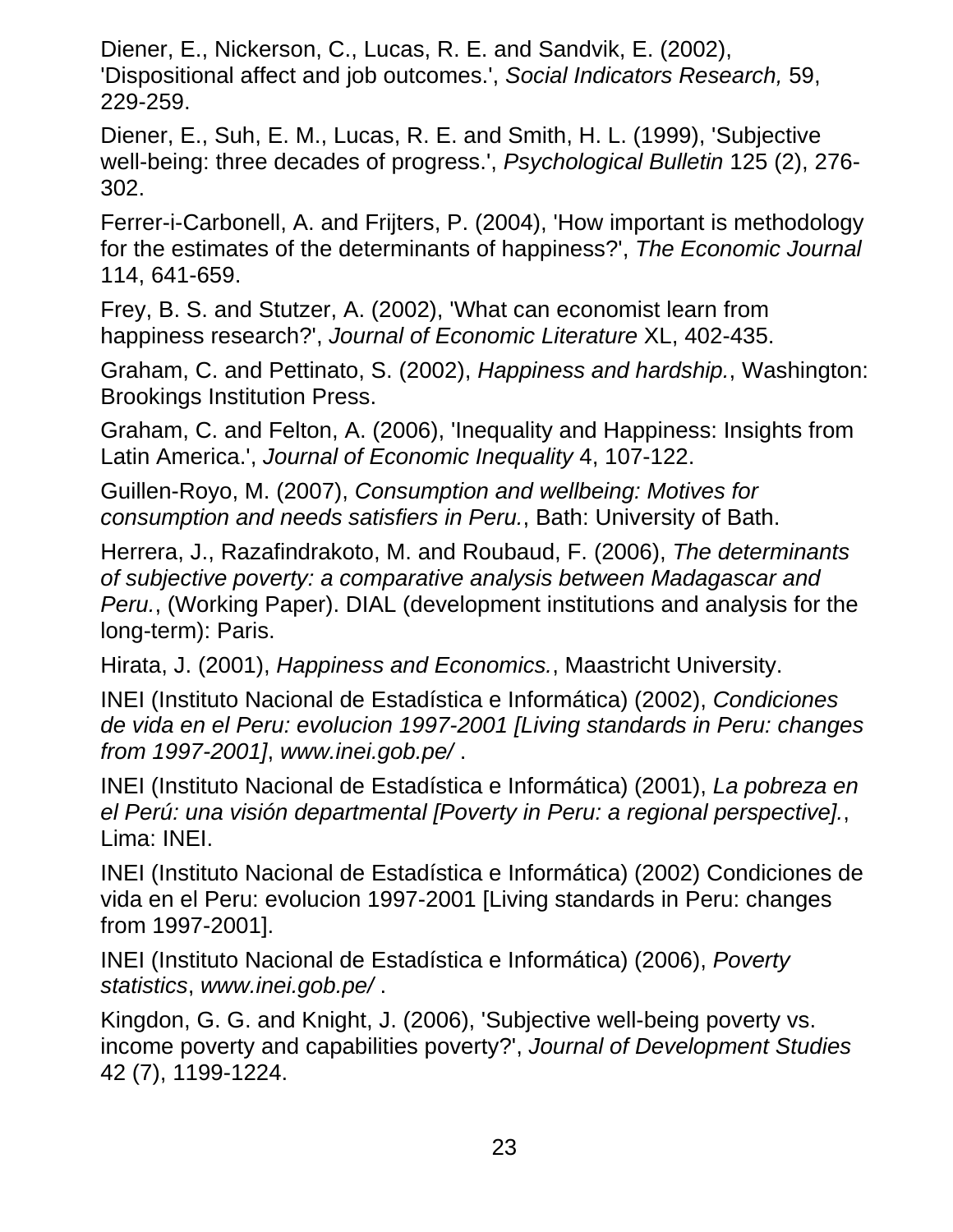Layard, R. (2005), *Happiness: lessons from a new science.*, London: Allen Lane.

Ravallion, M. and Lokshin, M. (2001), 'Identifying welfare effects from subjective questions.', *Economica* 68, 335-357.

Rojas, M. (2007), 'The complexity of wellbeing: a life-satisfaction conception and a domains-of-life approach.', in Gough, I. R. and McGregor, J. A.*Wellbeing in developing countries* Cambridge: Cambridge University Press, Ch. 12, pp. 259-280.

Schuldt, J. (2004), *Bonanza macroeconomica y malestar microeconomico. Apuntes para el estudio del caso Peruano, 1988-2004 [Macroeconomic bonanza, microeconomic illbeing. Observations on the Peruvian case, 1988- 2004].*, Lima: Universidad del Pacifico.

Staw, B., Sutton, R. and Pelled, L. (1994), 'Employee positive emotion and favorable outcomes in the workplace.', *Organization Science* 5, 51-71.

Veblen, T. (1994), 'Conspicuous consumption.', in *The Theory of the Leisure Class* New York: Penguin Group, Ch. IV, pp. 68-101.

Veenhoven, R. (1991), 'Is happiness relative?', *Social Indicators Research* 24, 1-34.

Warr, P. B. (1992), 'Age and Occupational Well-being.', *Psychology and Aging* 7 (1), 37-45.

WeD (Wellbeing in Developing Countries Research Group) (2007), *WeD toolbox: The WeDQoL.*, *www.welldev.org.uk* .

Yamamoto, J. (2006), 'Subjective wellbeing in the corridor.', Lima: Psychology Dept, Ponticate Catholic University of Peru. Presented at the WeD Peru workhop in Huaychulo in June.

Yamamoto, J. (2007), *Subjective wellbeing from a developing country perspective: a multi-level approach.*, Bath: Wellbeing in Developing Countries Research Group. www.welldev.org.uk/conference2007/perubook.htm.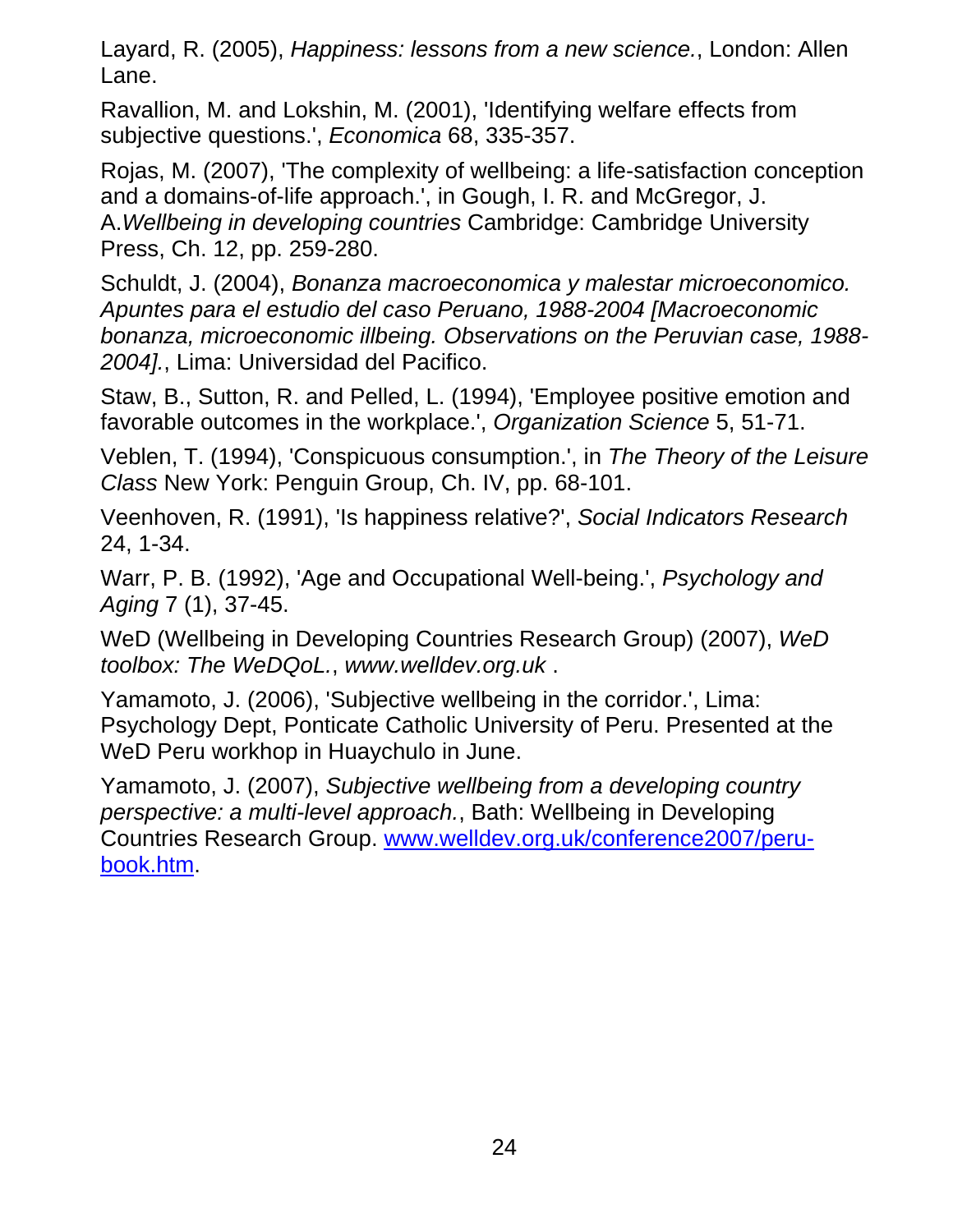### **APPENDIX: Additional statistical tables.**

| %                                   |      | Round 1 classification |           |      | Round 2 classification |           |      | Round 3 classification |           |
|-------------------------------------|------|------------------------|-----------|------|------------------------|-----------|------|------------------------|-----------|
| Overall classification              | EP   | P                      | <b>NP</b> | EP   | P                      | <b>NP</b> | EP   | P                      | <b>NP</b> |
| Income based estimates (n=247)      |      |                        |           |      |                        |           |      |                        |           |
| Ext. poor                           | 56.3 | 8.5                    | 0.0       | 57.5 | 6.9                    | 0.4       | 60.7 | 4.0                    | 0.0       |
| Poor                                | 4.0  | 16.6                   | 5.3       | 6.1  | 16.6                   | 3.2       | 5.7  | 18.6                   | 1.6       |
| Not poor                            | 1.2  | 0.8                    | 7.3       | 0.0  | 2.4                    | 6.9       | 1.6  | 0.8                    | 6.9       |
| Matching                            |      |                        | 80.2      |      |                        | 81.0      |      |                        | 86.2      |
| Expenditure based estimates (n=247) |      |                        |           |      |                        |           |      |                        |           |
| Ext. poor                           | 63.2 | 10.9                   | 0.0       | 69.6 | 4.5                    | 0.0       | 70.0 | 4.0                    | 0.0       |
| Poor                                | 1.6  | 16.2                   | 3.2       | 7.7  | 13.0                   | 0.4       | 7.7  | 13.0                   | 0.4       |
| Not poor                            | 0.0  | 1.2                    | 3.6       | 0.0  | 1.6                    | 3.2       | 0.0  | 1.6                    | 3.2       |
| <b>Matching</b>                     |      |                        | 83.0      |      |                        | 85.8      |      |                        | 86.2      |

#### **Table A1. Variation in household poverty incidence by round**

Notes: Rows are based on monthly equivalent data over the ten months, columns on data for each round. *Matching* refers to the percentage of households classified in the same poverty category using data for all ten months and for one round only.

#### **Table A2. Site-specific seasonal stability of poverty classifications**

| Matching rate (%) | ∟lajta<br>Iskav | ∟lajta<br>Jock | Selva<br>Manta | Aleg-ria | Des-<br>canso | Prog-<br>reso | <b>Nuevo</b><br>∟uqar |
|-------------------|-----------------|----------------|----------------|----------|---------------|---------------|-----------------------|
| Income based      | 85.7            | 69.7           | 50.0           | 76.7     | 83.0          | 85.3          | 91.0                  |
| Expenditure based | 88.1            | 90.9           | 76.7           | 82.7     | 87.1          | 87.3          | 83.1                  |

Note: Percent of households in each site classified as extremely poor, poor or non-poor in each round in the same way as they were classified using the ten months of data taken together.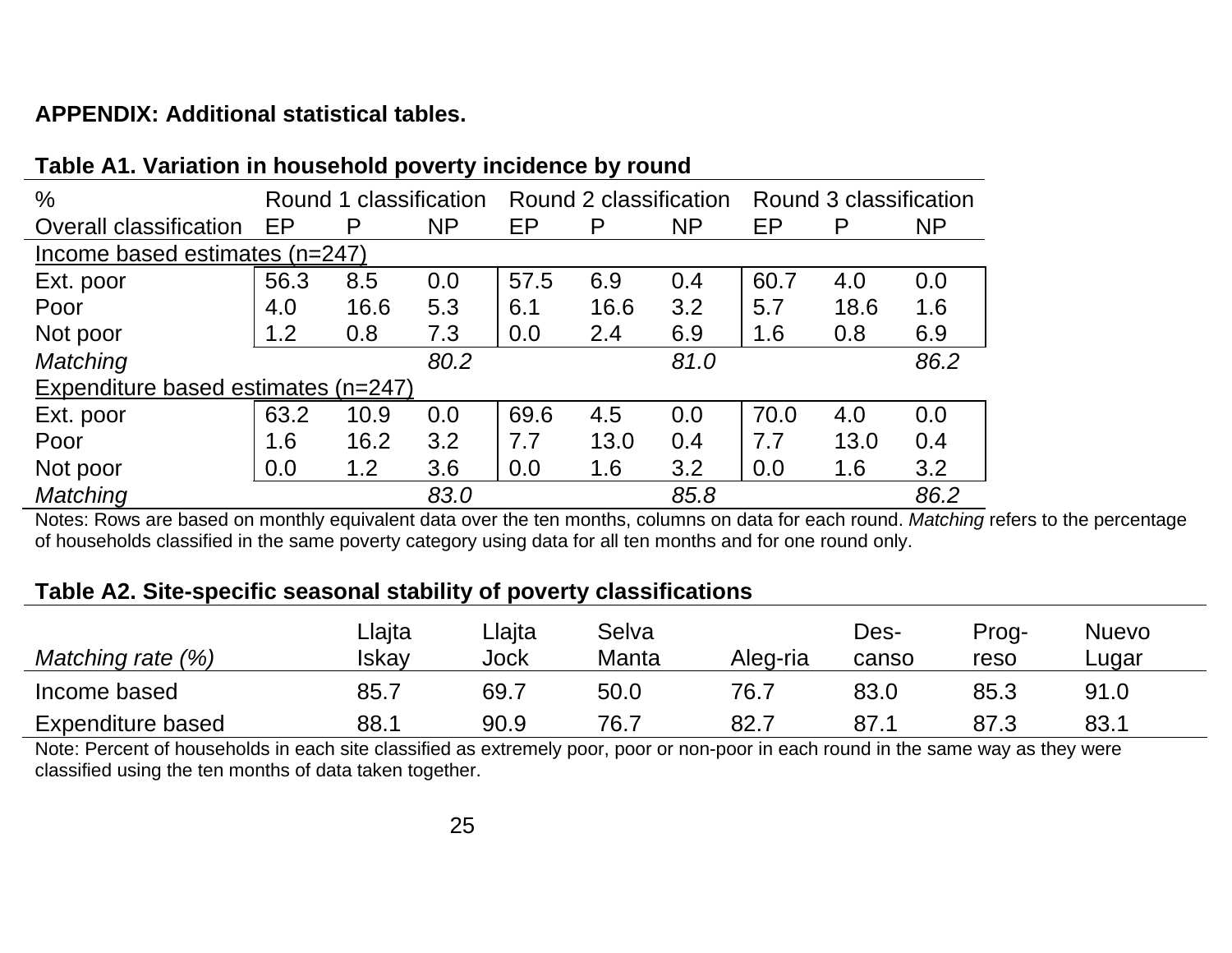|                                    | Model I    |         | Model II   |         |
|------------------------------------|------------|---------|------------|---------|
|                                    | B          | z-test  | B          | z-test  |
| Age                                | $-0.038$   | $-1.93$ | $-0.044$   | $-2.30$ |
| Age-squared                        | 0.000      | 1.76    | 0.000      | 2.15    |
| Log (Expenditure)                  | 0.461      | 5.02    | 0.428      | 4.72    |
| Average Expenditure (by site)      | $-0.006$   | $-9.98$ | $-0.005$   | $-7.20$ |
| <b>Married</b>                     | $-0.067$   | $-0.37$ | $-0.031$   | $-0.18$ |
| Female                             | $-0.446$   | $-2.36$ | $-0.427$   | $-2.31$ |
| Kids of 0-4                        | $-0.099$   | $-1.46$ | $-0.066$   | $-0.98$ |
| Kids of 5-15                       | $-0.079$   | $-2.29$ | $-0.071$   | $-2.10$ |
| Head                               | $-0.329$   | $-1.67$ | $-0.313$   | $-1.62$ |
| Dependency                         | 0.019      | 0.89    | 0.029      | 1.34    |
| Round 2                            | $-0.582$   | $-6.07$ | $-0.494$   | $-5.09$ |
| Round 3                            | $-0.535$   | $-5.37$ | $-0.426$   | $-4.20$ |
| Satisfaction with household income |            |         |            |         |
| management $(3=$ very, $1=$ not    |            |         |            |         |
| satisfied)                         |            |         | 0.454      | 5.20    |
| Rho                                | 0.061      | 1.52    | 0.037      | 0.94    |
| <b>Observations</b>                | 1,278      |         | 1,278      |         |
| Log Likelihood                     | $-897.414$ |         | $-883.881$ |         |

#### **Table A3. Happiness determinants in the corridor from pooled data**

Note: Site dummies are not included because of multicollinearity with the average expenditure term.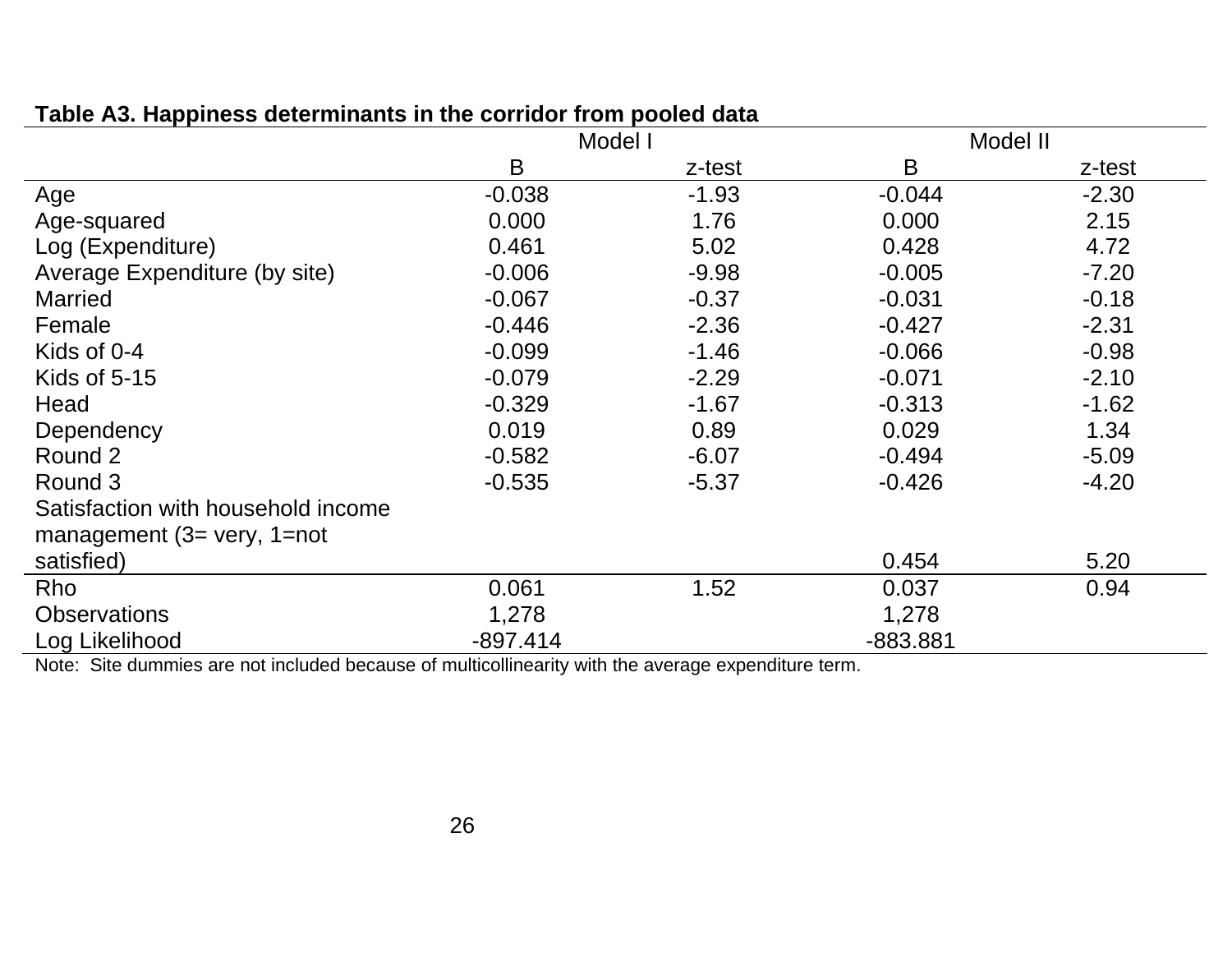|                                      | Round 1  |          | Round 2  |         | Round 3  |         |  |
|--------------------------------------|----------|----------|----------|---------|----------|---------|--|
| Dependant                            |          |          |          |         |          |         |  |
| Variable=Happiness, 2=very           |          |          |          |         |          |         |  |
| happy, $1 =$ fairly happy, $0 =$ not |          |          |          |         |          |         |  |
| too happy                            | B        | z-test   | B        | z-test  | B        | z-test  |  |
| Age                                  | $-0.127$ | $-3.64$  | 0.018    | 0.44    | $-0.003$ | $-0.07$ |  |
| Age-squared                          | 0.001    | 3.47     | 0.000    | $-0.57$ | 0.000    | 0.15    |  |
| Log (Expenditure)                    | 0.303    | 2.41     | 0.652    | 3.82    | 0.377    | 2.24    |  |
| Not satisfied with household         |          |          |          |         |          |         |  |
| Income management                    | $-0.932$ | $-3.09*$ | $-1.294$ | $-3.38$ | $-0.077$ | $-0.18$ |  |
| Just satisfied with household        |          |          |          |         |          |         |  |
| Income management                    | $-0.797$ | $-3.71$  | $-0.327$ | $-1.08$ | 0.330    | 1.00    |  |
| Married                              | 0.525    | 1.60     | $-0.511$ | $-1.53$ | 0.007    | 0.02    |  |
| Female                               | $-0.323$ | $-0.98$  | $-0.430$ | $-1.15$ | $-0.398$ | $-1.15$ |  |
| Kids of 0-4                          | $-0.237$ | $-2.18$  | $-0.078$ | $-0.72$ | 0.245    | 2.12    |  |
| Kids of 5-15                         | $-0.118$ | $-2.32$  | $-0.051$ | $-0.92$ | 0.005    | 0.07    |  |
| Head                                 | $-0.189$ | $-0.56$  | $-0.301$ | $-0.80$ | $-0.200$ | $-0.55$ |  |
| Dependency                           | 0.340    | 0.90     | 0.181    | 0.47    | $-0.646$ | $-1.61$ |  |
| Alegria                              | $-0.178$ | $-0.43$  | 0.165    | 0.51    | 0.588    | 1.79    |  |
| Llajta Jock                          | 0.376    | 0.68     | 1.122    | 2.17    | 0.472    | 0.86    |  |
| Nuevo Lugar                          | $-0.688$ | $-1.77$  | $-0.356$ | $-1.47$ | $-1.140$ | $-6.99$ |  |
| Progreso                             | 0.198    | 0.52     | 0.424    | 1.82    | $-0.240$ | $-2.09$ |  |
| Descanso                             | 0.071    | 0.18     | $-0.512$ | $-2.05$ | $-0.214$ | $-1.51$ |  |
| Llajta Iskay                         | 0.182    | 0.37     | 0.762    | 2.19    | $-0.276$ | $-1.23$ |  |
| <b>Observations</b>                  | 436      |          | 433      |         | 430      |         |  |
| Wald chi2(16)                        | 78.77    |          | 75.51    |         | 73.85    |         |  |
| Pseudo R2                            | 0.122    |          | 0.142    |         | 0.144    |         |  |

## **Table A4. Happiness determinants in the corridor controlling for community**

 $\sim$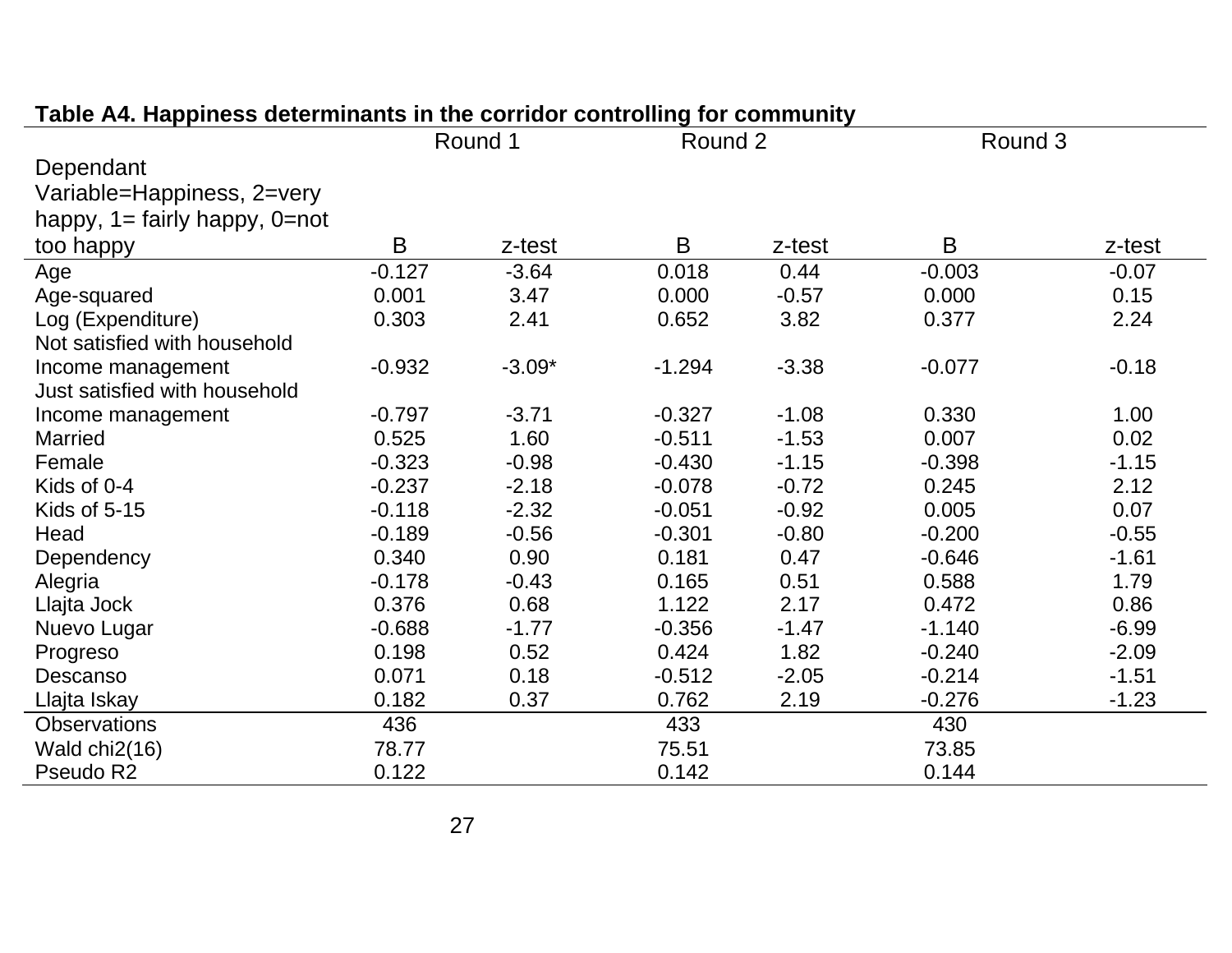| (a) For full      |                 |      |      |      |                | <b>Sum</b>       |                | Mean  |      |      |
|-------------------|-----------------|------|------|------|----------------|------------------|----------------|-------|------|------|
| sample            | GH <sup>*</sup> | Obs. | Mean | s.d. |                | sq'rs            | d.f.           | sq're | F.   | Sig. |
| Goal - place to   | $\mathbf{1}$    |      |      |      | <b>Between</b> | $\mathbf 0$      | $\overline{2}$ | 0.22  | 1.38 | 0.25 |
| live better       |                 |      |      |      | Groups         |                  |                |       |      |      |
|                   | $\overline{2}$  | 100  | 2.51 | 0.41 | Within         | 24               | 152            | 0.16  |      |      |
|                   |                 |      |      |      | Groups         |                  |                |       |      |      |
|                   | 3               | 25   | 2.40 | 0.36 | Total          | 24               | 154            |       |      |      |
| Goal - raise a    | 1               | 30   | 2.28 | 0.58 | <b>Between</b> | ${\bf 0}$        | $\overline{2}$ | 0.24  | 0.90 | 0.41 |
| family            |                 |      |      |      | Groups         |                  |                |       |      |      |
|                   | $\overline{2}$  | 100  | 2.22 | 0.49 | Within         | 40               | 152            | 0.26  |      |      |
|                   |                 |      |      |      | Groups         |                  |                |       |      |      |
|                   | $\mathfrak{S}$  | 25   | 2.10 | 0.52 | Total          | 41               | 154            |       |      |      |
| Goal - progress   | $\mathbf 1$     | 30   | 2.67 | 0.31 | <b>Between</b> | $\boldsymbol{0}$ | $\overline{2}$ | 0.01  | 0.11 | 0.90 |
| from a secure     |                 |      |      |      | Groups         |                  |                |       |      |      |
| base              | $\overline{2}$  | 100  | 2.70 | 0.29 | Within         | 13               | 152            | 0.09  |      |      |
|                   |                 |      |      |      | Groups         |                  |                |       |      |      |
|                   | 3               | 25   | 2.69 | 0.29 | Total          | 13               | 154            |       |      |      |
| Satisfaction with | $\mathbf 1$     | 30   | 2.07 | 0.51 | <b>Between</b> | $\mathbf 1$      | $\overline{2}$ | 0.46  | 2.94 | 0.06 |
| resources         |                 |      |      |      | Groups         |                  |                |       |      |      |
|                   | $\overline{2}$  | 100  | 1.87 | 0.32 | Within         | 24               | 152            | 0.16  |      |      |
|                   |                 |      |      |      | Groups         |                  |                |       |      |      |
|                   | $\overline{3}$  | 25   | 1.93 | 0.52 | Total          | 25               | 154            |       |      |      |
|                   |                 |      |      |      |                |                  |                |       |      |      |

**Table A5. One way ANOVA of subjective wellbeing indicators against global happiness scores (1=very happy; 2=happy; 3=not too happy).**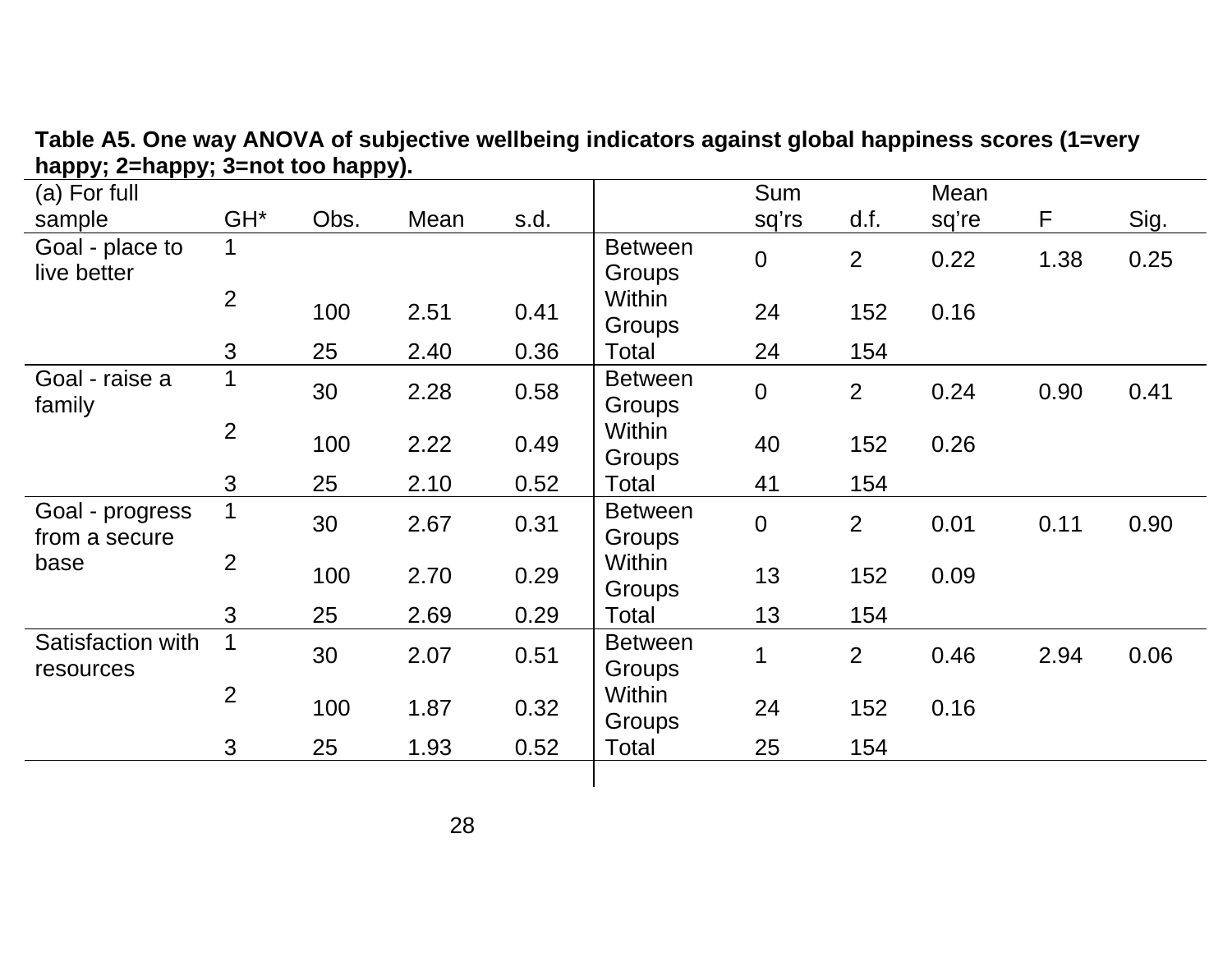| Satisfaction                        |                | 30  | 2.22 | 0.31 | <b>Between</b>   | $\overline{0}$ | $\overline{2}$ |      | 1.07 | 0.35 |
|-------------------------------------|----------------|-----|------|------|------------------|----------------|----------------|------|------|------|
| relative to place<br>to live better | 2              |     |      |      | Groups<br>Within |                |                |      |      |      |
|                                     |                | 100 | 2.12 | 0.36 | Groups           | 19             | 152            | 0.12 |      |      |
|                                     | 3              | 25  | 2.16 | 0.39 | Total            | 19             | 154            |      |      |      |
| Satisfaction with                   |                | 30  | 2.72 | 0.57 | <b>Between</b>   | 2              | 2              | 1.20 | 3.15 | 0.05 |
| raise a family                      |                |     |      |      | Groups           |                |                |      |      |      |
|                                     | $\overline{2}$ | 100 | 2.62 | 0.62 | Within           | 58             | 152            | 0.38 |      |      |
|                                     |                |     |      |      | Groups           |                |                |      |      |      |
|                                     | 3              | 25  | 2.32 | 0.66 | Total            | 60             | 154            |      |      |      |
| Satisfaction with                   |                | 30  | 2.04 | 0.37 | <b>Between</b>   | $\overline{0}$ | 2              | 0.02 | 0.19 | 0.83 |
| progress from a                     |                |     |      |      | Groups           |                |                |      |      |      |
| secure base                         | 2              | 100 | 2.01 | 0.30 | Within           | 16             | 152            | 0.11 |      |      |
|                                     |                |     |      |      | Groups           |                |                |      |      |      |
|                                     | 3              | 25  | 2.04 | 0.35 | Total            | 16             | 154            |      |      |      |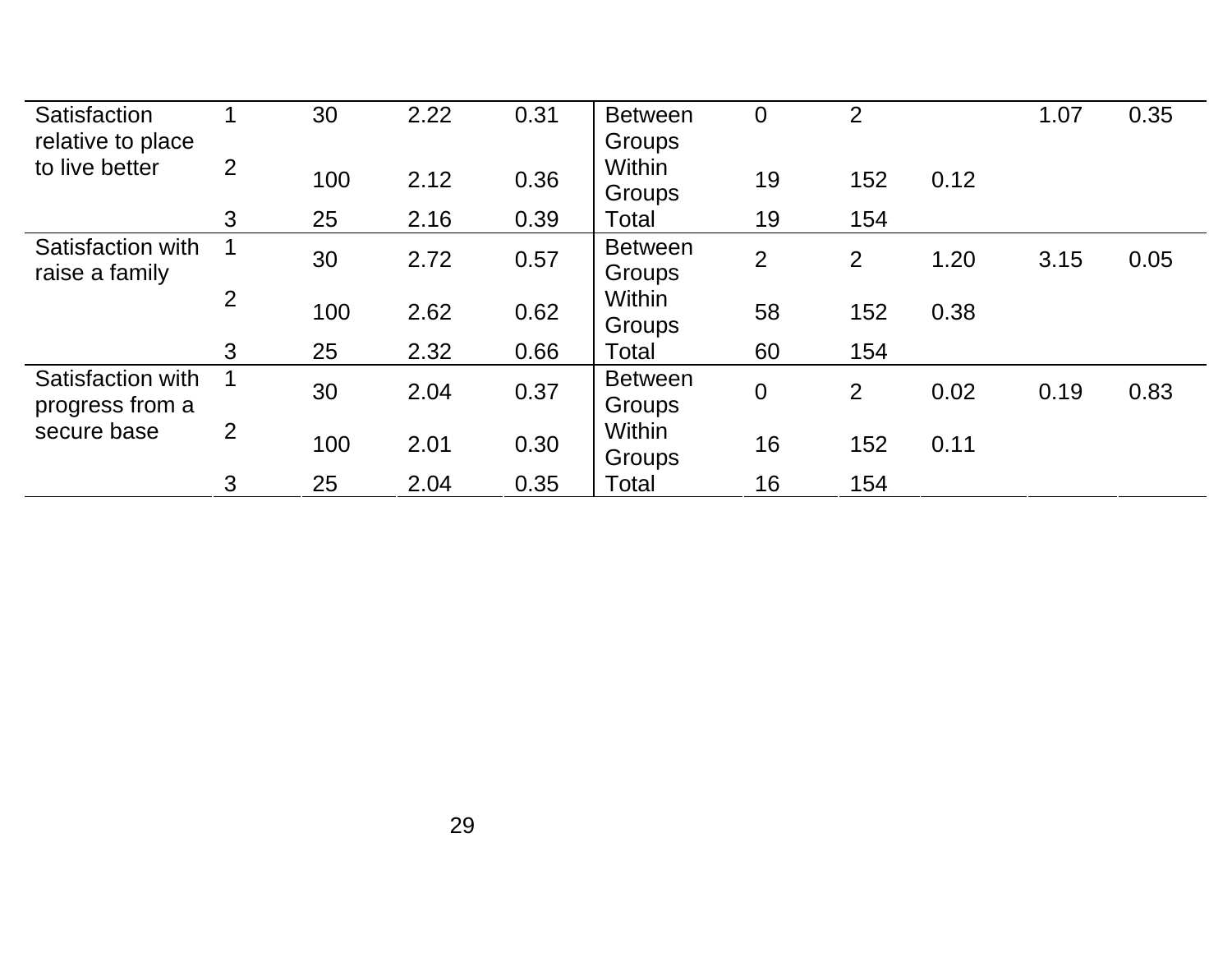|                                   |                 |      |      |      |                                 | Sum   |                | Mean  |      |      |
|-----------------------------------|-----------------|------|------|------|---------------------------------|-------|----------------|-------|------|------|
| (b) Men only                      | GH <sup>*</sup> | Obs. | Mean | s.d. |                                 | sq'rs | d.f.           | sq're | F    | Sig. |
| Goal - place to<br>live better    | $\mathbf 1$     |      |      |      | <b>Between</b><br><b>Groups</b> | 0.41  | $\overline{2}$ | 0.21  | 1.18 | 0.31 |
|                                   | $\overline{2}$  | 44   | 2.48 | 0.43 | Within<br>Groups                | 12.75 | 73             | 0.17  |      |      |
|                                   | 3               | 17   | 2.37 | 0.41 | Total                           | 13.16 | 75             |       |      |      |
| Goal - raise a<br>family          | $\mathbf 1$     | 15   | 2.32 | 0.64 | <b>Between</b><br>Groups        | 0.38  | $\overline{2}$ | 0.19  | 0.65 | 0.53 |
|                                   | $\overline{2}$  | 44   | 2.17 | 0.52 | Within<br>Groups                | 21.66 | 73             | 0.30  |      |      |
|                                   | 3               | 17   | 2.10 | 0.51 | Total                           | 22.05 | 75             |       |      |      |
| Goal - progress<br>from a secure  | 1               | 15   | 2.68 | 0.30 | <b>Between</b><br><b>Groups</b> | 0.01  | $\overline{2}$ | 0.00  | 0.03 | 0.97 |
| base                              | $\overline{2}$  | 44   | 2.69 | 0.29 | Within<br>Groups                | 6.40  | 73             | 0.09  |      |      |
|                                   | 3               | 17   | 2.67 | 0.30 | Total                           | 6.40  | 75             |       |      |      |
| Satisfaction with<br>resources    |                 | 15   | 2.01 | 0.48 | <b>Between</b><br>Groups        | 0.31  | $\overline{2}$ | 0.15  | 0.88 | 0.42 |
|                                   | $\overline{2}$  | 44   | 1.85 | 0.35 | Within<br><b>Groups</b>         | 12.62 | 73             | 0.17  |      |      |
|                                   | 3               | 17   | 1.90 | 0.51 | Total                           | 12.93 | 75             |       |      |      |
| Satisfaction<br>relative to place |                 | 15   | 2.29 | 0.31 | <b>Between</b><br>Groups        | 0.76  | 2              | 0.38  | 3.14 | 0.05 |
| to live better                    | $\overline{2}$  | 44   | 2.06 | 0.37 | Within                          | 8.87  | 73             | 0.12  |      |      |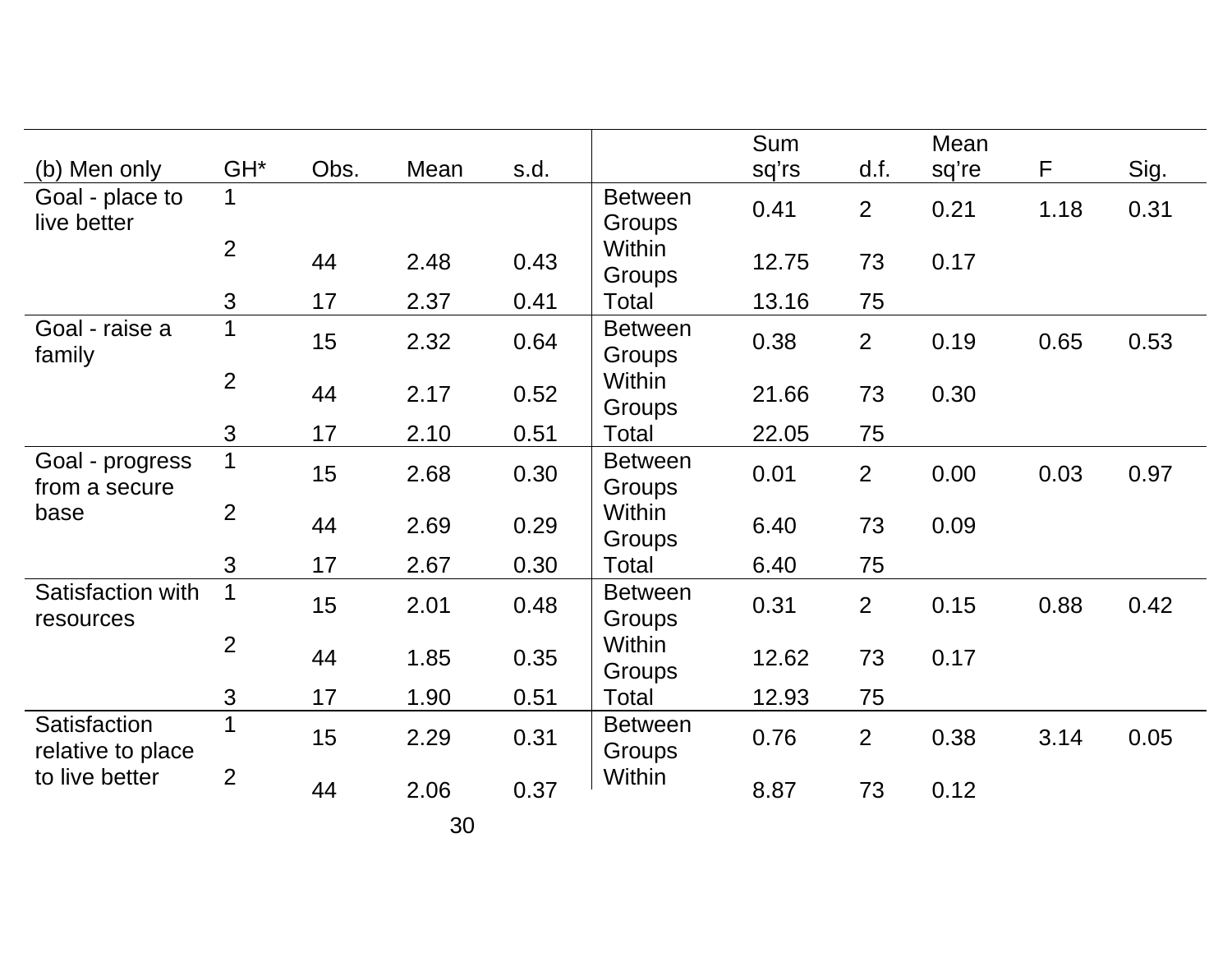|                                      |                     |         |      |      | Groups                   |            |                |       |      |      |
|--------------------------------------|---------------------|---------|------|------|--------------------------|------------|----------------|-------|------|------|
|                                      | $\mathbf{3}$        | 17      | 2.24 | 0.33 | Total                    | 9.63       | 75             |       |      |      |
| Satisfaction with<br>raise a family  |                     | 15      | 2.97 | 0.13 | <b>Between</b><br>Groups | 3.10       | $\overline{2}$ | 1.55  | 4.83 | 0.01 |
|                                      | $\overline{2}$      | 44      | 2.57 | 0.62 | Within<br>Groups         | 23.41      | 73             | 0.32  |      |      |
|                                      | 3                   | 17      | 2.35 | 0.63 | Total                    | 26.51      | 75             |       |      |      |
| Satisfaction with<br>progress from a |                     | 15      | 2.17 | 0.35 | <b>Between</b><br>Groups | 0.37       | $\overline{2}$ | 0.19  | 1.73 | 0.18 |
| secure base                          | $\overline{2}$      | 44      | 1.98 | 0.31 | Within<br>Groups         | 7.85       | 73             | 0.11  |      |      |
|                                      | $\mathfrak{S}$      | 17      | 2.04 | 0.35 | Total                    | 8.22       | 75             |       |      |      |
|                                      |                     |         |      |      |                          |            |                |       |      |      |
|                                      |                     |         |      |      |                          | <b>Sum</b> |                | Mean  |      |      |
| (c) Women only                       | GH <sup>*</sup>     | Obs.    | Mean | s.d. |                          | sq'rs      | d.f.           | sq're | F    | Sig. |
| Goal - place to<br>live better       |                     | 15      | 2.56 | 0.37 | <b>Between</b><br>Groups | 0.05       | $\overline{2}$ | 0.02  | 0.17 | 0.84 |
|                                      | $\overline{2}$      | 56      | 2.52 | 0.40 | Within<br>Groups         | 10.99      | 76             | 0.14  |      |      |
|                                      | 3                   | 8       | 2.46 | 0.25 | Total                    | 11.04      | 78             |       |      |      |
| Goal - raise a<br>family             |                     | 15      | 2.25 | 0.53 | <b>Between</b><br>Groups | 0.20       | $\overline{2}$ | 0.10  | 0.42 | 0.66 |
|                                      | 2<br>$\mathfrak{S}$ | 56<br>8 | 2.26 | 0.46 | Within<br>Groups         | 18.17      | 76             | 0.24  |      |      |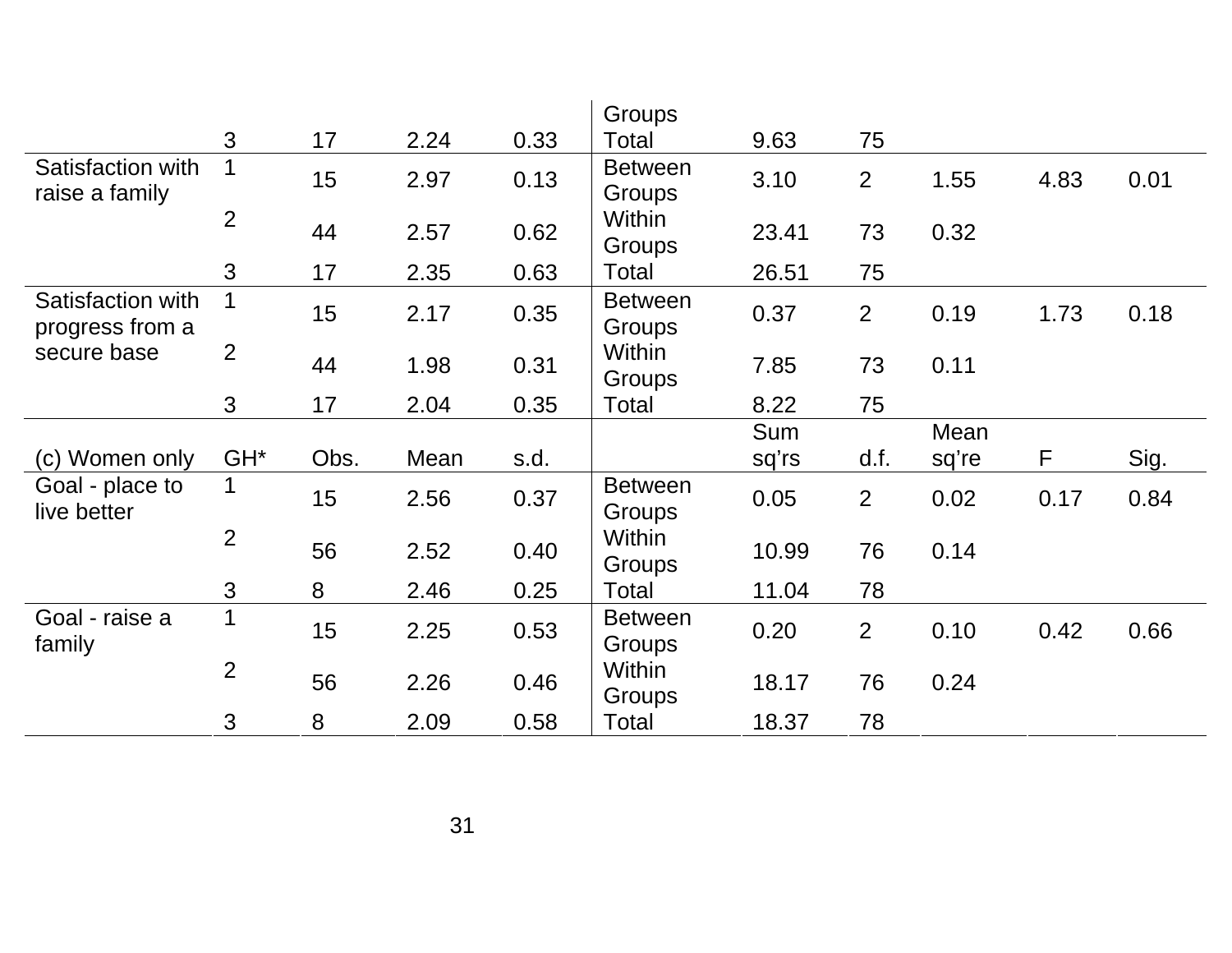| Goal - progress<br>from a secure     | 1              | 15 | 2.66 | 0.33 | <b>Between</b><br>Groups        | 0.03  | $\overline{2}$ | 0.01 | 0.16 | 0.86 |
|--------------------------------------|----------------|----|------|------|---------------------------------|-------|----------------|------|------|------|
| base                                 | $\overline{2}$ | 56 | 2.71 | 0.29 | Within<br>Groups                | 6.84  | 76             | 0.09 |      |      |
|                                      | 3              | 8  | 2.73 | 0.30 | Total                           | 6.87  | 78             |      |      |      |
| Satisfaction with<br>resources       | 1              | 15 | 2.13 | 0.54 | <b>Between</b><br>Groups        | 0.70  | $\overline{2}$ | 0.35 | 2.39 | 0.10 |
|                                      | $\overline{2}$ | 56 | 1.89 | 0.29 | Within<br><b>Groups</b>         | 11.07 | 76             | 0.15 |      |      |
|                                      | 3              | 8  | 1.98 | 0.59 | Total                           | 11.77 | 78             |      |      |      |
| Satisfaction<br>relative to place    | 1              | 15 | 2.16 | 0.31 | <b>Between</b><br><b>Groups</b> | 0.18  | $\overline{2}$ | 0.09 | 0.75 | 0.48 |
| to live better                       | 2              | 56 | 2.16 | 0.34 | Within<br>Groups                | 9.30  | 76             | 0.12 |      |      |
|                                      | 3              | 8  | 2.00 | 0.47 | Total                           | 9.49  | 78             |      |      |      |
| Satisfaction with<br>raise a family  | 1              | 15 | 2.47 | 0.72 | <b>Between</b><br>Groups        | 1.43  | $\overline{2}$ | 0.71 | 1.68 | 0.19 |
|                                      | $\overline{2}$ | 56 | 2.66 | 0.62 | Within<br>Groups                | 32.29 | 76             | 0.42 |      |      |
|                                      | 3              | 8  | 2.25 | 0.76 | Total                           | 33.72 | 78             |      |      |      |
| Satisfaction with<br>progress from a | 1              | 15 | 1.92 | 0.36 | <b>Between</b><br>Groups        | 0.15  | $\overline{2}$ | 0.07 | 0.74 | 0.48 |
| secure base                          | $\overline{2}$ | 56 | 2.03 | 0.30 | Within<br><b>Groups</b>         | 7.72  | 76             | 0.10 |      |      |
|                                      | 3              | 8  | 2.05 | 0.36 | Total                           | 7.87  | 78             |      |      |      |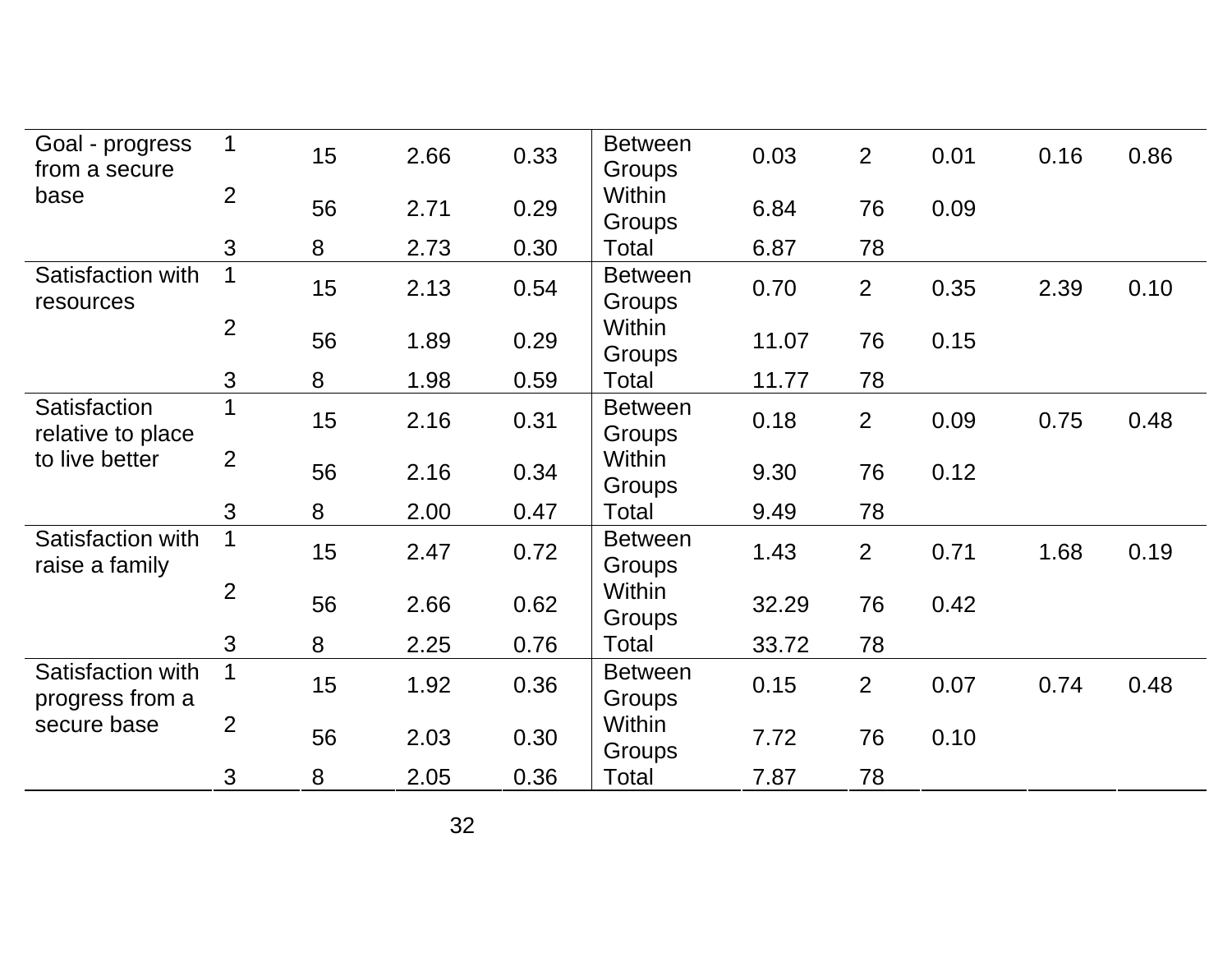| (a) For full                     |                 |      |      |      |                          | Sum   |                | Mean  |      |      |
|----------------------------------|-----------------|------|------|------|--------------------------|-------|----------------|-------|------|------|
| sample                           | GH <sup>*</sup> | Obs. | Mean | s.d. |                          | sq'rs | d.f.           | sq're | F    | Sig. |
| Goal - place to<br>live better   | $\mathbf 1$     | 132  | 2.51 | 0.39 | <b>Between</b><br>Groups | 0.03  | $\overline{2}$ | 0.01  | 0.09 | 0.92 |
|                                  | $\overline{2}$  | 59   | 2.51 | 0.43 | Within<br>Groups         | 31.70 | 198            | 0.16  |      |      |
|                                  | 3               | 10   | 2.57 | 0.45 | Total                    | 31.73 | 200            |       |      |      |
| Goal - raise a<br>family         | 1               | 132  | 2.13 | 0.56 | <b>Between</b><br>Groups | 0.24  | $\overline{2}$ | 0.12  | 0.42 | 0.65 |
|                                  | $\overline{2}$  | 59   | 2.19 | 0.48 | Within<br>Groups         | 56.08 | 198            | 0.28  |      |      |
|                                  | 3               | 10   | 2.05 | 0.45 | Total                    | 56.32 | 200            |       |      |      |
| Goal - progress<br>from a secure | $\mathbf 1$     | 132  | 2.72 | 0.28 | <b>Between</b><br>Groups | 0.12  | 2              | 0.06  | 0.76 | 0.47 |
| base                             | $\overline{2}$  | 59   | 2.67 | 0.31 | Within<br>Groups         | 16.29 | 198            | 0.08  |      |      |
|                                  | 3               | 10   | 2.67 | 0.26 | Total                    | 16.42 | 200            |       |      |      |
| Satisfaction with<br>resources   | $\mathbf 1$     | 132  | 1.89 | 0.36 | <b>Between</b><br>Groups | 0.02  | $\overline{2}$ | 0.01  | 0.05 | 0.95 |
|                                  | $\overline{2}$  | 59   | 1.91 | 0.44 | Within<br>Groups         | 28.16 | 198            | 0.14  |      |      |
|                                  | 3               | 10   | 1.87 | 0.20 | Total                    | 28.17 | 200            |       |      |      |

**Table A6. One way ANOVA of subjective wellbeing indicators against household income poverty category (1=extreme poor; 2=poor; 3=non-poor).**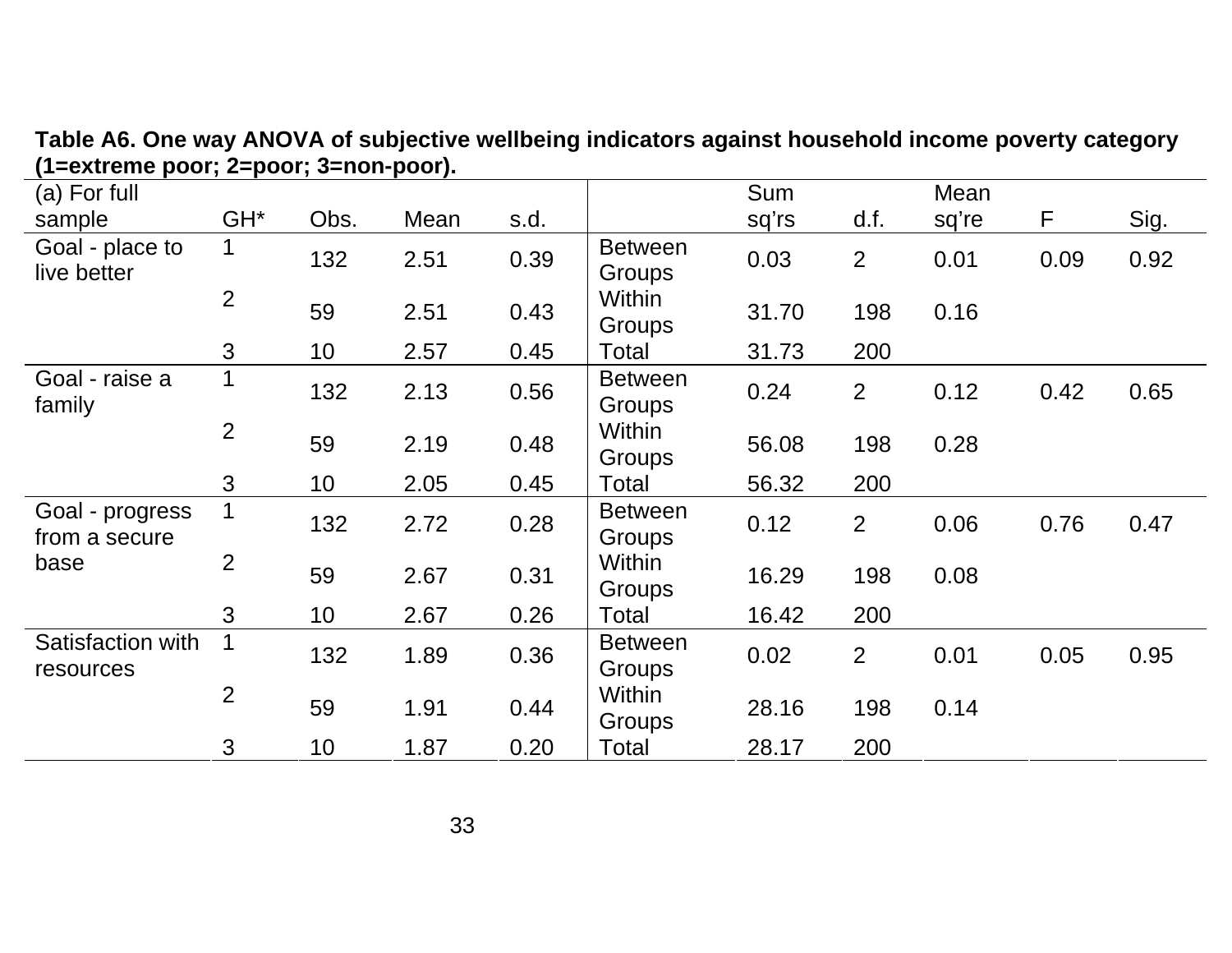|                                      | 3               | 6    | 2.78 | 0.40 | Total                           | 7.86                | 77             |               |      |      |
|--------------------------------------|-----------------|------|------|------|---------------------------------|---------------------|----------------|---------------|------|------|
|                                      | $\overline{2}$  | 25   | 2.73 | 0.36 | Within<br>Groups                | 7.85                | 75             | 0.10          |      |      |
| Goal - place to<br>live better       | $\mathbf 1$     | 47   | 2.73 | 0.29 | <b>Between</b><br>Groups        | 0.01                | 2              | 0.01          | 0.06 | 0.94 |
| (b) Urban sites                      | GH <sup>*</sup> | Obs. | Mean | s.d. |                                 | <b>Sum</b><br>sq'rs | d.f.           | Mean<br>sq're | F    | Sig. |
|                                      | $\mathfrak{S}$  | 10   | 1.94 | 0.39 | Total                           | 21.04               | 200            |               |      |      |
| secure base                          | 2               | 59   | 2.01 | 0.31 | Within<br>Groups                | 20.98               | 198            | 0.11          |      |      |
| Satisfaction with<br>progress from a | 1               | 132  | 1.98 | 0.33 | <b>Between</b><br><b>Groups</b> | 0.06                | 2              | 0.03          | 0.26 | 0.77 |
|                                      | 3               | 10   | 1.95 | 0.83 | Total                           | 95.74               | 200            |               |      |      |
|                                      | $\overline{2}$  | 59   | 2.50 | 0.69 | Within<br>Groups                | 92.60               | 198            | 0.47          |      |      |
| Satisfaction with<br>raise a family  |                 | 132  | 2.53 | 0.67 | <b>Between</b><br>Groups        | 3.14                | 2              | 1.57          | 3.35 | 0.04 |
|                                      | 3               | 10   | 2.10 | 0.35 | Total                           | 25.00               | 200            |               |      |      |
| to live better                       | 2               | 59   | 2.02 | 0.33 | Within<br>Groups                | 24.09               | 198            | 0.12          |      |      |
| Satisfaction<br>relative to place    | 1               | 132  | 2.17 | 0.36 | <b>Between</b><br>Groups        | 0.91                | $\overline{2}$ | 0.46          | 3.75 | 0.03 |
|                                      |                 |      |      |      |                                 |                     |                |               |      |      |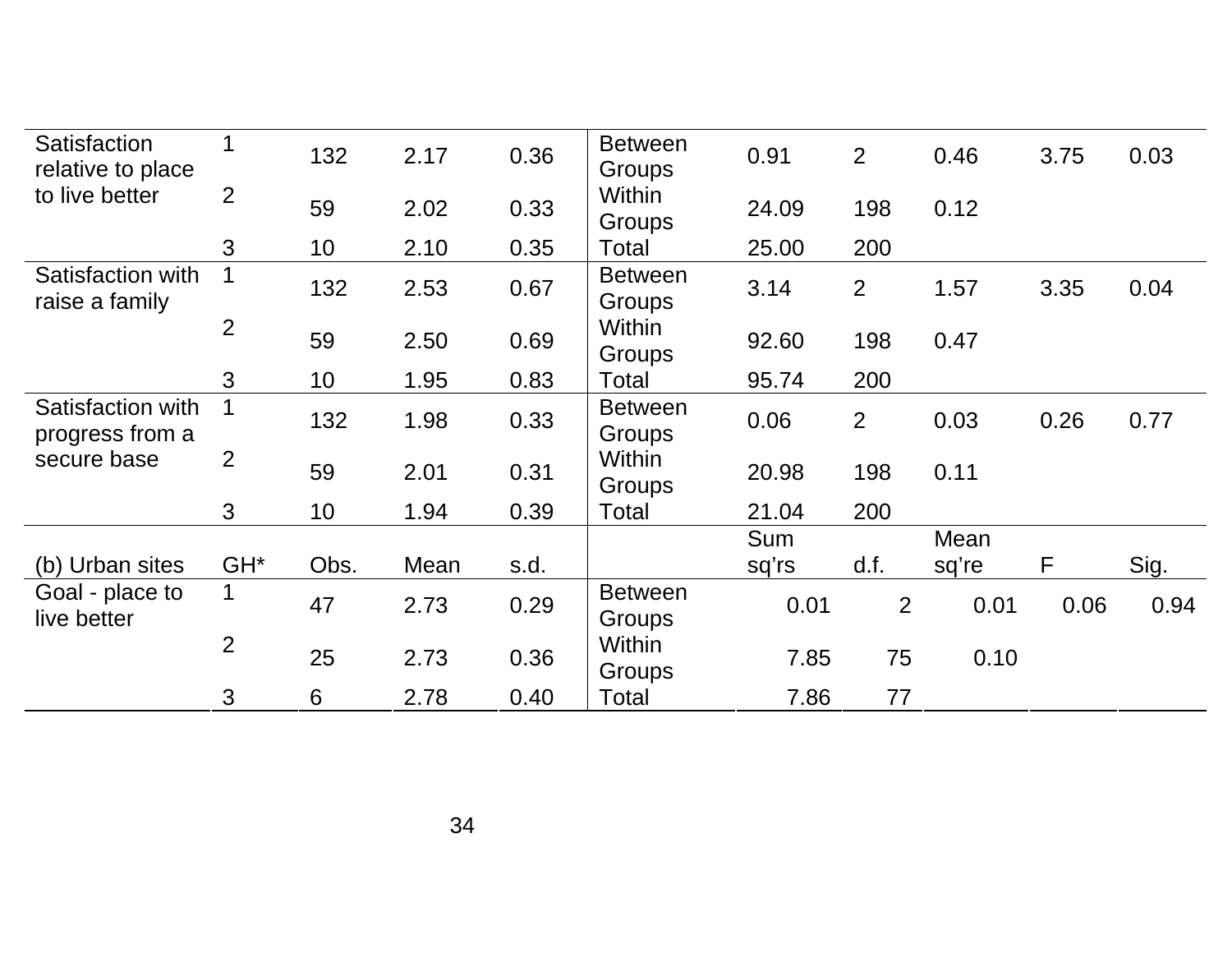| Goal - raise a<br>family          | $\mathbf 1$    | 47 | 2.10 | 0.62 | <b>Between</b><br>Groups | 0.10  | 2              | 0.05 | 0.13 | 0.88 |
|-----------------------------------|----------------|----|------|------|--------------------------|-------|----------------|------|------|------|
|                                   | $\overline{2}$ | 25 | 2.17 | 0.61 | Within<br>Groups         | 28.62 | 75             | 0.38 |      |      |
|                                   | 3              | 6  | 2.08 | 0.58 | Total                    | 28.72 | 77             |      |      |      |
|                                   |                |    |      |      |                          |       |                |      |      |      |
| Goal - progress<br>from a secure  | $\mathbf{1}$   | 47 | 2.87 | 0.19 | <b>Between</b><br>Groups | 0.03  | $\overline{2}$ | 0.01 | 0.38 | 0.68 |
| base                              | 2              | 25 | 2.86 | 0.19 | Within<br>Groups         | 2.82  | 75             | 0.04 |      |      |
|                                   | 3              | 6  | 2.80 | 0.21 | Total                    | 2.84  | 77             |      |      |      |
| Satisfaction with<br>resources    |                | 47 | 1.75 | 0.21 | <b>Between</b><br>Groups | 0.36  | $\overline{2}$ | 0.18 | 2.80 | 0.07 |
|                                   | $\overline{2}$ | 25 | 1.88 | 0.32 | <b>Within</b><br>Groups  | 4.79  | 75             | 0.06 |      |      |
|                                   | 3              | 6  | 1.90 | 0.21 | Total                    | 5.15  | 77             |      |      |      |
| Satisfaction<br>relative to place |                | 47 | 1.94 | 0.38 | <b>Between</b><br>Groups | 0.46  | $\overline{2}$ | 0.23 | 1.83 | 0.17 |
| to live better                    | $\overline{2}$ | 25 | 1.80 | 0.29 | Within<br>Groups         | 9.35  | 75             | 0.12 |      |      |
|                                   | 3              | 6  | 2.06 | 0.32 | Total                    | 9.80  | 77             |      |      |      |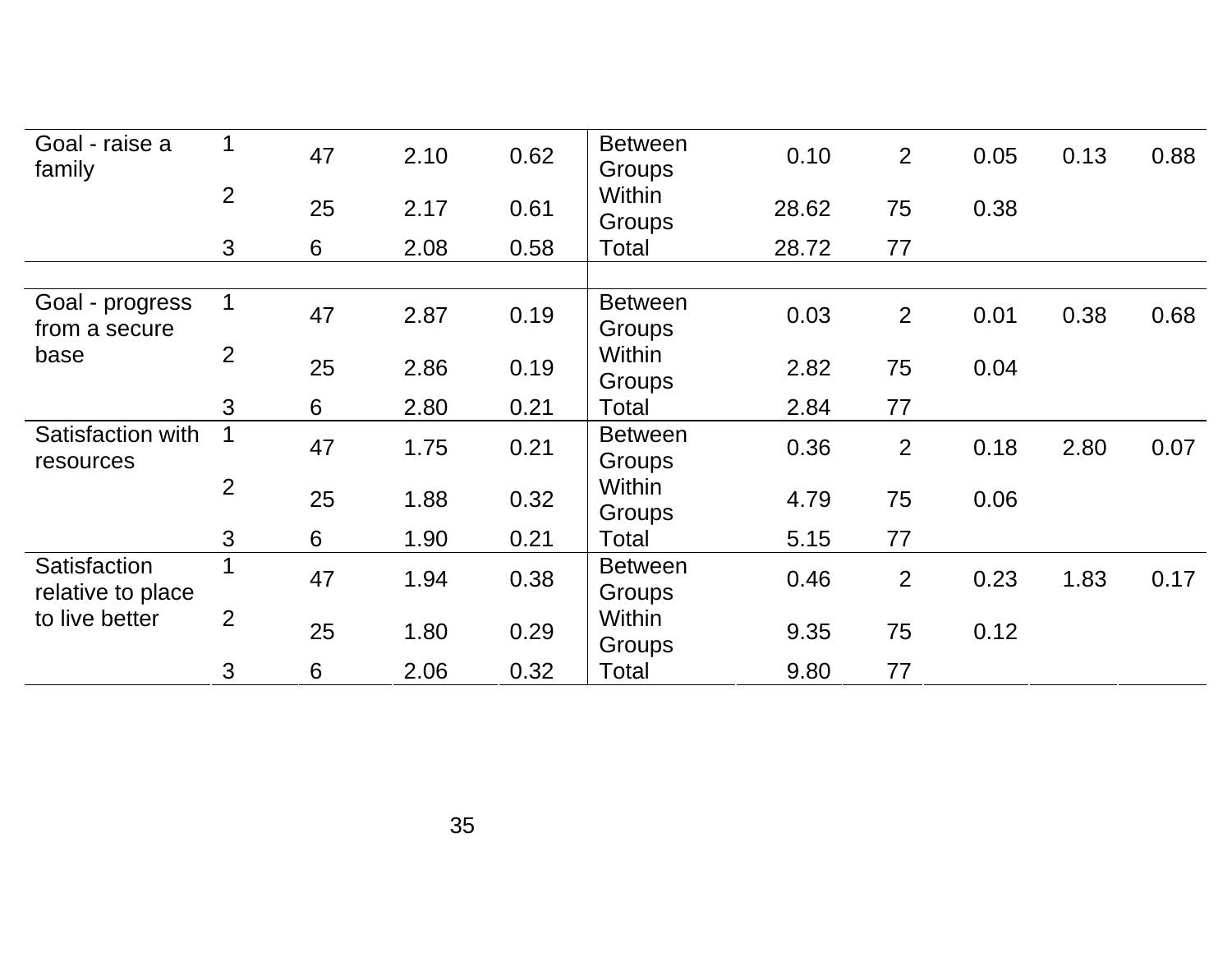| Satisfaction with<br>raise a family  |   | 47 | 2.47 | 0.69 | <b>Between</b><br>Groups | 3.02  | 2  | 1.51 | 2.97 | 0.58 |
|--------------------------------------|---|----|------|------|--------------------------|-------|----|------|------|------|
|                                      | 2 | 25 | 2.26 | 0.75 | Within<br>Groups         | 38.14 | 75 | 0.51 |      |      |
|                                      | 3 | 6  | 1.75 | 0.76 | Total                    | 41.15 | 77 |      |      |      |
| Satisfaction with<br>progress from a |   | 47 | 1.85 | 0.25 | <b>Between</b><br>Groups | 1.20  | 2  | 0.60 | 7.44 | 0.00 |
| secure base                          | 2 | 25 | 2.12 | 0.29 | Within<br>Groups         | 6.03  | 75 | 0.80 |      |      |
|                                      | 3 | 6  | 1.87 | 0.49 | Total                    | 7.23  | 77 |      |      |      |

| (c) Rural and         |                 |      |      |      |                       |       |                |       |      |      |
|-----------------------|-----------------|------|------|------|-----------------------|-------|----------------|-------|------|------|
| peri-urban            |                 |      |      |      |                       | Sum   |                | Mean  |      |      |
| sites                 | GH <sup>*</sup> | Obs. | Mean | s.d. |                       | sq'rs | d.f.           | sq're | F    | Sig. |
| Goal - place          |                 | 85   | 2.39 | 0.38 | <b>Between Groups</b> | 0.11  | 2              | 0.06  | 0.38 | 0.68 |
| to live better        | 2               | 34   | 2.35 | 0.40 | <b>Within Groups</b>  | 17.59 | 120            | 0.15  |      |      |
|                       | 3               | 4    | 2.25 | 0.32 | Total                 | 17.70 | 122            |       |      |      |
| Goal - raise a        |                 | 85   | 2.15 | 0.52 | <b>Between Groups</b> | 0.18  | 2              | 0.09  | 0.40 | 0.67 |
| family                | $\overline{2}$  | 34   | 2.21 | 0.36 | <b>Within Groups</b>  | 27.33 | 120            | 0.23  |      |      |
|                       | 3               | 4    | 2.00 | 0.20 | Total                 | 27.52 | 122            |       |      |      |
| Goal -                |                 | 85   | 2.64 | 0.28 | <b>Between Groups</b> | 0.34  | $\overline{2}$ | 0.17  | 2.04 | 0.13 |
| progress              | $\overline{2}$  | 34   | 2.53 | 0.31 | <b>Within Groups</b>  | 10.10 | 120            | 0.08  |      |      |
| from a secure<br>base | 3               | 4    | 2.48 | 0.19 | Total                 | 10.44 | 122            |       |      |      |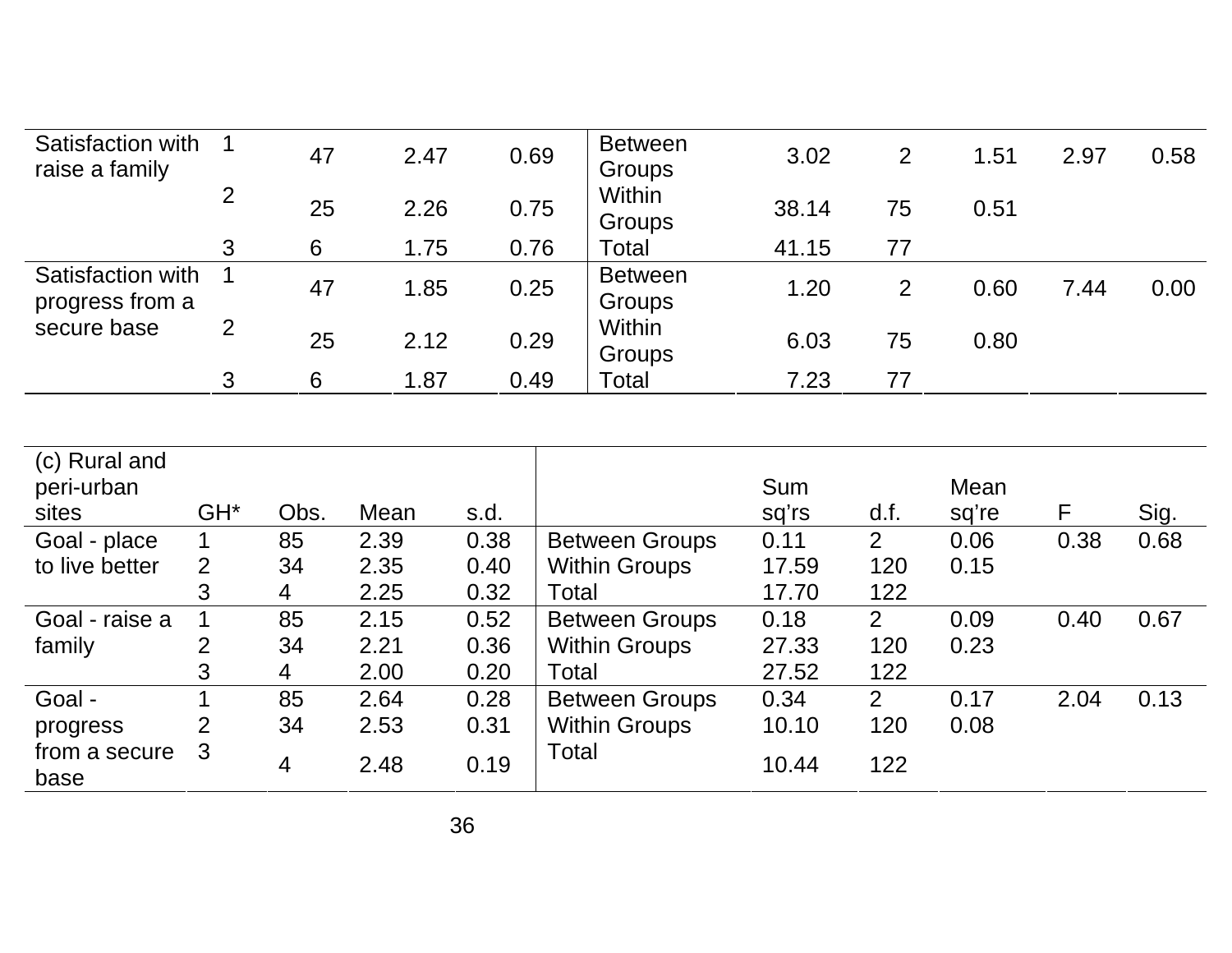| Satisfaction            |                | 85             | 1.97 | 0.39 | <b>Between Groups</b> | 0.12  | 2              | 0.06 | 0.33 | 0.72 |
|-------------------------|----------------|----------------|------|------|-----------------------|-------|----------------|------|------|------|
| with                    | 2              | 34             | 1.93 | 0.51 | <b>Within Groups</b>  | 21.80 | 120            | 0.18 |      |      |
| resources               | 3              | 4              | 1.82 | 0.18 | Total                 | 21.92 | 122            |      |      |      |
| Satisfaction            | $\mathbf 1$    | 85             | 2.30 | 0.27 | <b>Between Groups</b> | 0.37  | $\overline{2}$ | 0.18 | 2.58 | 0.08 |
| relative to             | $\overline{2}$ | 34             | 2.19 | 0.25 | <b>Within Groups</b>  | 8.51  | 120            | 0.07 |      |      |
| place to live<br>better | 3              | $\overline{4}$ | 2.17 | 0.43 | Total                 | 8.88  | 122            |      |      |      |
| Satisfaction            |                | 85             | 2.56 | 0.66 | <b>Between Groups</b> | 0.77  | $\overline{2}$ | 0.38 | 0.90 | 0.41 |
| with raise a            | 2              | 34             | 2.68 | 0.60 | <b>Within Groups</b>  | 51.09 | 120            | 0.43 |      |      |
| family                  | 3              | 4              | 2.25 | 0.96 | Total                 | 51.85 | 122            |      |      |      |
|                         |                |                |      |      |                       |       |                |      |      |      |
| Satisfaction            |                | 85             | 2.05 | 0.35 | <b>Between Groups</b> | 0.38  | $\overline{2}$ | 0.19 | 1.73 | 0.18 |
| with progress           | 2              | 34             | 1.93 | 0.30 | <b>Within Groups</b>  | 13.15 | 120            | 0.11 |      |      |
| from a secure<br>base   | 3              | $\overline{4}$ | 2.05 | 0.19 | Total                 | 13.53 | 122            |      |      |      |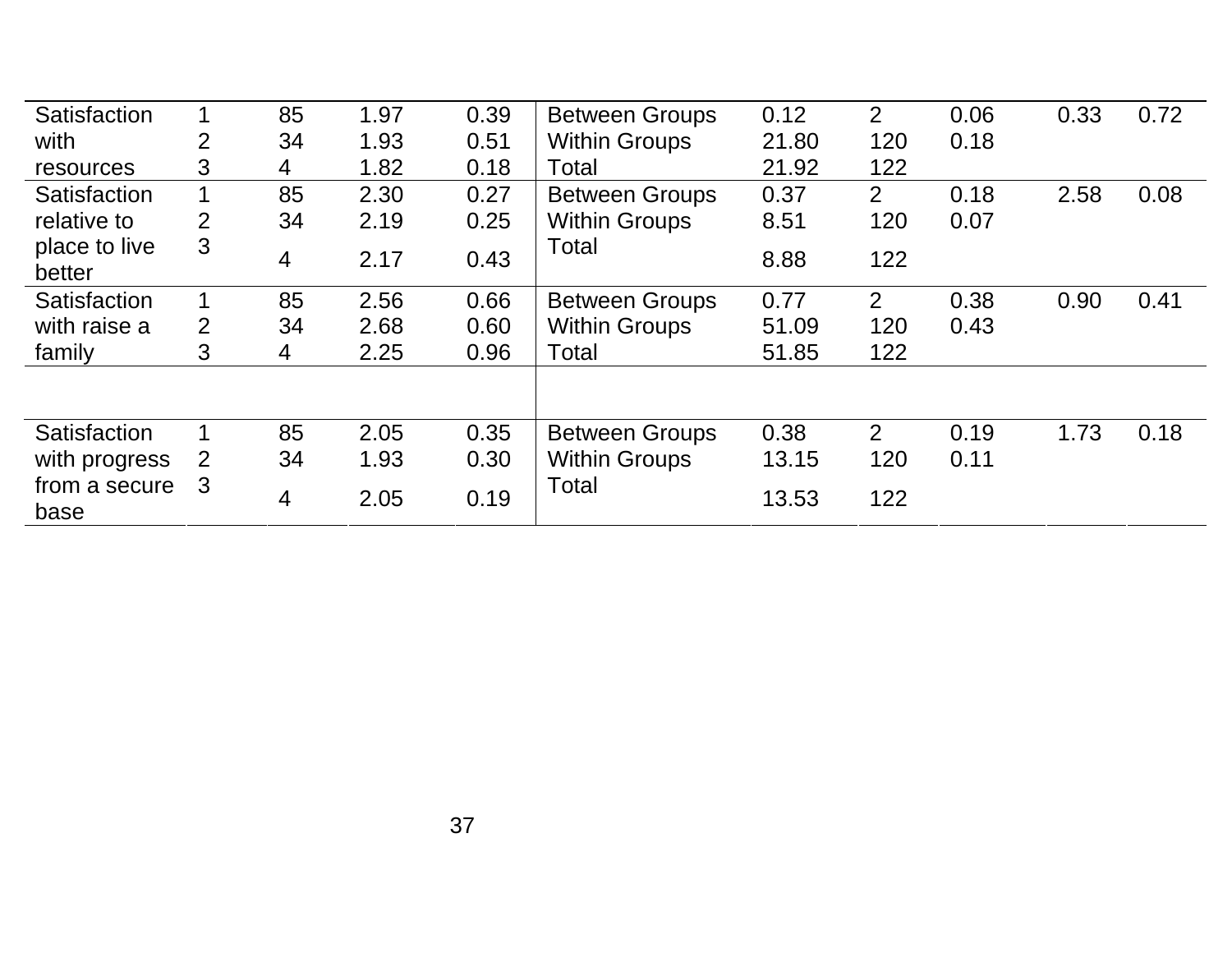|                                                     | Pearson     |              |      | Partial      |              |             |
|-----------------------------------------------------|-------------|--------------|------|--------------|--------------|-------------|
|                                                     | correlation | Significance | Obs. | correlation* | Significance | D. of<br>F. |
| Goal - place to<br>live better                      | 0.055       | 0.438        | 201  | 0.081        | 0.321        | 150         |
| Goal - raise a<br>family                            | $-0.063$    | 0.372        | 201  | $-0.030$     | 0.718        | 150         |
| Goal - progress<br>from a secure<br>base            | $-0.060$    | 0.397        | 201  | $-0.142$     | 0.081        | 150         |
| Satisfaction with<br>resources                      | 0.041       | 0.563        | 201  | 0.058        | 0.481        | 150         |
| Satisfaction<br>relative to place<br>to live better | $-0.213$    | 0.002        | 201  | $-0.155$     | 0.056        | 150         |
| Satisfaction with<br>raise a family                 | $-0.078$    | 0.270        | 201  | 0.044        | 0.589        | 150         |
| Satisfaction with<br>progress from a<br>secure base | 0.065       | 0.358        | 201  | 0.105        | 0.199        | 150         |

## **Table A7. Correlations between subjective wellbeing variables and per capita monthly household expenditure.**

Note \*The control variable is satisfaction with household income management.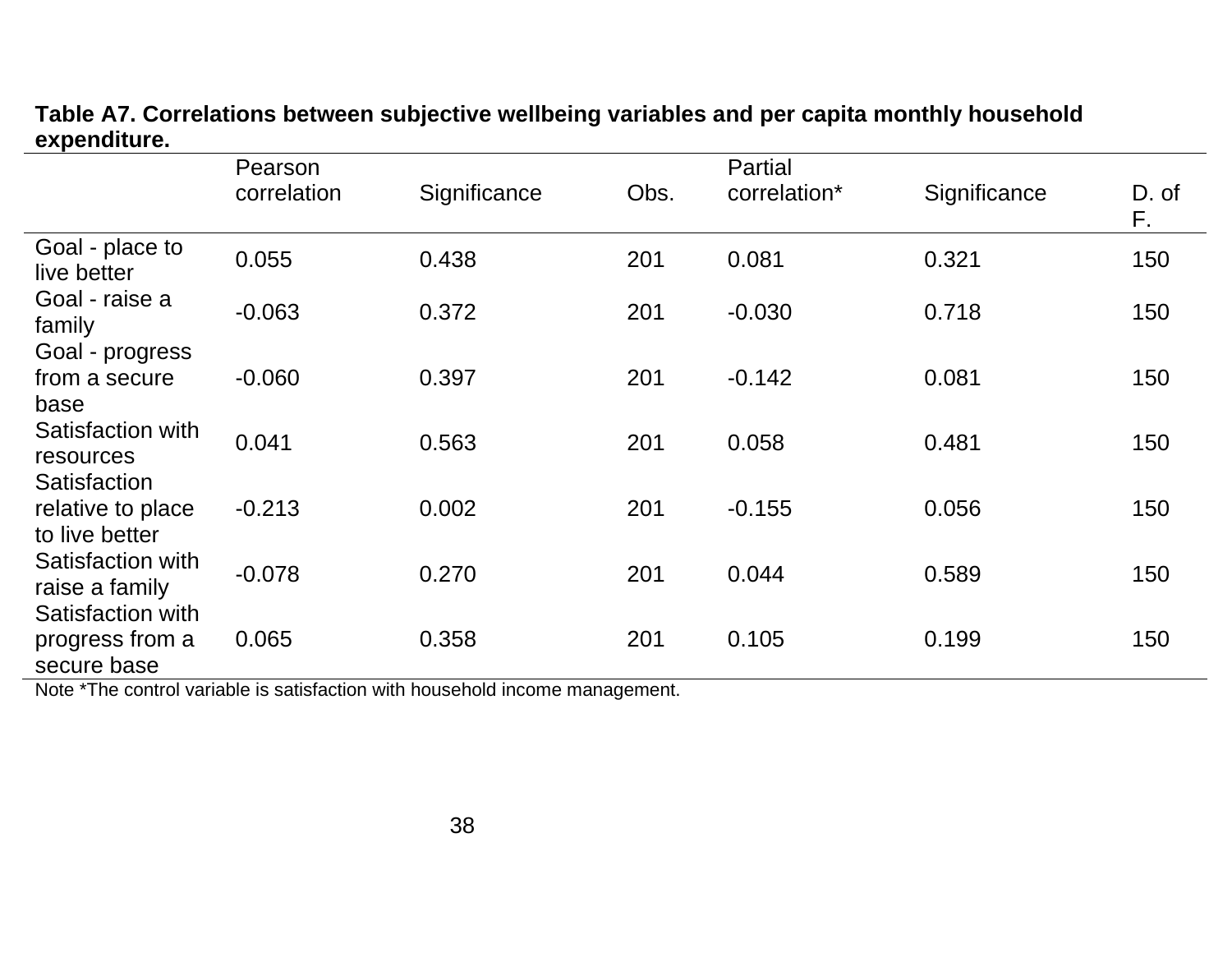| Name, altitude and<br>distance by road<br>from Lima | Region, type, and<br>population                          | <b>Brief description</b>                                                                                                                                                                                                                                                                                                         |
|-----------------------------------------------------|----------------------------------------------------------|----------------------------------------------------------------------------------------------------------------------------------------------------------------------------------------------------------------------------------------------------------------------------------------------------------------------------------|
| Llajta Iskay<br>3,400m<br>380km                     | Huancavelica<br>(Rural – highlands)<br>365               | Annex of Alegria with poor road access. Mostly Quechua speaking. High<br>rate of migration to Huancayo, Lima, mines and jungle: few immigrants.                                                                                                                                                                                  |
| Lllajta Jock<br>3,300m<br>365km                     | Huancavelica<br>(Rural – highlands)<br>212               | Annex of Alegria. A smaller and more close-knit community than Llajta<br>Iskay. Mostly Quechua speaking. High rate of migration to Huancayo,<br>Lima, mines and jungle: few immigrants.                                                                                                                                          |
| Selva Manta<br>1,400-1,800m<br>290km                | Jauja province of Junin<br>(Rural – cloud forest)<br>560 | Hamlet in a steep valley on the Eastern slopes of the Andes in the district of<br>Monobamba. Spanish speaking. Comprises migrants from Huancavelica and<br>other parts of Junin. Total evacuation during the violence, and since for for<br>education and business. Seasonal immigration for sugarcane and coffee<br>harvesting. |
| Alegria<br>3,000-3,500m<br>355km                    | Huancavelica<br>(Peri-urban - highlands)<br>5,440        | Farming town and district centre in Tayacaja province with good road access to<br>Huancayo city. Mostly bilingual. Some immigration from more villages. Migration<br>out to Lima, Huancayo, central jungle and mines.                                                                                                            |
| Descanso<br>3,275m<br>290km                         | Junin<br>(Peri-urban – highlands)<br>5,323               | Farming town and district centre in the Mantaro Valley. Almost entirely Spanish<br>speaking, with easy access to Huancayo city. Some immigration, mostly for<br>marriage. Migration out to Lima, central mines and jungle, especially for<br>education.                                                                          |
| Progreso<br>3,275-3,325m<br>310km                   | Junin<br>(Urban-highlands)<br>1,560                      | Two neighbourhoods on barren hillside overlooking the city of Huancayo.<br>Bilingual. Residents mostly arrived in the 1980s as a result of political violence,<br>mostly from Huancavelica but also from Ayacucho and some highland villages<br>of Junin.                                                                        |
| Lugar Nuevo<br>550-900m<br>35km                     | Lima<br>(Urban-coast)<br>150,000                         | Large settlement (part of the district of Atí Vitarte) in hills to the east of Lima,<br>founded in 1984. Mostly residents arrived in early 1990s from the Central<br>Andes. Many are bilingual, but very few non-Spanish speaking.                                                                                               |

# **Table A8. A brief description of the research sites in Peru**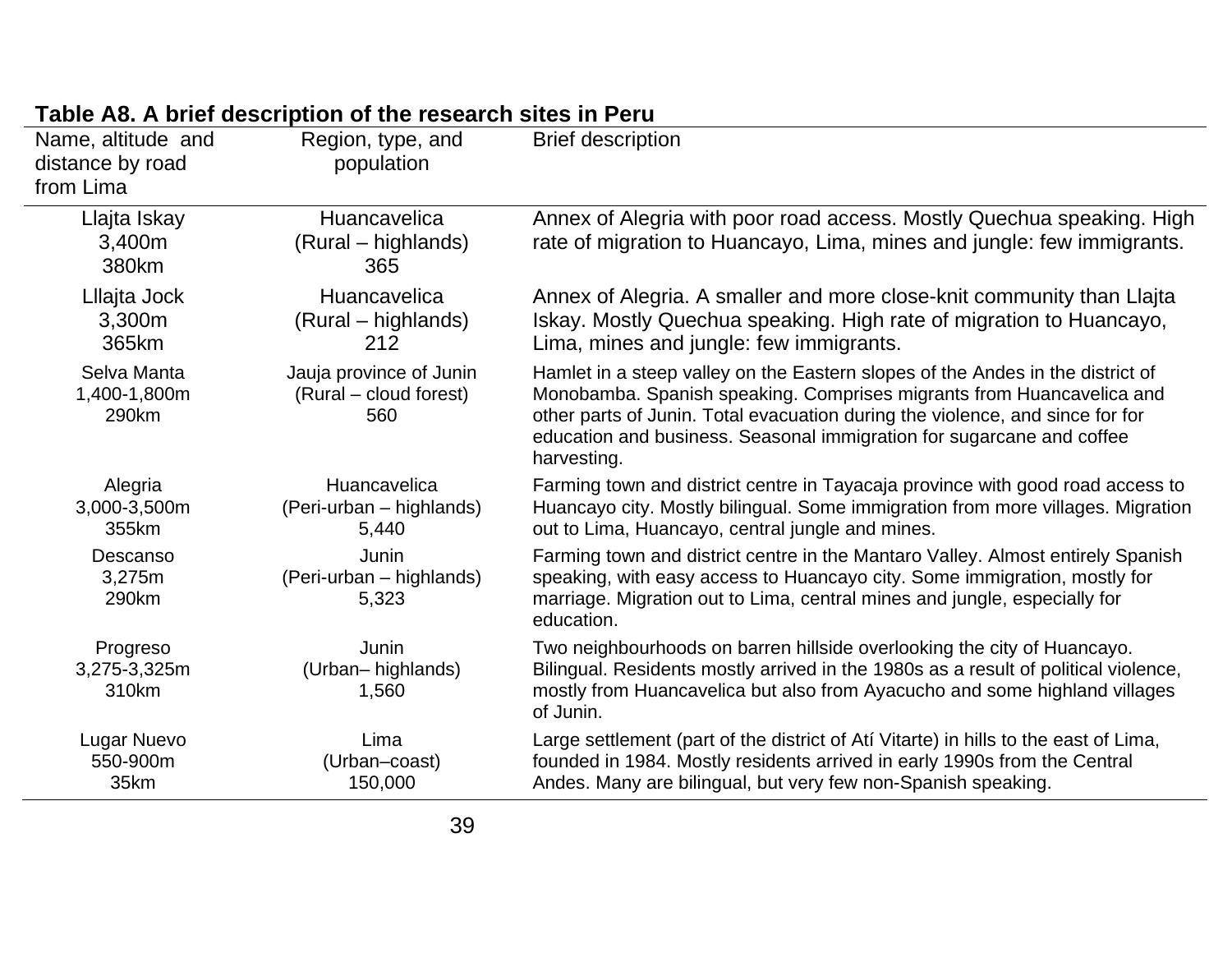#### **List of WeD Working Papers**

WeD 01 'Lists and Thresholds: Comparing the Doyal-Gough Theory of Human Need with Nussbaum's Capabilities Approach' by Ian Gough (March 2003) http://www.welldev.org.uk/research/workingpaperpdf/wed01.pdf

WeD 02 'Research on Well-Being: Some Advice from Jeremy Bentham' by David Collard (May 2003) http://www.welldev.org.uk/research/workingpaperpdf/wed02.pdf

WeD 03 'Theorising the Links between Social and Economic Development: The Sigma Economy Model of Adolfo Figueroa' by James Copestake (September 2003) http://www.welldev.org.uk/research/workingpaperpdf/wed03.pdf

WeD 04 'Discursive Repertoires and the Negotiation of Well-being: Reflections on the WeD Frameworks' by Hartley Dean (September 2003) http://www.welldev.org.uk/research/workingpaperpdf/wed04.pdf

WeD 05 'Poverty Studies in Peru: Towards a more Inclusive Study of Exclusion' by Teofilo Altamirano, James Copestake, Adolfo Figueroa and Katie Wright (December 2003) http://www.welldev.org.uk/research/workingpaperpdf/wed05.pdf

WeD 06 'Exploring the Structured Dynamics of Chronic Poverty: A Sociological Approach' by Philippa Bevan (May 2004) http://www.welldev.org.uk/research/workingpaperpdf/wed06.pdf

WeD 07 'Administrative Allocation, Lease Markets and Inequality in Land in Rural Ethiopia: 1995-97' by Bereket Kebede (July 2004) http://www.welldev.org.uk/research/workingpaperpdf/wed07.pdf

WeD 08 'Participatory Approaches and the Measurement of Well-being' by Sarah White and Jethro Pettit (August 2004)

http://www.welldev.org.uk/research/workingpaperpdf/wed08.pdf

WeD 09 'Subjective and Objective Well-Being In Relation To Economic Inputs: Puzzles and Responses' by Des Gasper (October 2004) http://www.welldev.org.uk/research/workingpaperpdf/wed09.pdf

WeD 10 'Happiness and the Sad Topics of Anthropology' by Neil Thin (May 2005) http://www.welldev.org.uk/research/workingpaperpdf/wed10.pdf

WeD 11 'Exploring the Quality of Life of People in North Eastern and Southern Thailand' by Darunee Jongudomkarn and Laura Camfield (August 2005) http://www.welldev.org.uk/research/workingpaperpdf/wed11.pdf

WeD 12 'Sen and the art of quality of life maintenance: towards a working definition of quality of life' by Danny Ruta, Laura Camfield, Cam Donaldson, (January 2006) http://www.welldev.org.uk/research/workingpaperpdf/wed12.pdf

WeD 13 'Autonomy or Dependence – or Both? Perspectives from Bangladesh.' By Joe Devine, Laura Camfield, and Ian Gough (January 2006)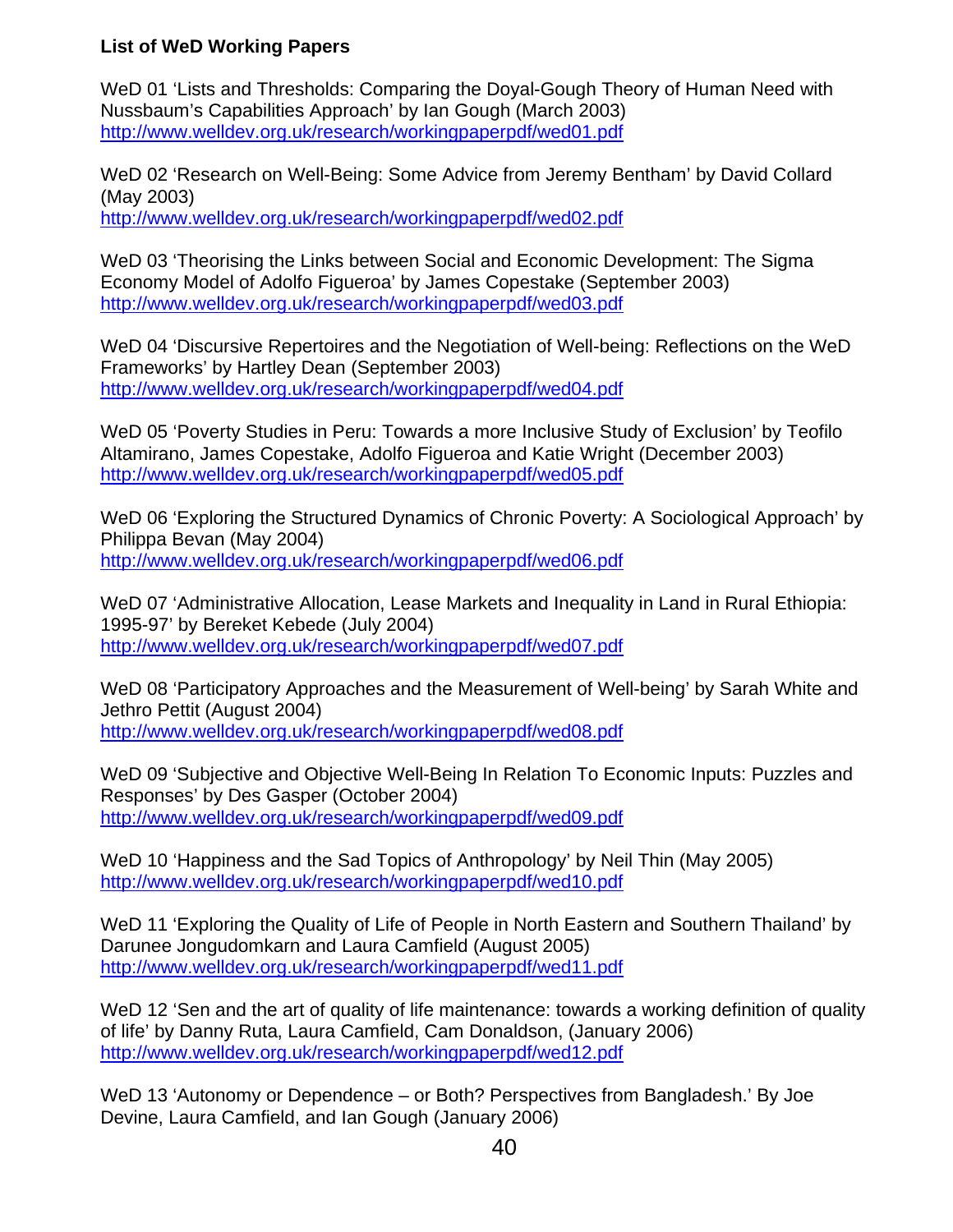http://www.welldev.org.uk/research/workingpaperpdf/wed13.pdf

WeD 14 'Relationships, Happiness and Wellbeing: Insights from Bangladesh' by Laura Camfield, Kaneta Choudhury, and Joe Devine (March 2006) http://www.welldev.org.uk/research/workingpaperpdf/wed14.pdf

WeD 15 'The Cultural Construction of Wellbeing: Seeking Healing in Bangladesh' by Sarah White (March 2006)

http://www.welldev.org.uk/research/workingpaperpdf/wed15.pdf

WeD 16 'Exploring the relationship between happiness, objective and subjective well-being: Evidence from rural Thailand' by Mònica Guillén Royo and Jackeline Velazco (March 2006) http://www.welldev.org.uk/research/workingpaperpdf/wed16.pdf

WeD 17 'Measuring wealth across seven Thai communities' by Richard Clarke (April 2006) http://www.welldev.org.uk/research/workingpaperpdf/wed17.pdf

WeD 18 'Public Goods, Global Public Goods and the Common Good' by Séverine Deneulin and Nicholas Townsend (September 2006) http://www.welldev.org.uk/research/workingpaperpdf/wed18.pdf

WeD 19 'Theorising wellbeing in international development' by Ian Gough, J. Allister McGregor and Laura Camfield (September 2006) http://www.welldev.org.uk/research/workingpaperpdf/wed19.pdf

WeD 20 'Researching wellbeing: From concepts to methodology' by J. Allister McGregor (September 2006) http://www.welldev.org.uk/research/workingpaperpdf/wed20.pdf

WeD 21 'Multiple Dimensions of Social Assistance: The Case of Peru's 'Glass of Milk' Programme' by James Copestake (September 2006) http://www.welldev.org.uk/research/workingpaperpdf/wed21.pdf

WeD 22 'Using Security to Indicate Wellbeing 'by Geof Wood (October 2006) http://www.welldev.org.uk/research/workingpaperpdf/wed22.pdf

WeD 23 'Wellbeing, Livelihoods and Resources in Social Practice' by Sarah White and Mark Ellison (October 2006)

http://www.welldev.org.uk/research/workingpaperpdf/wed23.pdf

WeD 24 'Poverty and Exclusion, Resources And Relationships: Theorising The Links Between Economic And Social Development' by James Copestake (October 2006) http://www.welldev.org.uk/research/workingpaperpdf/wed24.pdf

WeD 25 'Researching Wellbeing Across The Disciplines: Some Key Intellectual Problems And Ways Forward' by Philippa Bevan (October 2006) http://www.welldev.org.uk/research/workingpaperpdf/wed25.pdf

WeD 26 'The Why and How of Understanding 'Subjective' Wellbeing: Exploratory work by the WeD group in four developing countries' by Laura Camfield (December 2006) http://www.welldev.org.uk/research/workingpaperpdf/wed26.pdf